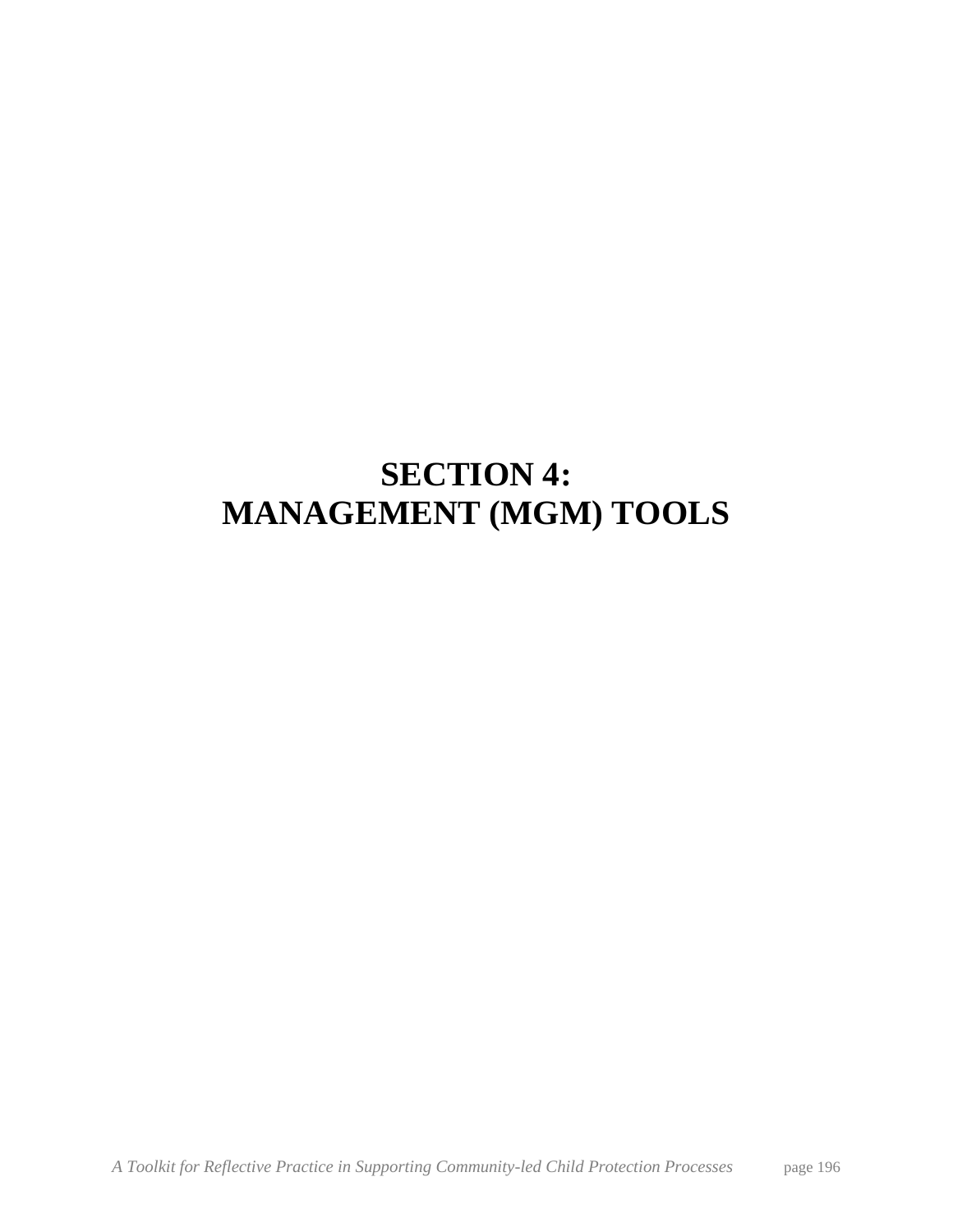*The tools in this section invite managers and other users to reflect critically on their agency's approach to engaging with communities and to consider a more communityled approach.* 

*It also recognizes that many managers will have a host of practical questions about things such as qualities to look for in facilitators, the phases of engaging with communities, and the kinds of benchmarks one can use to tell whether one is on a productive track, among others.* 

*Recognizing that there are no "final" or universal answers to these questions, the tools in this section seek to give illustrative examples that stir the imagination and invite one to think how it might go in a particular context.*

*Managers also may find it useful to have a more in-depth look at an example of community-led work, together with tools that were used to support it. For this reason, this section includes a case study from Sierra Leone and some of the tools used as part of the community-led work.* 

*It is important to recognize, though, that there is no one-size-fits-all in regard to community-led approaches. The Sierra Leone example and tools are best seen as illustrations and should not be seen as prescriptions for how to do community-led work.*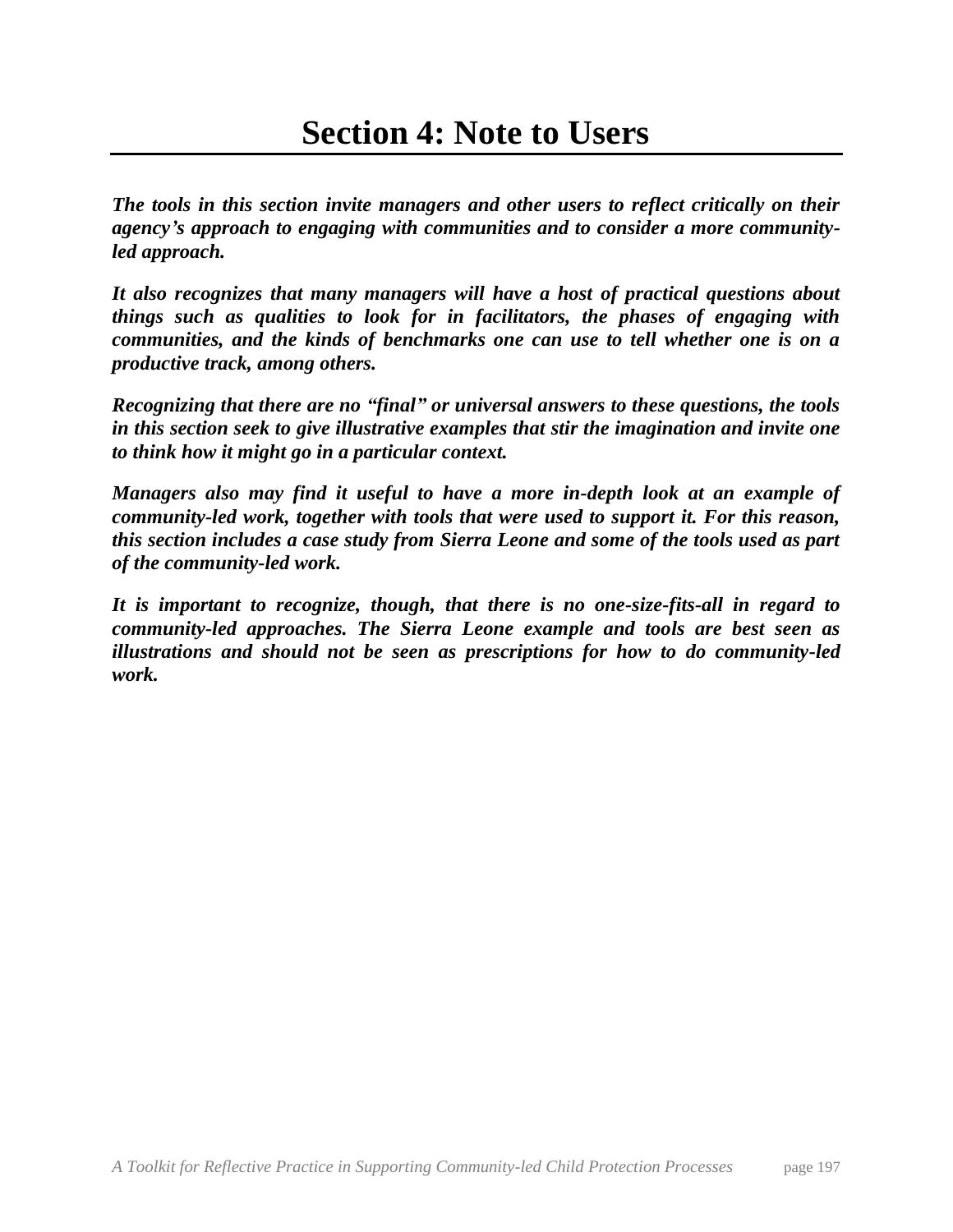# **MGM 1. Questions for Reflection by Managers and Agencies**

Enabling community-led work is not just a different approach to child protection but rather a transformational one. As Chapter 3 of the accompanying Guide points out, we first have to change ourselves and our agencies before we are in a good position to take a community-led approach. Each agency has its own organizational culture and modalities of change.

Nevertheless, one of the best pathways toward change is collective reflection, which involves an honest stock taking of our approach to engaging with communities, an admission of our current limitations as well as strengths, and openness to change.

The box below presents questions to begin the process of agency reflection and change. It is suggested that managers of child protection teams, groups of child protection workers, or both, meet in a quiet place with few distractions to discuss these questions. Or, recognizing that there is no universal recipe for organizational change, you may want to start by exploring a particular issue (e.g., how to achieve sustainability) that currently galvanizes much discussion within your agency, examining how that issue relates to how one engages with communities.

### **Questions for Group Reflection Within Your Agency**

- What does my agency get out of presenting itself as an expert on child protection and describing itself as using the latest, state-of-the-art interventions?
- How are my agency's approach and work with communities respectful and humble? How are they less than respectful and humble?
- How does my agency view communities? As "Well-intentioned but uneducated and saddled with backward beliefs and practices that harm children"? Or does the agency see them more as agents who already do quite a lot to help children?
- How trustful is my agency of community processes for supporting vulnerable children?
- How willing is my agency to put power for decision-making in the hands of communities?
- How does my agency benefit through the use of logframes and timetables, most of which are predetermined? How does this affect community power?
- Communities sometimes tell us what they think we want to hear. Sometimes we talk mainly with people in the community who like partnering with outside NGOs. If we could get beyond these biases and enable people to speak freely, how do you think community people see your agency and its projects?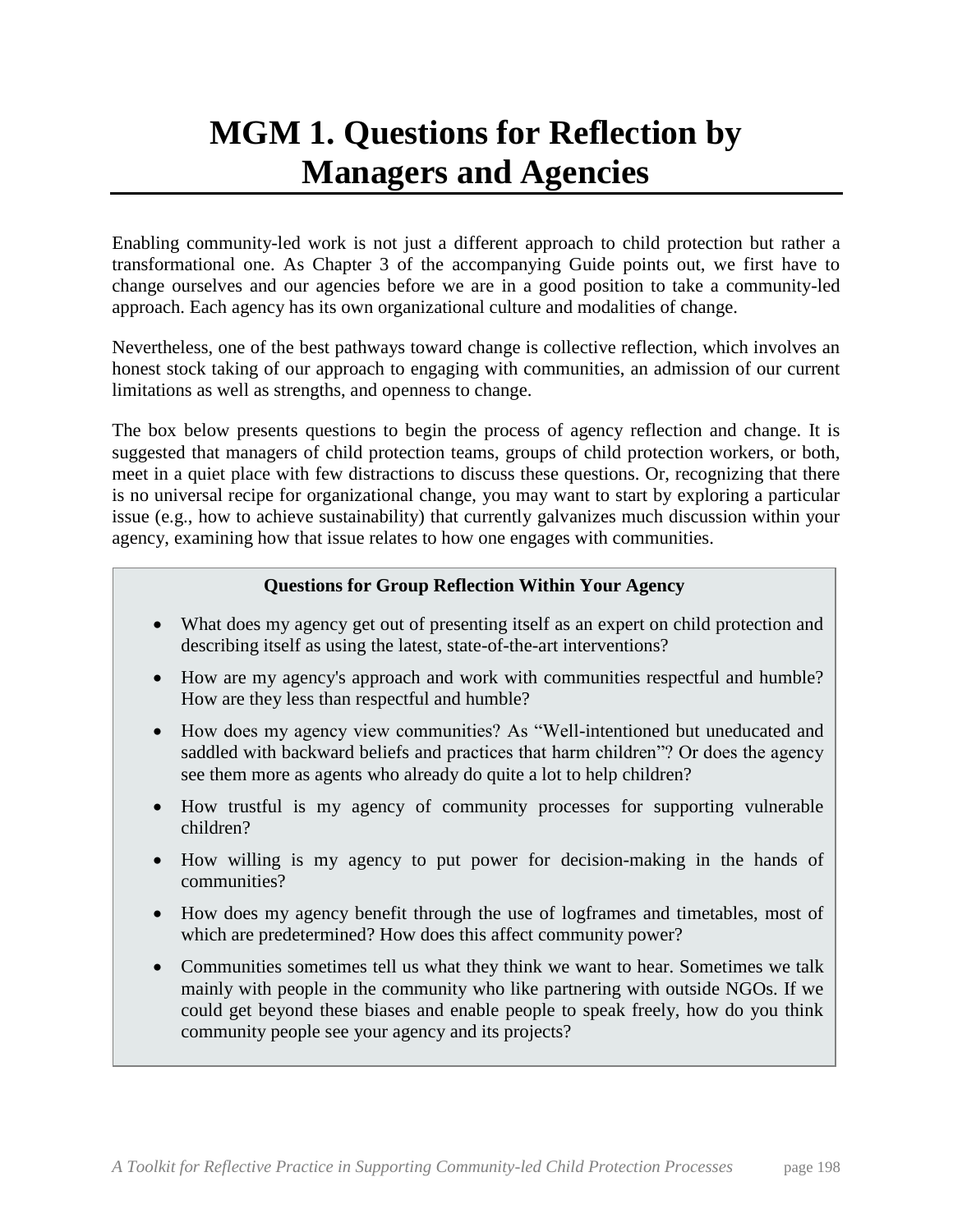A valuable element of the discussion is to follow one's curiosity, as good questions and discussions tend to awaken other important questions. One need not feel overwhelmed by the proliferation of questions, as reflection itself is valuable. Also, it is unproductive to press for immediate, easy answers, which tend to fall apart in the face of the complexities associated with child protection work. Habits of reflection and open discussion need to find a home in one's agency if it is to support facilitators and enable communities to develop their own solutions.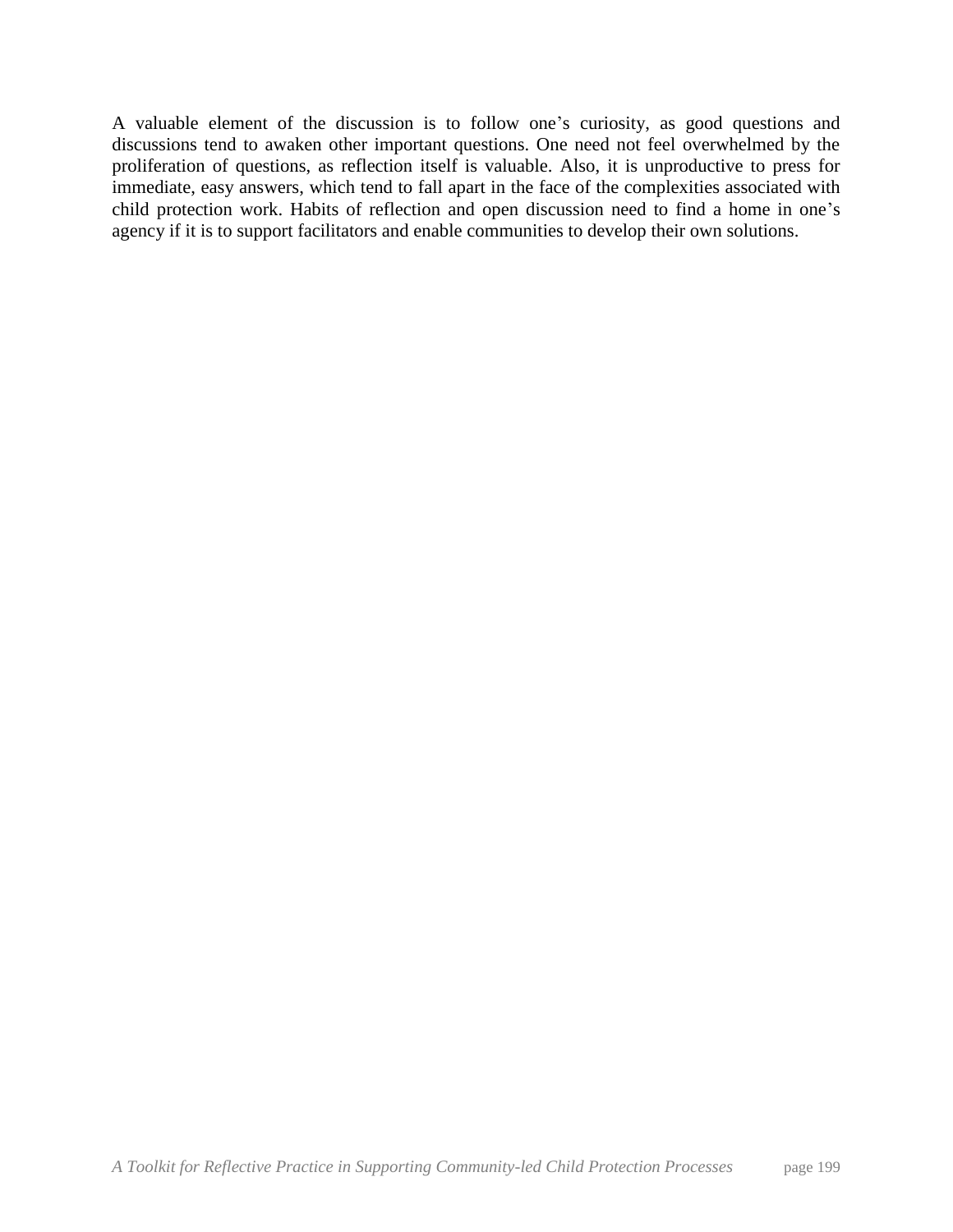# **MGM 2. The Sierra Leone Case Study: Community-led Child Protection and Bottom-Up System Strengthening**

### *Note: Community-led child protection work is highly contextual, and there is no single "best way" of doing it. This case study is intended to be illustrative rather than prescriptive.*

Following up on a global review of community-based child protection mechanisms<sup>9</sup>, a group of NGOs, UN agencies, and donors formed the Interagency Learning Initiative on Community-Based Child Protection Mechanisms and Child Protection Systems in 2010. Save the Children coordinates its global Reference Group, and the Child resilience Alliance (formerly the Columbia Group for Children in Adversity) serves as the technical arm of the Interagency Learning Initiative. Through a consultative process, a decision was taken to develop and test the effectiveness of community-owned and driven work on child protection as an alternative to the dominant, top-down approach. A decision was also taken to investigate community-led approaches in two different regions of sub-Saharan Africa—West Africa and East and Southern Africa, respectively. Primary among the criteria for the selection of a specific country to work in within each region was the willingness of UNICEF to host and support the action research. The two countries selected were Sierra Leone and Kenya, respectively. The example given here is of the work in Sierra Leone, but the work in both countries is described on the electronic arm of the Learning Initiative—the Child Protection Exchange (www.childprotectionforum.org).

## **The Sierra Leone Context**

Sierra Leone, a West African nation of approximately six million people, is one of the poorest countries in the world. Even before the Ebola crisis of 2014–2015, Sierra Leone ranked near the bottom on the Human Development Index. The average life expectancy was 46/47 years, and the under-five-years' mortality rate was 182 out of 1,000. The population of Sierra Leone has a predominantly rural, agricultural mode of living. Formally, Sierra Leone is led by an elected President and Parliament. Yet many Sierra Leoneans view their main leader as their Paramount Chief, who oversees each of Sierra Leone's 149 Chiefdoms and is viewed as the "keeper of the land."

 $\overline{a}$ 

<sup>9</sup> Wessells, M. (2009). *What are we learning about protecting children in the community? An inter-agency review of evidence on community-based child protection mechanisms*. London, UK: Save the Children.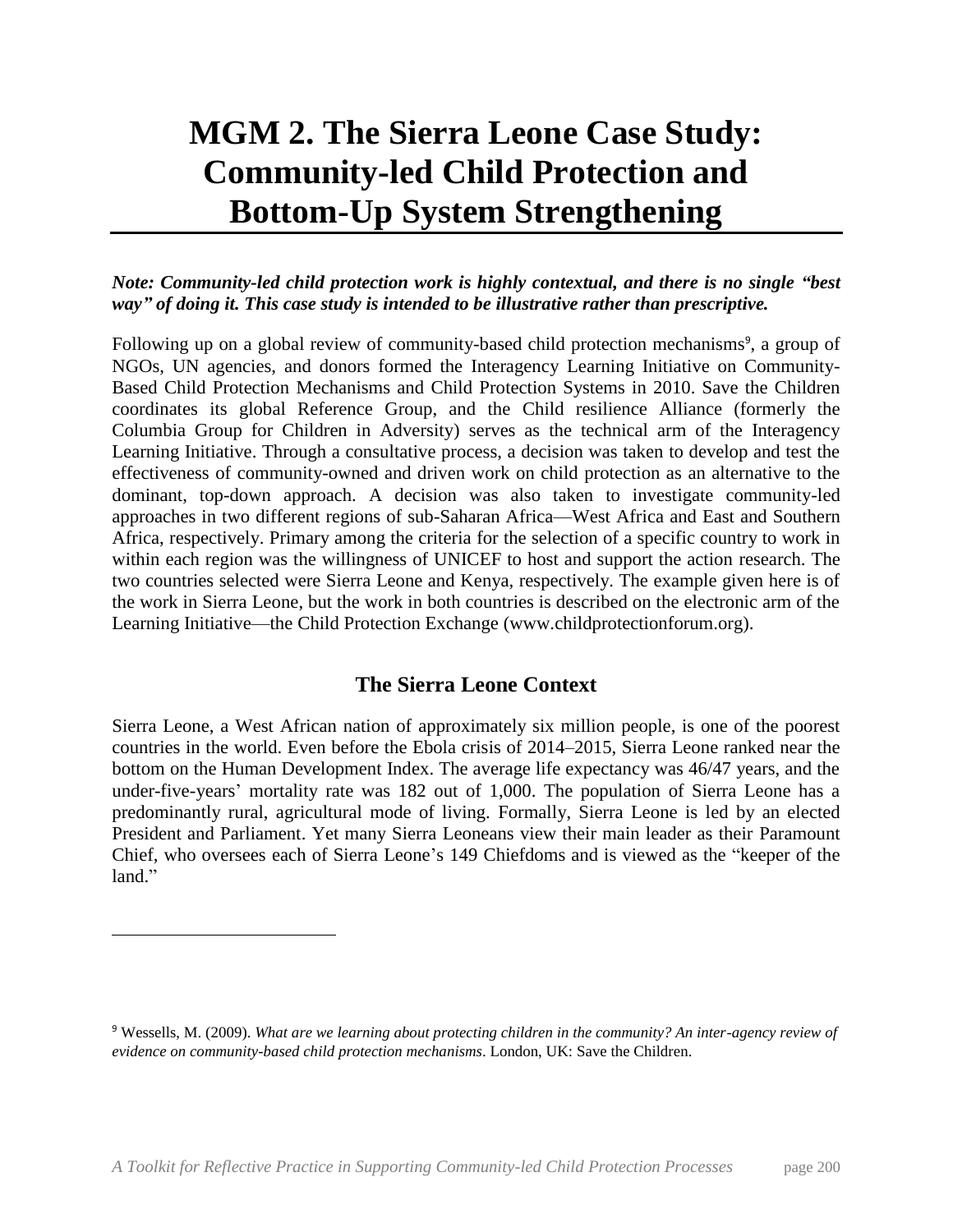Sierra Leone endured a brutal, 11-year armed conflict (1990–2001) that was infamous for its atrocities, some of which had been committed by children.<sup>10</sup> The war displaced approximately one third of the population and created or worsened child protection risks such as exposure to violence, family separation, sexual exploitation and violence, mental health and psychosocial distress, disability, and child recruitment, among many others. Sierra Leone also has serious gender-related issues such as widespread female circumcision and discrimination against females. To address these issues, many international NGOs had formed during the war Child Welfare Committees, which monitored risks and responded to child rights violations.

In an effort to support children's protection, the Government of Sierra Leone (GoSL) passed in 2007 the National Child Rights Act, which had as its conceptual foundations the CRC and the African Charter on the Rights and Welfare of the Child. The Child Rights Act mandated the establishment of a Child Welfare Committee (CWC) in each village to handle minor offences such as petty theft, and to refer criminal violations of child rights such as the rape of a child to Family Support Units (FSUs), which include police and Government social workers who have been trained to handle cases involving children. UNICEF/Sierra Leone and the GoSL encouraged and enabled financial support for work by diverse international NGOs (e.g. Save the Children, Plan International, World Vision, ChildFund, etc.) to establish, train, and make functional chiefdom level CWCs, which were located mainly in chiefdom headquarter towns, and to teach local people—particularly children—about child rights. The approach was top-down since it came from the GoSL and outside consultants, with minimal input from average citizens.

### **Research Design**

The research took place in three phases and, following the advice of members of the national Child Protection Committee, focused on the northern district of Bombali and the southern district of Moyamba, which were seen as broadly typical of many rural areas in Sierra Leone. The first phase, conducted in 2011, consisted of ethnographic learning. Trained Sierra Leonean researchers who knew the local languages lived in rural communities and learned in a nonjudgmental manner about who were considered to be children, what harms they faced (other than poverty and health problems), what happened when those harms occurred, and what supported children's well-being. This phase built significant trust with local people and enabled learning about both the challenges and the strengths of local people in regard to their children.

People identified the top four harms to children as being out of school, teenage pregnancy out of wedlock, heavy work, and maltreatment of children not living with their biological parents.

l

<sup>10</sup> Denov, M. (2010). *Child soldiers: Sierra Leone's Revolutionary United Front*. Cambridge, UK: Cambridge University Press; Wessells, M. G. (2006). *Child soldiers: From violence to protection*. Cambridge, MA: Harvard University Press.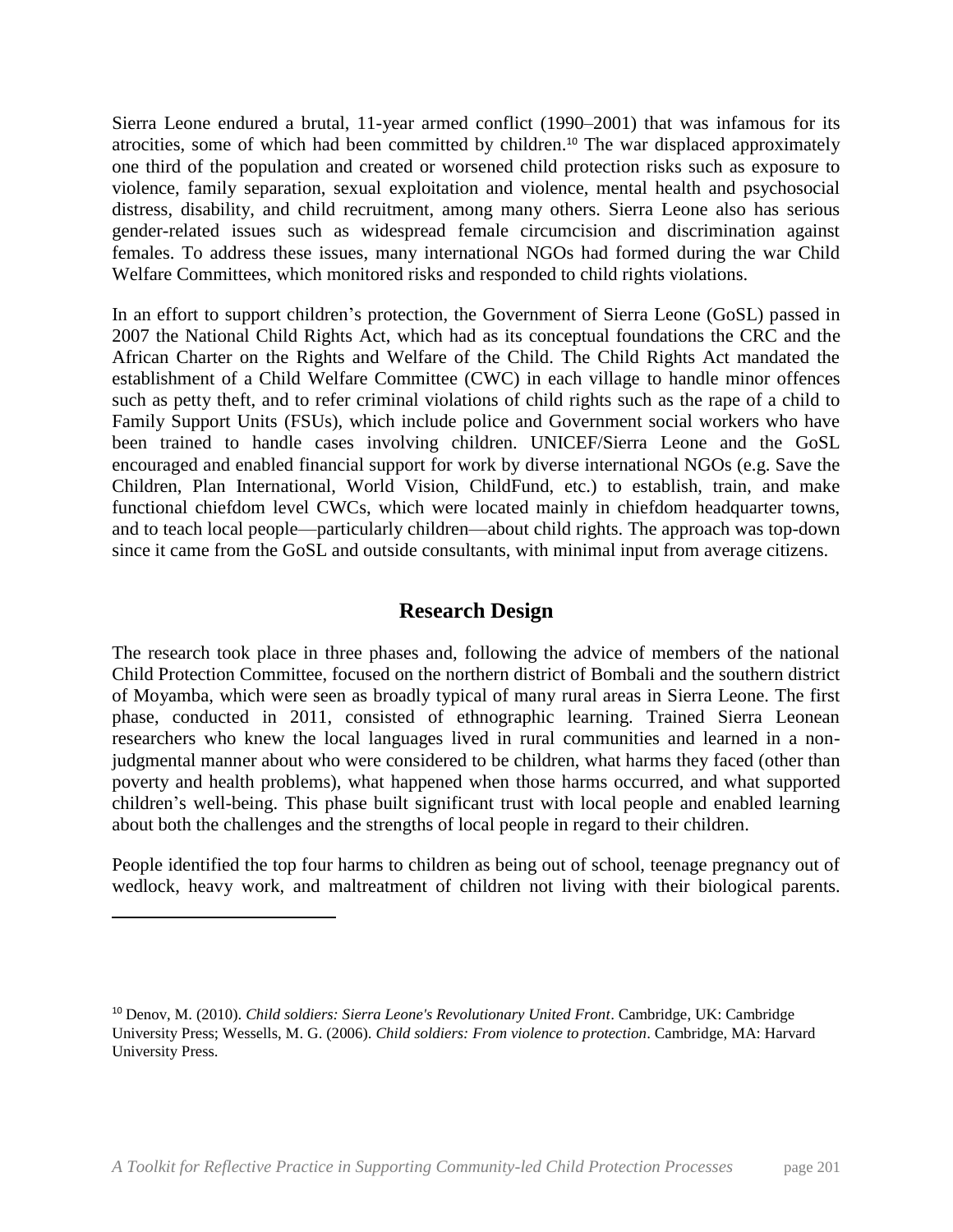Further, people spontaneously identified "child rights" as one of the top ten harms to children, saying that child rights had undermined parents' authority and ability to teach their children good behavior through the use of corporal punishment. Overwhelmingly, local people reported that they did not use the CWCs or other formal mechanisms in addressing these problems but preferred to use their traditional family and chiefdom mechanisms for addressing them.<sup>11</sup> In fact, there seemed to be a severe disconnect between the nonformal aspects and the formal aspects of the child protection system. This pattern fit that observed in other research as well.<sup>12</sup> The ethnographic findings were shared with each cluster of communities, who validated the findings and reflected on their own on what they should do to address the problems. In important respects, these reflections set the stage for the next phase—the action research phase.

In the second phase (2012), the research team used a free listing methodology to learn about how local adults and teenagers (13–18 years of age) understand children's well-being.<sup>13</sup> They consistently identified aspects such as participation in education, contributing to one's family, respect for elders, and obedience as key signs that children are doing well. These, together with those derived from the ethnographic research, were used to define key outcome areas regarding children's risks and well-being. Subsequently these outcome areas were used to define specific indicators and to construct a survey that measured children's risks and well-being outcomes. In this manner, local views regarding important outcomes for children were incorporated into systematic measures. The survey that was developed also reflected a balance of outcomes for children that were based on international child rights standards.

In the third phase (2013–2014), the research used a quasi-experimental design in which clusters of communities were assigned on a random basis to an action (intervention) condition or to a comparison condition (see Figure 1 below).<sup>14</sup>

 $\overline{\phantom{a}}$ 

<sup>11</sup> Wessells, M. G. (2011). *An ethnographic study of community-based child protection mechanisms and their linkage with the national child protection system of Sierra Leone*. New York, NY: Columbia Group for Children in Adversity; Wessells, M., et al. (2012). The disconnect between community-based child protection mechanisms and the formal child protection system in rural Sierra Leone: Challenges to building an effective national child protection system. *Vulnerable Children and Youth Studies*, 7(31), 211–227.

<sup>12</sup> Behnam, N. (2011). *Awkward engagement: Friction, translation and human rights education in post-conflict Sierra Leone.* Unpublished doctoral dissertation. Philadelphia, PA: University of Pennsylvania; Child Frontiers (2010). *Mapping and assessing child protection systems in West and Central Africa: A five-country analysis paper*. Bangkok, TH: Author.

<sup>13</sup> Stark, L., Muldoon, K., Lilley, S., King, D., Hotanga, P., Lamin, D., & Wessells, M. (2013). *Change that counts: Baseline report for the evaluation of an action research intervention to strengthen community based child protection mechanisms in Sierra Leone*. London, UK: Interagency Learning Initiative on Strengthening Community-Based Child Protection Mechanisms and Child Protection Systems.

<sup>&</sup>lt;sup>14</sup> For both ethical and practical reasons, the action research is currently being extended to the former comparison communities, with support from the Oak Foundation.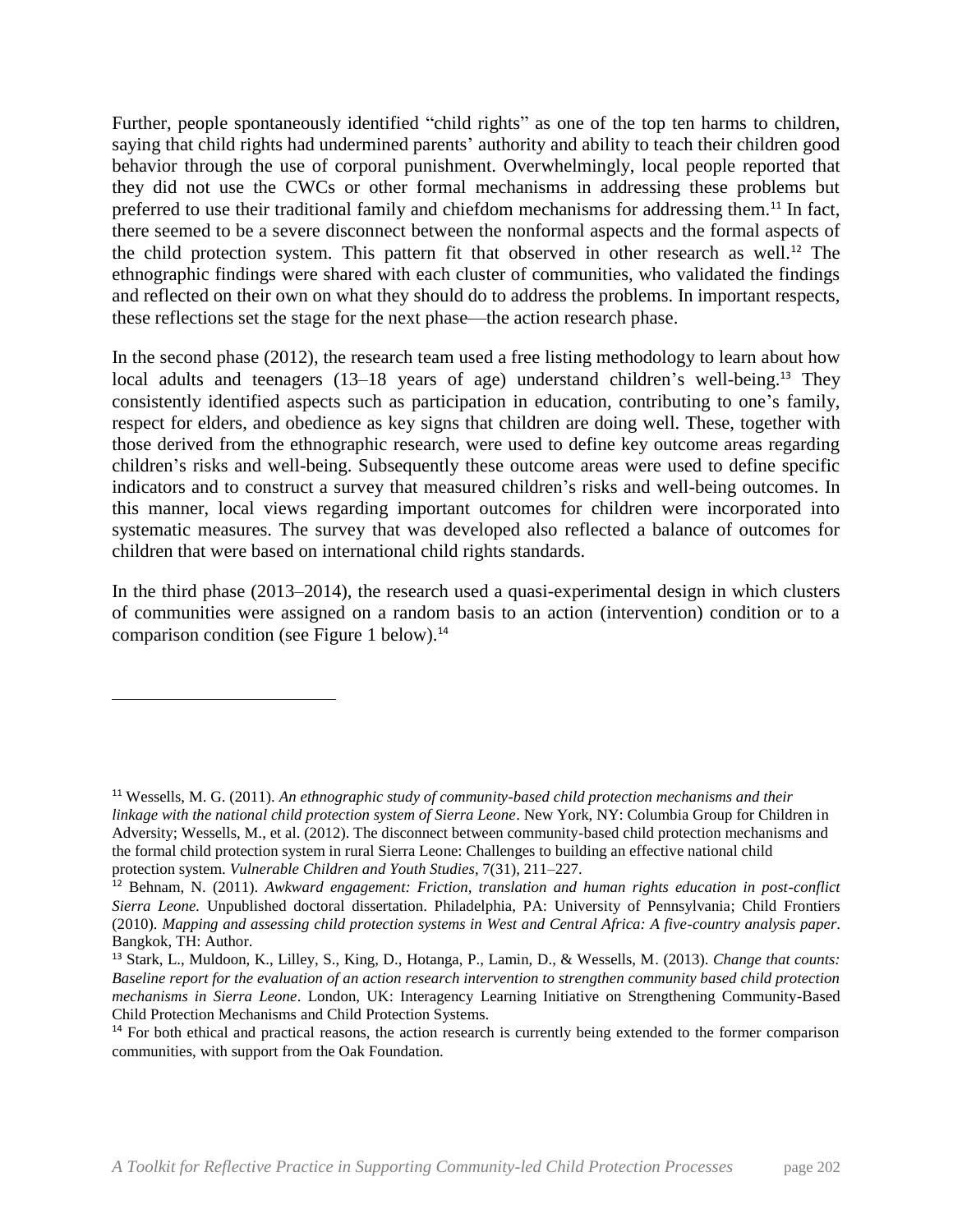

### **Figure 1. The design of the three-phase action research in Sierra Leone.<sup>15</sup>**

 $\overline{a}$ 

To enable community ownership of work to support vulnerable children, the approach taken was that of participatory action research. In participatory action research, local groups of people collectively identify a problem of concern and then mobilize themselves to plan, implement, and evaluate an action to address the problem. This approach generates high levels of community ownership since it is the community that defines the problem, manages or implements the action, and holds the power and makes key decisions. The idea was to have communities choose a harm to children and then implement a self-designed action to address it. To promote bottom-up

<sup>15</sup> From Stark., L., Macfarlane, M., King, D., Lamin, D., Lilley, S., & Wessells, M. (2014). *A community-driven approach to reducing teenage pregnancy in Sierra Leone: Midline evaluation brief*. London, UK: Save the Children.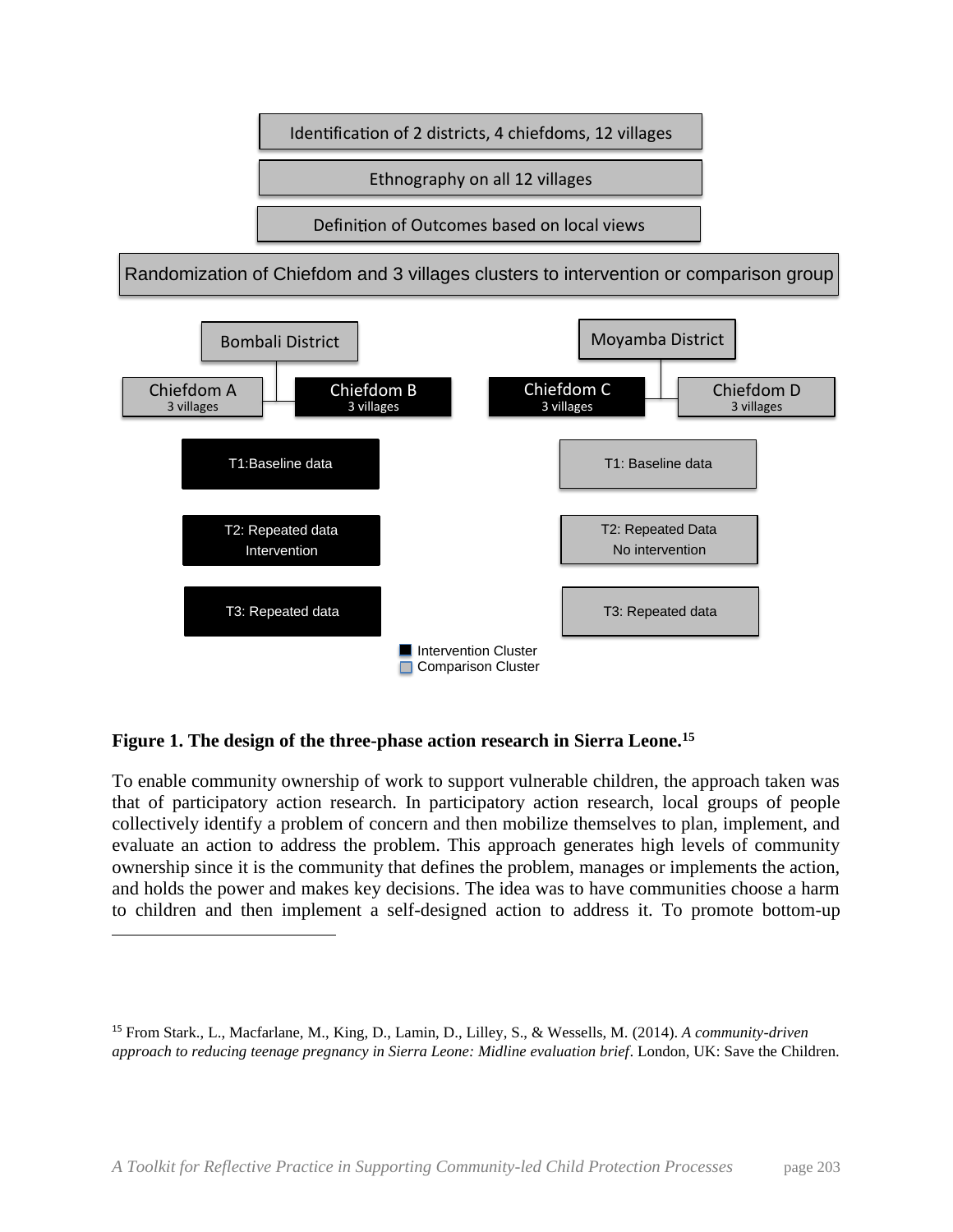system strengthening, the communities were to choose and collaborate with formal (government) actors in the child protection system. The plan was to collect baseline, midline, and endline data by means of the aforementioned survey, and to collect qualitative data as well.

## **The Work of the Facilitator**

Living within each intervention cluster was a trained facilitator who was highly process-focused and who enabled inclusive participation, slow dialogue, and group problem-solving and decision-making by the communities. The facilitator used the skills that are promoted through the use of the tools in Section 1 of this Toolkit. The facilitator rotated among the villages, spending one week per month in each village, and documenting the process through a mixture of summary notes and participant observation records. Working in sequential steps, the facilitator's role was to first help develop a process in which all community members have a voice in taking decisions and then to help the community decide which harm to children to address, which intervention to use, and how to implement it and take stock of its effects.

Avoiding directive action such as counseling or advising, the facilitator asked large numbers of questions that were designed to spark discussion and group awareness or to enable group problem-solving and decision-making. For example, the facilitator enabled inclusive participation by asking questions such as: "How does the community usually make a decision about something?" If local people answered, "By having a whole community meeting in the Chief's *barray*," the facilitator asked, "Does everyone come to the *barray* meetings?" If the answer was, "Yes, everyone comes to the *barray* meetings," then the facilitator followed up by asking, "What about the blind teenage girl who lives over there—does she go to the *barray* meeting?" or, "Are there people here who are poorer than other people and who have to work many jobs? Do they go to the *barray* meetings?"

By asking such questions and enabling discussion about them among many different people, the local people came to realize that the *barray* meetings were useful but excluded particular people. Also, the facilitator asked, "Does everyone who goes to the *barray* meetings speak up—for example, would a 12-year-old girl speak up?" Such questions typically evoked knowing smiles and answers such as "Well, no. It is adults who speak, and a child would not speak unless they were asked to."

The facilitator followed up with questions about what it means for a community to take a decision, asking, for example, whether everyone should have a voice in regard to a full community decision. Over time, people agreed that all community members should have a voice, and that the *barray* meetings, although very important, did not allow everyone to have a voice. This realization sparked much discussion about how the community could create a process that enabled everyone to have a voice. Having small group discussions was an alternative that community members rapidly identified.

To help communities think this option through, the facilitator asked questions such as: "If children and adults are in the small group together, will all members of the group feel free to speak?" or, "If girls and boys are together in a small group, will the girls feel free to speak?" The ensuing discussions evoked the realization that children would be most likely to speak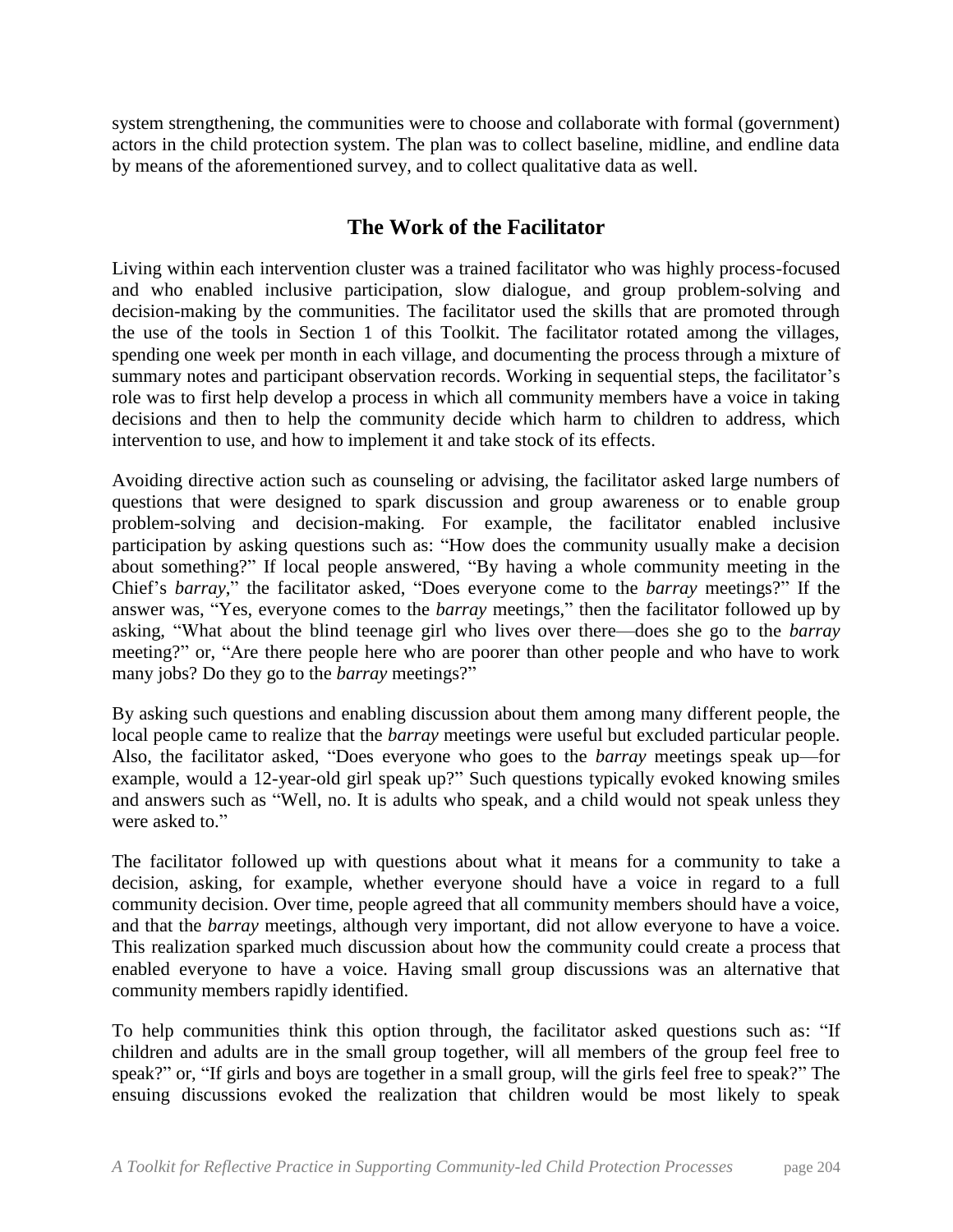individually if adults were not present. Also, girls would be most likely to speak freely, particularly about sensitive issues related to gender or gender-based violence, if boys were not present.

Through extended discussion, the communities agreed that there should be a mixture of *barray* meetings and small group discussions among girls, boys, women, men, or elders, respectively. Each small group would identify a representative who would feed back to the *barray* meetings the main points from the small group discussion but without identifying who had said particular things. Because people with disabilities and the poorest of the poor did not attend meetings, communities made provisions for home visits to learn the views of people, including children, whose voices were typically not included in community discussions.

This achievement of an inclusive process for discussion and decision-making is best viewed as a social change process led by the community members themselves. The facilitator did not enter the discussions with a predetermined arrangement they wanted communities to adopt. In fact, communities were free to use their own imagination and to develop different alternatives. Nor did facilitators speak in favor of particular arrangements. Rather, they asked questions designed to help people to reflect on what would create an inclusive process. Community people themselves debated and discussed the merits of different arrangements, and they persuaded each other to change the more customary arrangement wherein the community held a *barray* meeting and took a decision, often with directive inputs from the Chief.

To enable this process of open discussion and collective decision-making, the action research team took three important steps, the first of which was to enable the Chief to step back a bit. This was done by talking with the Chief and asking whether it would be valuable to have the community people more involved in reducing harms to children and enabling children's wellbeing. Since Chiefs typically favored this, they answered in the affirmative, saying that Chiefs by themselves could not do all that is necessary to reduce harms to children.

This led naturally to a discussion of the benefits of a process in which many community people talked openly about harms to children and decided collectively how to reduce and prevent them. Recognizing that such a process required space for disagreements, the research team asked Chiefs whether they should be involved day-to-day in such discussions. The Chiefs typically replied by saying, "If I take part directly, it may be a problem because no one would disagree with the Chief." Out of these discussions came the agreement that the Chief would not himself participate in the discussions and actions by the community. However, in respect of the Chief's authority, the community process would report to the Chief. Also, the Chief appointed his operational officer—the Chiefdom Speaker—to listen in on discussions without guiding them and to report back to the Chief.

The second important step was to offer training and ongoing mentoring for the facilitators (see tool TRN 11). The initial week-long training was conducted with the support of district social workers, UNICEF workers, selected NGO workers, the research team members, and, of course, the facilitators. Having identified through discussion the key skills that facilitators needed (e.g., skills of listening and empathy, inviting different points of view, allowing time for discussions to occur, managing animated discussions, enabling collective decision-making, etc.), the group developed and conducted numerous scenarios and role-plays that anticipated discussions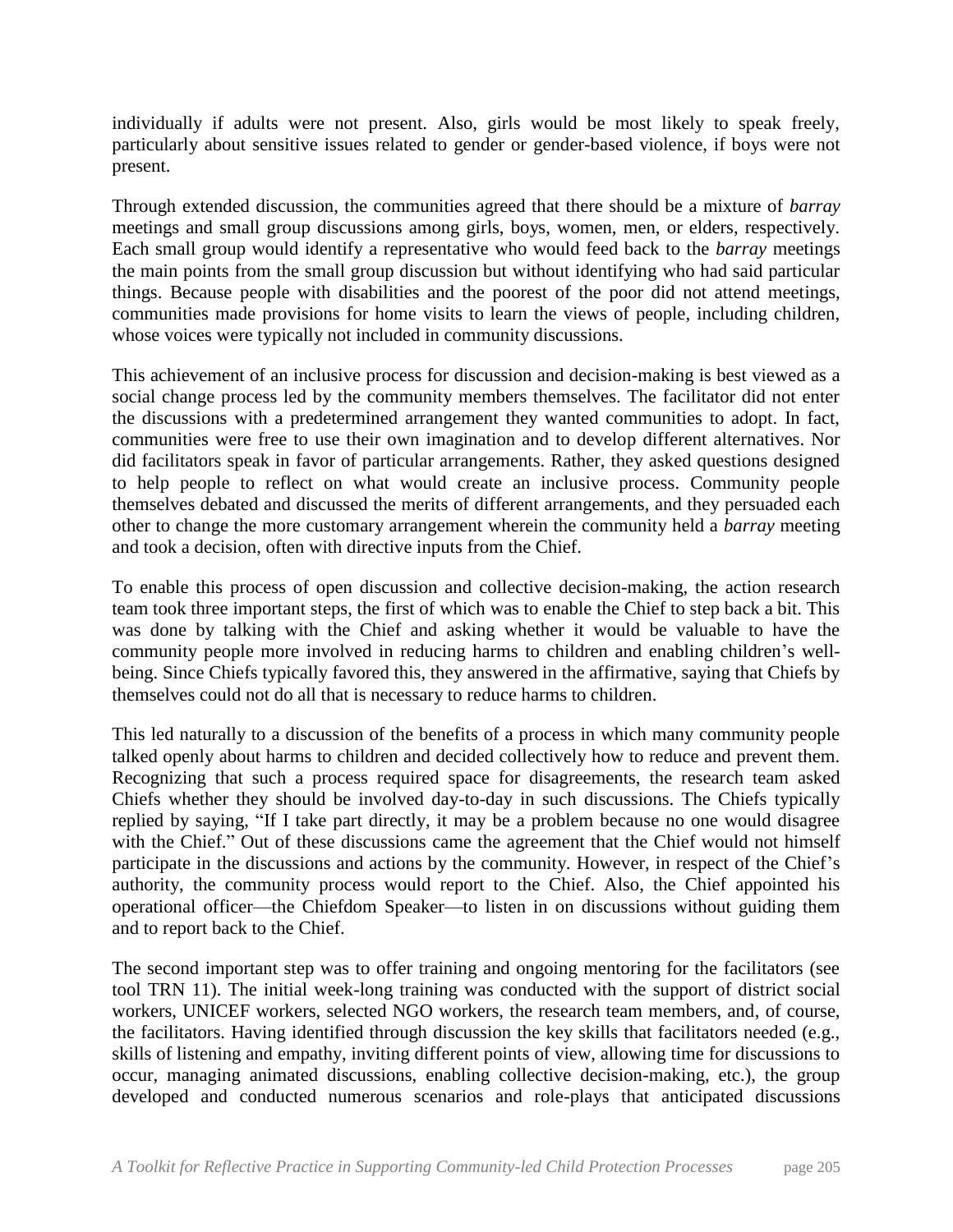between community members and brought to the forefront the role of the facilitators. Examples of these scenarios and role-plays are available in Section Two of this Toolkit. Following each role-play, a reflective space was created in order to invite the facilitators to reflect on how they had done, inviting feedback from the other participants, and discussing various options for improvement. In numerous cases, role-plays were repeated until the facilitators and others agreed that the appropriate skill levels had been attained.

Recognizing that more than one-off trainings were needed and that facilitators would likely encounter new challenges which required outside support, the team organized for the facilitators to be backstopped by more experienced mentors. David Lamin of UNICEF provided much of the backstopping for the facilitator in Moyamba, and Marie Manyeh, formerly of UNICEF, provided the backstopping for the facilitator in Bombali. Ongoing mentoring proved to be valuable in addressing difficult situations like that which arose in one community in Bombali, where there was contestation over who was the Chief. Also, the mentors observed the facilitators in action, suggested improvements, and in some cases helped community members think difficult questions through in a constructive, nondirective manner.

The third step was to emphasize the importance of respecting "community time." This meant that neither the facilitators nor the other research team members would rush communities or expect them to meet pre-defined time-tables and benchmarks. If communities needed more time to discuss which harm to children to focus on, the facilitators respected their process and followed the pace of the community discussions. Also, if the facilitators saw that there continued to be significant disagreement on an issue such as the use of contraceptives (which, for a time, elder men viewed as potentially corrupting teenagers' morals), they encouraged additional time for discussions.

In other words, the facilitators avoided rushing the process, and they harbored no preconceptions that agreement would eventually be reached. In fact, the training for the facilitators had emphasized that it is natural for communities to discuss and reach an agreement on how to move forward on some issues but not on others. It was not the facilitators job to try to force or impose agreement or, if agreement were achieved, to define its terms or elements. Throughout, the focus was on enabling community people themselves to lead the discussions, share divergent views, and take ownership for any decisions that were reached.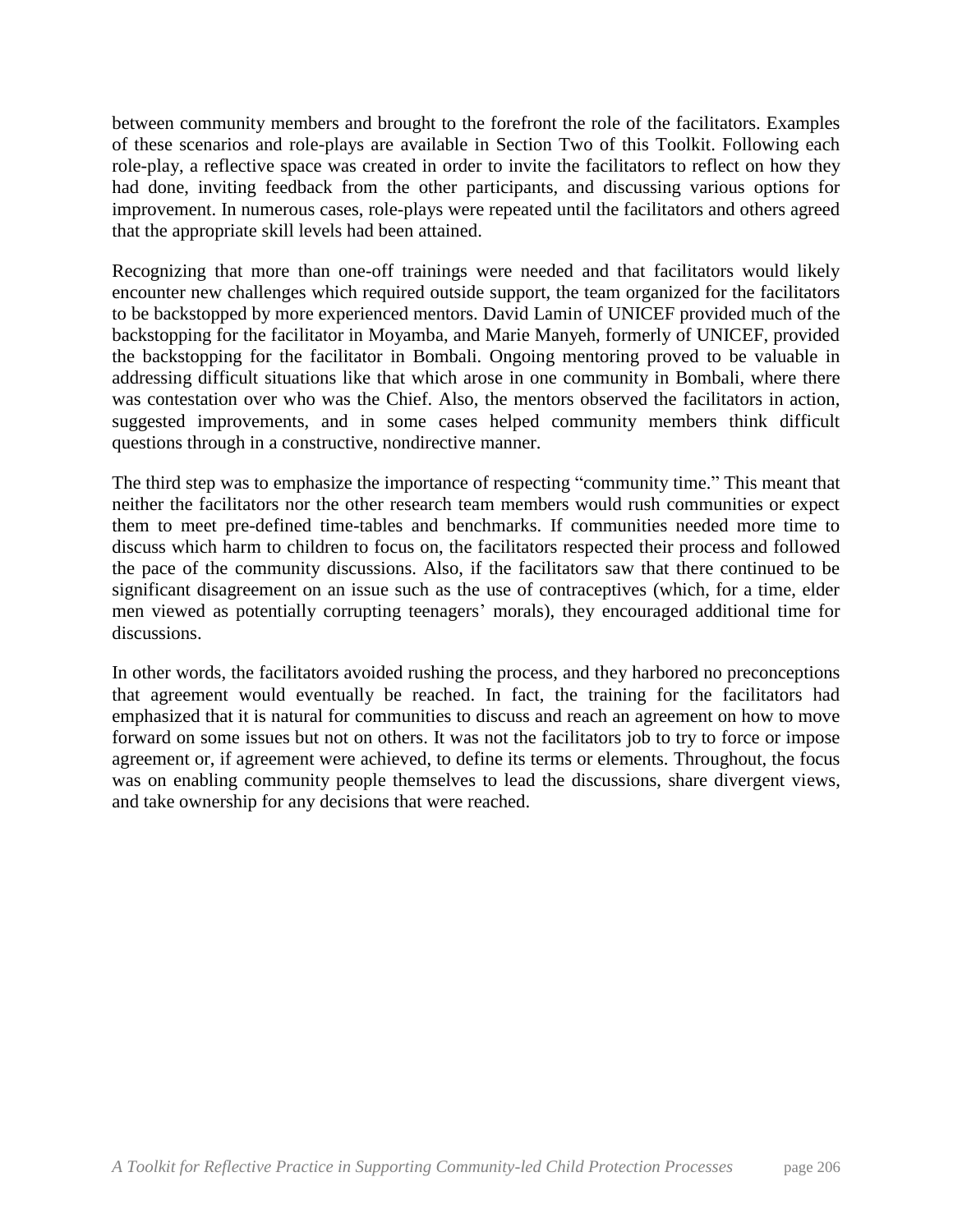### **Communities' Planning Discussions**

The community planning discussions were intended to focus initially on the selection of one harm to children<sup>16</sup> to address and then on how to address that harm through a communitydesigned action. Although these discussions were flexible and community-guided, they occurred within boundaries set by the action research team. For example, the research team set various action criteria (see tool MGM 5). Because the action research aimed to help strengthen wider child protection systems through bottom-up processes, one criterion was that a community-led action should link or collaborate with a district-level aspect of the formal child protection system. Other criteria were that the action should be low cost, feasible, sustainable, and ethical.

In addition, the three communities in each intervention (action) cluster were asked to work in a collaborative manner, selecting together which harm to children to address and then developing together an action to address that harm. This criterion enabled communities to learn from each other and ensured that the action would be tested in more than one community. Also, it enabled the establishment of a multi-village foundation for eventually scaling up the action to the entire chiefdom.

In order to plan together, the three communities in each action cluster decided to form an Inter-Village Planning Task Force (see tool MGM 3). This Task Force had five members from each of the three villages, with the five members elected from each of the subgroups: girls, boys, men, women, elders. The Task Force had a facilitative role and was not a master planning group. Through an iterative process, ideas were generated at community level through a mixture of *barray* discussions and small group discussions. The ideas from these dialogues were fed into a meeting of the Task Force, where the representatives from different villages could hear the thinking of their counterparts from other villages. At the Task Force meetings, the facilitators did not steer the discussions but helped to keep a focus on the action criteria and on finding common ground. The thinking from the Task Force discussions were then fed back to communities, thereby stimulating another round of discussions.

The discussions for selecting which harm to children to address were conducted over a period of nine months. A slow process was important in enabling the communities to develop highly inclusive participation and also to have the intensive dialogues that were needed to work through different views and to negotiate disagreements. Early in the discussions, male elders resisted the idea of focusing on teenage pregnancy since they were concerned that action would likely involve the use of contraceptives, which they saw as undermining the morals of young people. Their views on this issue did not change by means of debate.

l

<sup>&</sup>lt;sup>16</sup> As pointed out in the accompanying Guide, communities may choose to address multiple harms to children or a single harm. In this case study, the focus on a single harm to children reflected the desire of the research team to simplify the intervention in hopes of making it easier to determine which aspects benefitted children.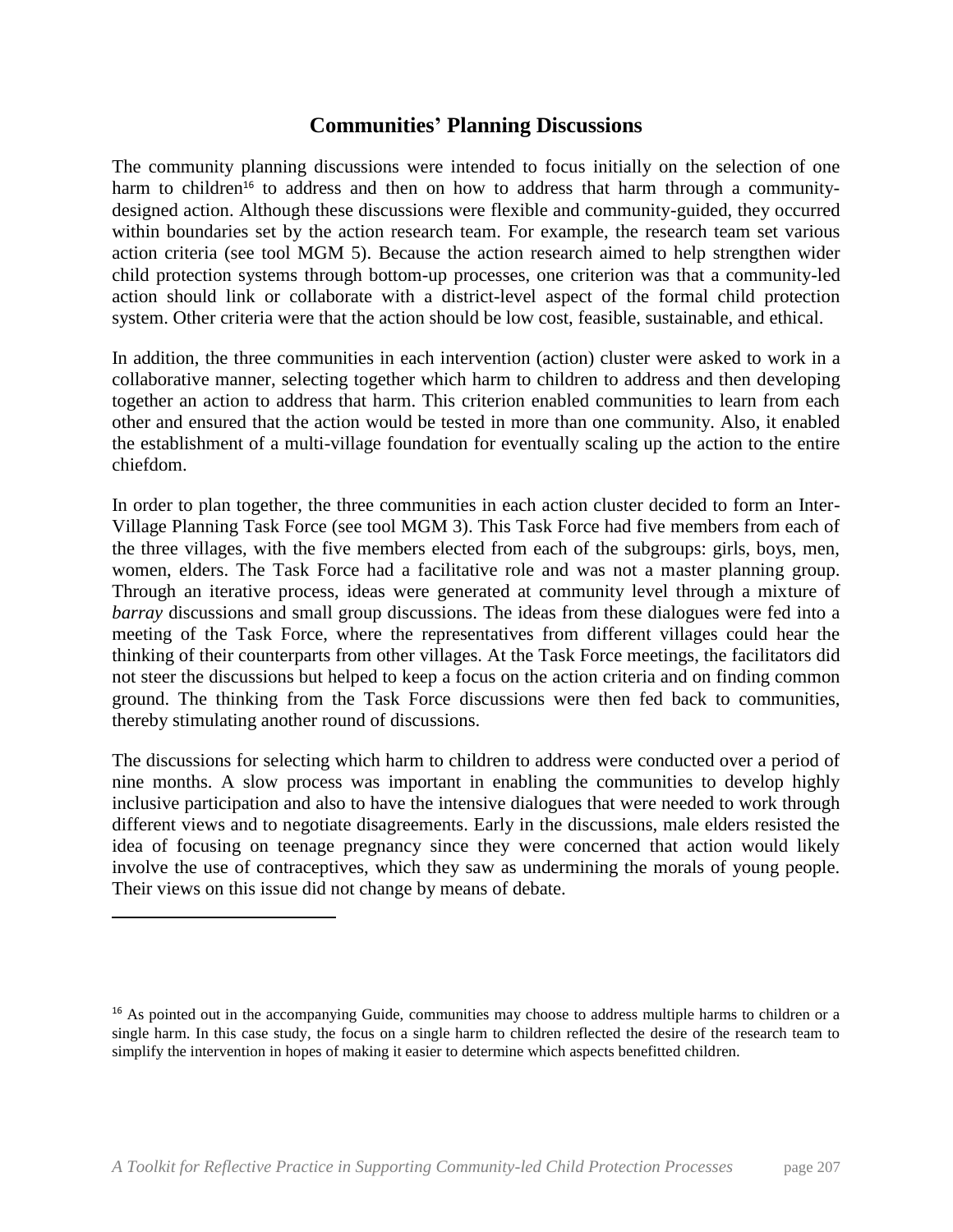Over time, however, the elder men's wives tended to bring them around by asking questions such as, "Isn't it true that our daughters are still being harmed by becoming pregnant out of wedlock and that nothing we have tried has worked to change this? Wouldn't it be better to try a different approach?" Also, moderate men began speaking in favor of the use of contraceptives, setting a model for accepting the use of contraceptives. Equally important was that teenagers gave thoughtful, mature inputs into these discussions, and adults were impressed with their insight and sense of responsibility to their families.

By all accounts, the negotiation of views occurred not only in public discussions such as those in the *barray* but also in private discussions such as those which took place in homes. As this example indicates, the discussions of which harm to children to address overlapped with discussions about what action to take.

Both clusters of action communities chose teenage pregnancy as the harm to children to be addressed. This was not surprising since the ethnographic research had identified teenage pregnancy as one of the top four harms to children. Teenage pregnancy caused some children to drop out of school, and the conditions surrounding teenage pregnancy were linked to violence. In Sierra Leone, nearly one-third of the teenage pregnancies were the result of sexual abuse and exploitation.<sup>17</sup> Since many families were unable to feed another person, teenage pregnancies and births frequently led girl mothers to turn to sex work as a means of survival. Throughout Sierra Leone, the problem of teenage pregnancy is of such great magnitude that in 2013 the President declared a state of national emergency in regard to teenage pregnancy.

## **The Community Action and Its Preliminary Effects**

In both districts, the action cluster chose to address teenage pregnancy through a mixture of family planning, sexual and reproductive health education, and life skills. These were enabled in part through trainings provided by Marie Stopes and Restless Development in Bombali and by Restless Development in Moyamba. High levels of ownership were achieved by virtue of the fact that the communities themselves created an inclusive planning process, defined the problem to address, chose how to address it, and implemented the action. Collaboration with the government was achieved by virtue of the District Ministry of Health providing contraceptives, training health post staff on how to use implants, and having health workers educate on issues of puberty, sexuality, pregnancy, and pregnancy prevention.

The community action included: dramas followed by discussions; parent–child discussions on puberty, sex, and pregnancy; creation of and transmission by teenagers of youth-oriented messages about preventing teenage pregnancy; ongoing community dialogues and reflection

 $\overline{\phantom{a}}$ 

<sup>17</sup> Coinco, E. (2010). *A glimpse into the world of teenage pregnancy in Sierra Leone*. Freetown, SL: UNICEF.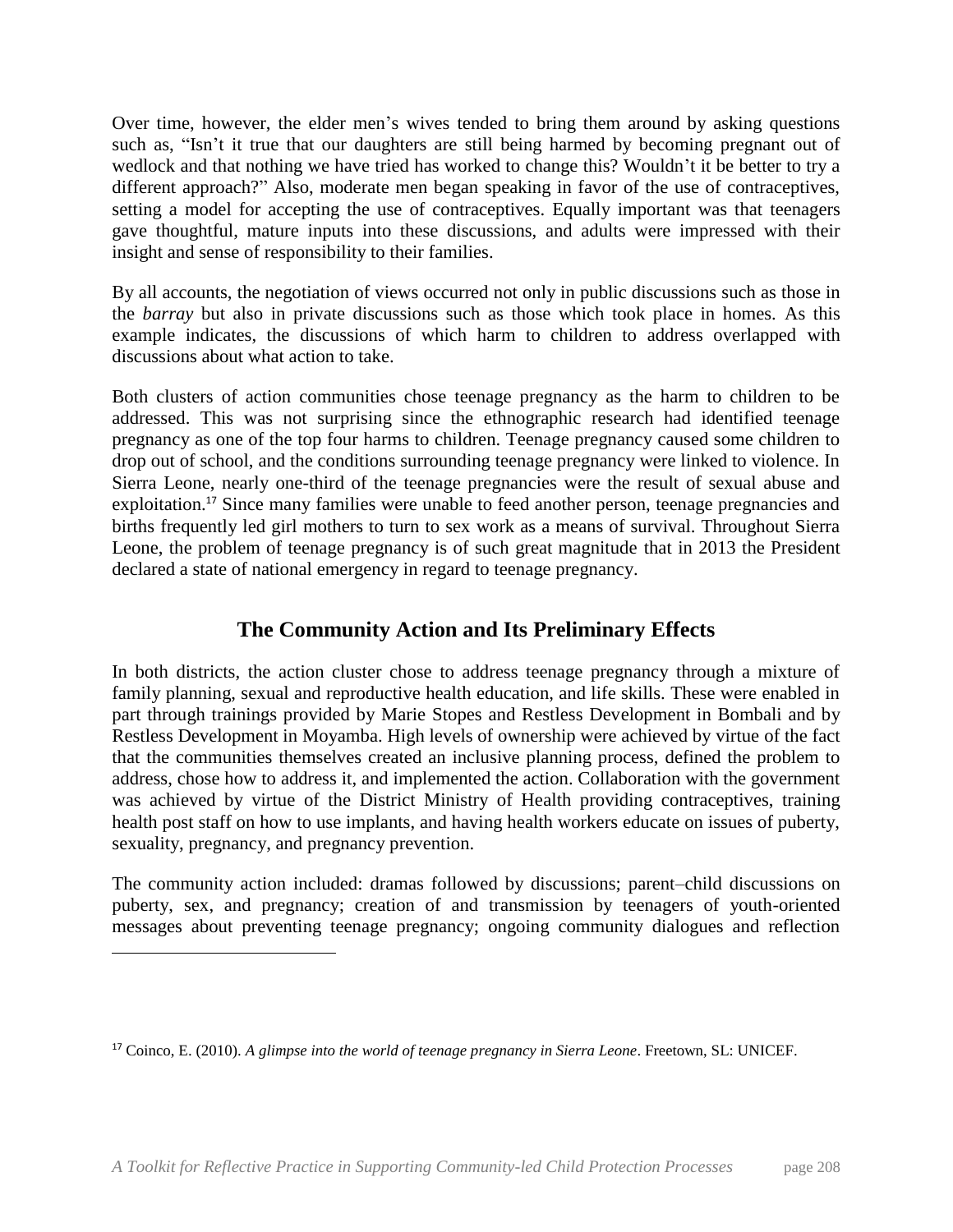about teenage pregnancy; and support from health workers and authorities. The main action elements are outlined in the box below:

| Table 1. The main components of the community-driven action to reduce teenage |  |
|-------------------------------------------------------------------------------|--|
| pregnancy.                                                                    |  |

| <b>Element</b>                                                        | <b>Description</b>                                                                                                                                                                                                                                                                                                                                                                                           |
|-----------------------------------------------------------------------|--------------------------------------------------------------------------------------------------------------------------------------------------------------------------------------------------------------------------------------------------------------------------------------------------------------------------------------------------------------------------------------------------------------|
| Collective dialogue,<br>awareness raising, and<br>negotiation         | In village meetings and subgroups such as teenage girls, teenage boys,<br>adult women, adult men, and elders, groups discussed the main harms<br>to children, which issue should be addressed, how to address the issue,<br>and diverse aspects of teenage pregnancy. These dialogues raised<br>collective awareness and created readiness to receive various messages<br>associated with teenage pregnancy. |
| Collective decision-<br>making,<br>empowerment, and<br>responsibility | The communities made their own decisions about which issue to<br>address, how to address it, etc. As a result, they saw the decisions and<br>action process as "theirs," and they took responsibility for ensuring its<br>success.                                                                                                                                                                           |
| Linkage of<br>communities with<br>health services                     | The District Medical Office agreed to keep up the supply of<br>contraceptives and train health post nurses to do procedures such as<br>implants. Feeling supported by health staff, people visited the health<br>post for contraceptives and invited nurses to visit the villages and help<br>to educate people about puberty, reproductive health, and pregnancy.                                           |
| Peer education                                                        | Having been trained by NGOs, community-selected Peer Educators<br>(including teenage girls and boys) helped to educate their peers on an<br>ongoing basis. Informal peer education occurred also through everyday<br>discussions in the community.                                                                                                                                                           |
| Use of culturally<br>relevant media                                   | Using song and drama, peer educators conducted culturally appropriate<br>educational activities such as role-plays followed by group discussions<br>in which teenagers and adults discussed the benefits of good decisions<br>made by young people, and the problems associated with bad decisions.                                                                                                          |
| Child leadership and<br>messaging                                     | Girls and boys played leadership roles. Recognizing that children talk<br>in distinctive ways, children created their own messages based on what<br>had been learned in NGO-led workshops and discussions with health<br>workers.                                                                                                                                                                            |
| Inclusion and outreach                                                | Representatives of diverse subgroups took part on the Task Force that<br>facilitated much of the work to prevent teenage pregnancy. To include<br>marginalized people such as children with disabilities, the Task Force<br>members and also Peer Educators made home visits on a regular basis.                                                                                                             |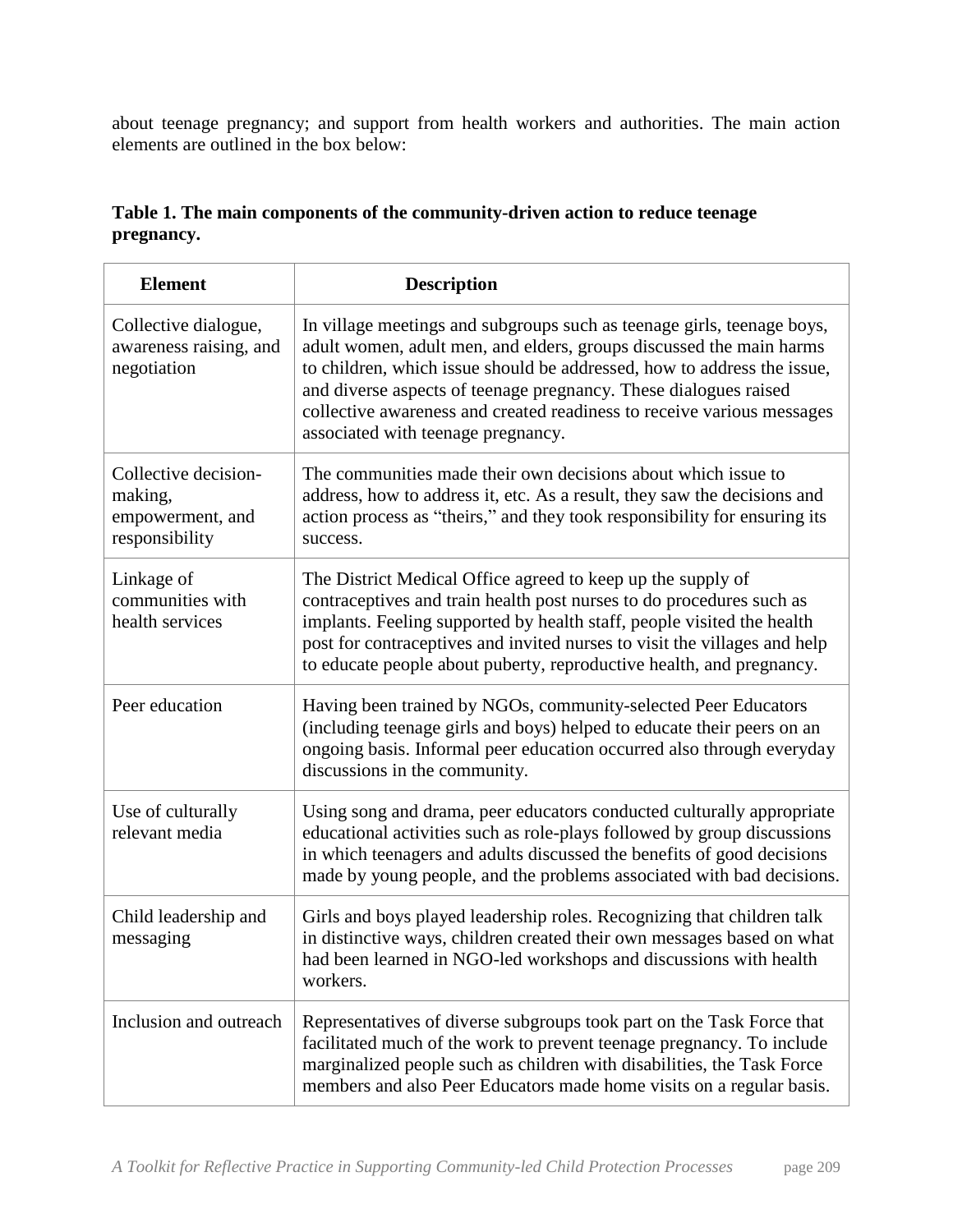| Parent-child<br>discussions  | Rejuvenating an older practice that the war had disrupted, parents and<br>children discussed issues of puberty, sexual and reproductive health,<br>sex, and teenage pregnancy prevention. In some cases, the children<br>were better informed than adults and helped to correct parental<br>misconceptions. |
|------------------------------|-------------------------------------------------------------------------------------------------------------------------------------------------------------------------------------------------------------------------------------------------------------------------------------------------------------|
| Role modeling                | By taking part in activities such as dramas and singing songs, young<br>people, including teenage boys, signaled that they wanted to prevent<br>teenage pregnancy. Similarly, parents provided role models for each<br>other in talking constructively with their children about teenage<br>pregnancy.      |
| Legitimation by<br>authority | The Paramount Chiefs publicly supported the importance of preventing<br>teenage pregnancy and encouraged people to get involved in the<br>intervention. Other community leaders such as teachers and religious<br>leaders, also encouraged support for preventing teenage pregnancy.                        |

The flavor of the community-led action may be obtained by considering a drama and discussion activity. Following the action plan developed by the communities (see tool MGM 12), a teenage girl and teenage boy acted out informally two key scenarios designed to stimulate awareness and discussion of the harm caused by teenage pregnancy and of means of preventing it. In front of a village audience, the first scenario showed a girl and a boy feeling attracted to each other and agreeing to meet up later at the video hall that night. There, they consumed alcohol and marijuana and afterwards had impromptu, unprotected sex. The next scene showed the girl being pregnant, having morning sickness, and feeling very badly because she had dropped out of school. The boy, too, was feeling badly since he had dropped out of school and was uncertain whether he was ready for family responsibilities. Both felt their futures had been ruined.

The second scenario showed the same girl and boy feeling attracted to each other. This time, however, they discussed their relationship and their mutual dream of obtaining an education and building a family together. Exploring the question, "What will it take for us to fulfill our dream?", they agreed that early pregnancy could shatter their dreams. Having agreed to be careful in their sexual activity and to use contraceptives, they went on to earn their education, and married happily and started a family when they were ready.

Together, these scenarios sparked animated discussion about the harm caused by teenage pregnancy, about sexual and reproductive health, and about the importance of life skills in enabling young people to make good decisions and act in a responsible manner. These discussions frequently continued between parents and their children and also between teenagers who had not been in the drama. Together with the other intervention elements, they helped communities to mobilize themselves for social change away from the norm of teenage pregnancy.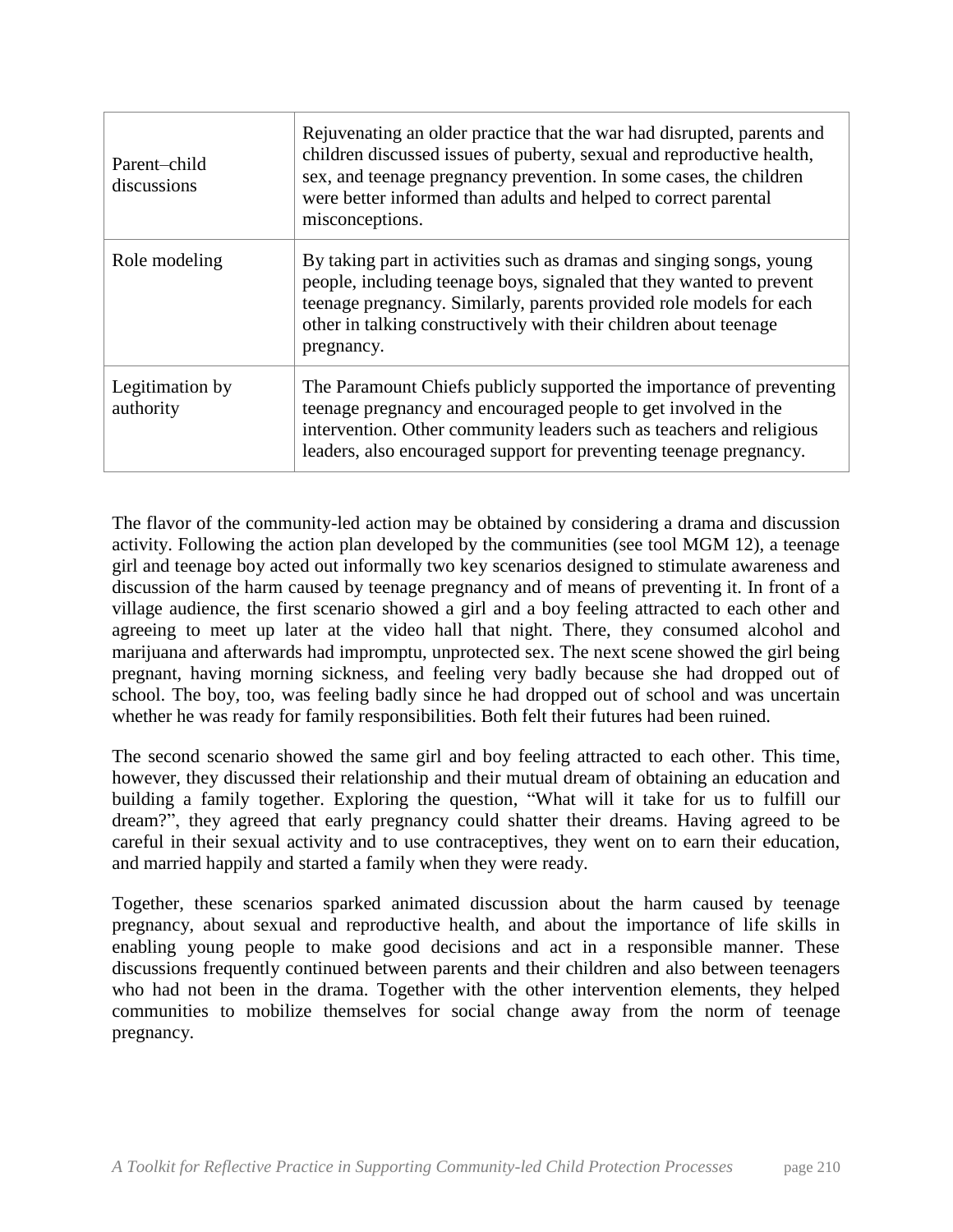With the community action having begun in March–April, 2013, the midline effects of the action were assessed in 2014 using the quantitative survey<sup>18</sup> and qualitative findings from key informant interviews and a community self-assessment.<sup>19</sup>

As shown in the box on the following page, the results at this stage were promising and featured high levels of community ownership and diverse signs of the action effects in addressing teenage pregnancy.

However, the results are preliminary in that more time was needed to see fully the effects of the action. Also, descriptions and qualitative data were not triangulated fully with the quantitative data. It was hoped that the subsequent endline measures would allow full triangulation and thorough analysis of the results, including systematic comparisons with the control clusters.

Unfortunately, the Ebola crisis erupted in Sierra Leone in August 2014. This made it impossible to collect the endline survey data as had been planned at the end of that year and which would have enabled the documentation and analysis of the full effects of the community-led action. Further, as the Ebola crisis continued, data from the field indicated that the Ebola crisis had interrupted the action and had introduced a host of confounding variables and threats to children, including increases in teenage pregnancy.<sup>20</sup>

## **Policy Impact**

Notwithstanding the impact of the Ebola crisis, the interagency research approach and findings, which converged with the findings of other studies (e.g., Child Frontiers 2010), enabled the action research to have a significant influence on the national policy to support vulnerable children in Sierra Leone.<sup>21</sup> The findings that local people relied mostly on family and community mechanisms, and that community-owned processes were effective even in addressing

l

<sup>18</sup> From Stark., L., Macfarlane, M., King, D., Lamin, D., Lilley, S., & Wessells, M. (2014). *A community-driven approach to reducing teenage pregnancy in Sierra Leone: Midline evaluation brief*. London, UK: Save the Children. <sup>19</sup> Wessells, M., Lamin, D., & Manyeh, M. (2014). *An overview of the community-driven intervention to reduce teenage pregnancy in Sierra Leone*. London, UK: Save the Children; Wessells, M. G. (2015). Bottom-up approaches to strengthening child protection systems: Placing children, families, and communities at the center. *Child Abuse & Neglect: The International Journal,* 43, 8–21.

<sup>20</sup> Kostelny, K., Lamin, D., Manyeh, M., Ondoro, K., Stark, L., Lilley, S., & Wessells, M. (2016). *'Worse than the war': An ethnographic study of the impact of the Ebola crisis on life, sex, teenage pregnancy, and a communitydriven intervention in rural Sierra Leone*. London, UK: Save the Children.

<sup>21</sup> Wessells, M. G., Lamin, D., Manyeh, M., King, D., Stark, L., Lilley, S. & Kostelny, K. (2017). How collaboration, early engagement and collective ownership increase research impact: Strengthening community-based child protection mechanisms in Sierra Leone. In J. Georgalakis, Ramalingam, B., Jessani, N., & Oronje, R. (Eds.), *The social realities of knowledge for development: Sharing lessons of improving development processes with evidence* (pp. 74–93). London, UK: Institute for Development Studies.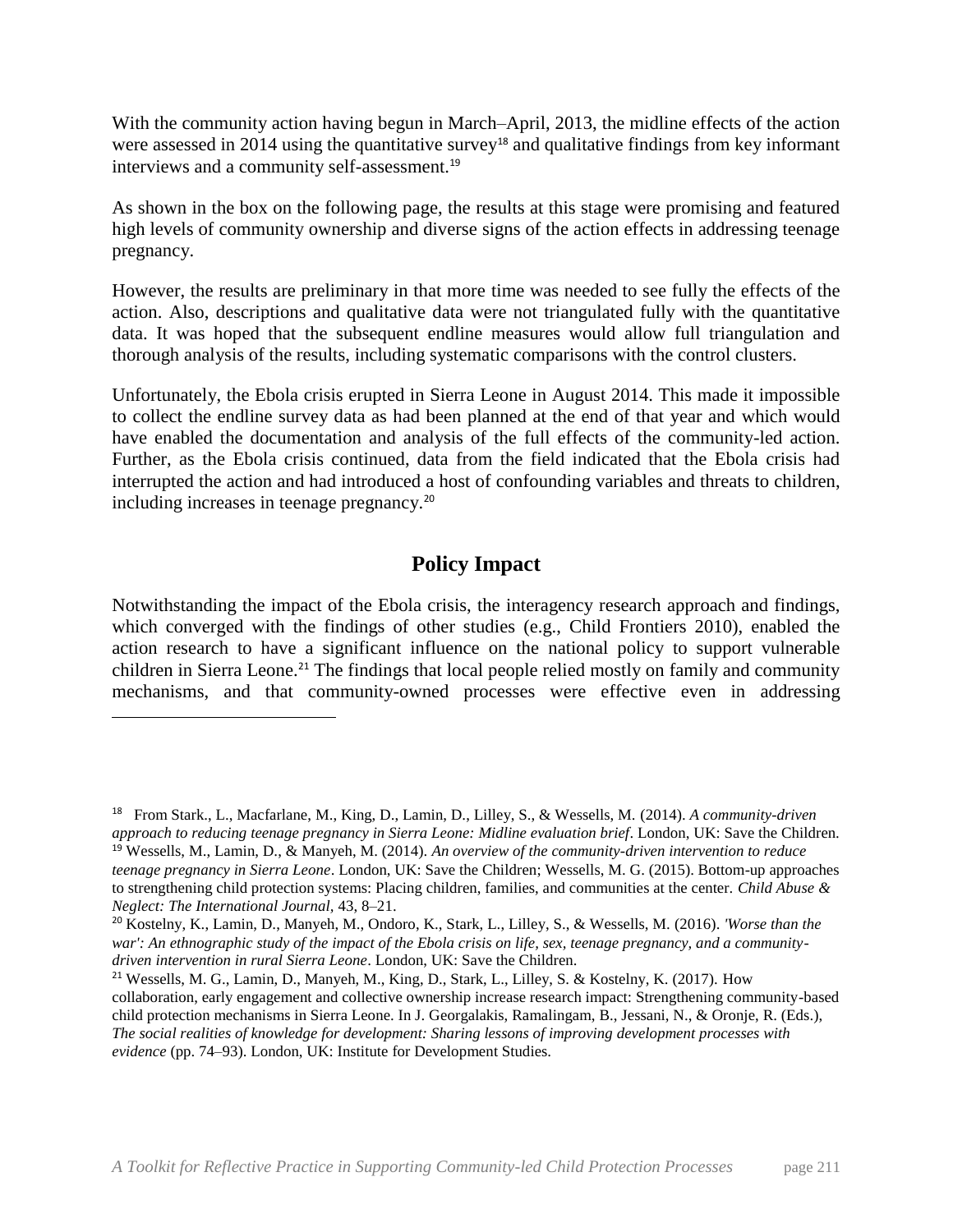challenging issues such as teenage pregnancy, augured in favor of a policy that emphasized the importance of supporting existing family and community mechanisms. At the same time, research conducted by Harvard University with UNICEF indicated that local people were more likely to report severe violations against children to two people—focal points—who had been chosen by the community and trained for their work.

The findings were sufficiently encouraging that the Sierra Leone Government and UNICEF decided to develop a new policy that placed support for families and communities at the center and avoided the "add a structure" approach that governments frequently take in addressing problems. To support the drafting and development of a new policy, UNICEF hired Child Frontiers, the consulting group that had led the initial mapping of the child protection system in West Africa.

The development of this new policy was interrupted by the Ebola crisis beginning in August 2014, and also hampered by turnover in the Ministry of Social Welfare, Gender and Children's Affairs (MSWGCA). Nevertheless, the Government of Sierra Leone enacted in December 2015 a new Child Welfare Policy that embodied the insights from the interagency action research. Ultimately, the GoSL listened to the research because they saw it as their own and as addressing the questions that were at the heart of their efforts to support vulnerable children.

### **Promising Findings**

The results included positive outcomes related to child protection, the community process, and system strengthening.

**Community ownership.** High levels of community ownership were evident in how many people volunteered their time and work, without material compensation, and regularly referred to the intervention as "ours," stating that NGOs and the government support them but do not lead the intervention.

**Nonformal–formal linkage and collaboration.** The intervention process significantly improved communities' collaboration and linkage with the local health posts. In contrast to previous low use of health posts, many teenagers and/or their parents visited the health posts regularly for contraceptives or advice. Also, villages frequently invited nurses and other health staff to visit in order to educate villagers about puberty, sex, and preventing teenage pregnancy.

**Contraception.** The District Medical Officers fulfilled their promise to supply the contraceptives and train the health staff. Relative to the comparison condition, teenagers in the intervention communities reported increased intent to use condoms regularly and increased willingness to ask their partner to use a condom. These can be precursors of wider changes in behavior and social norms related to sex.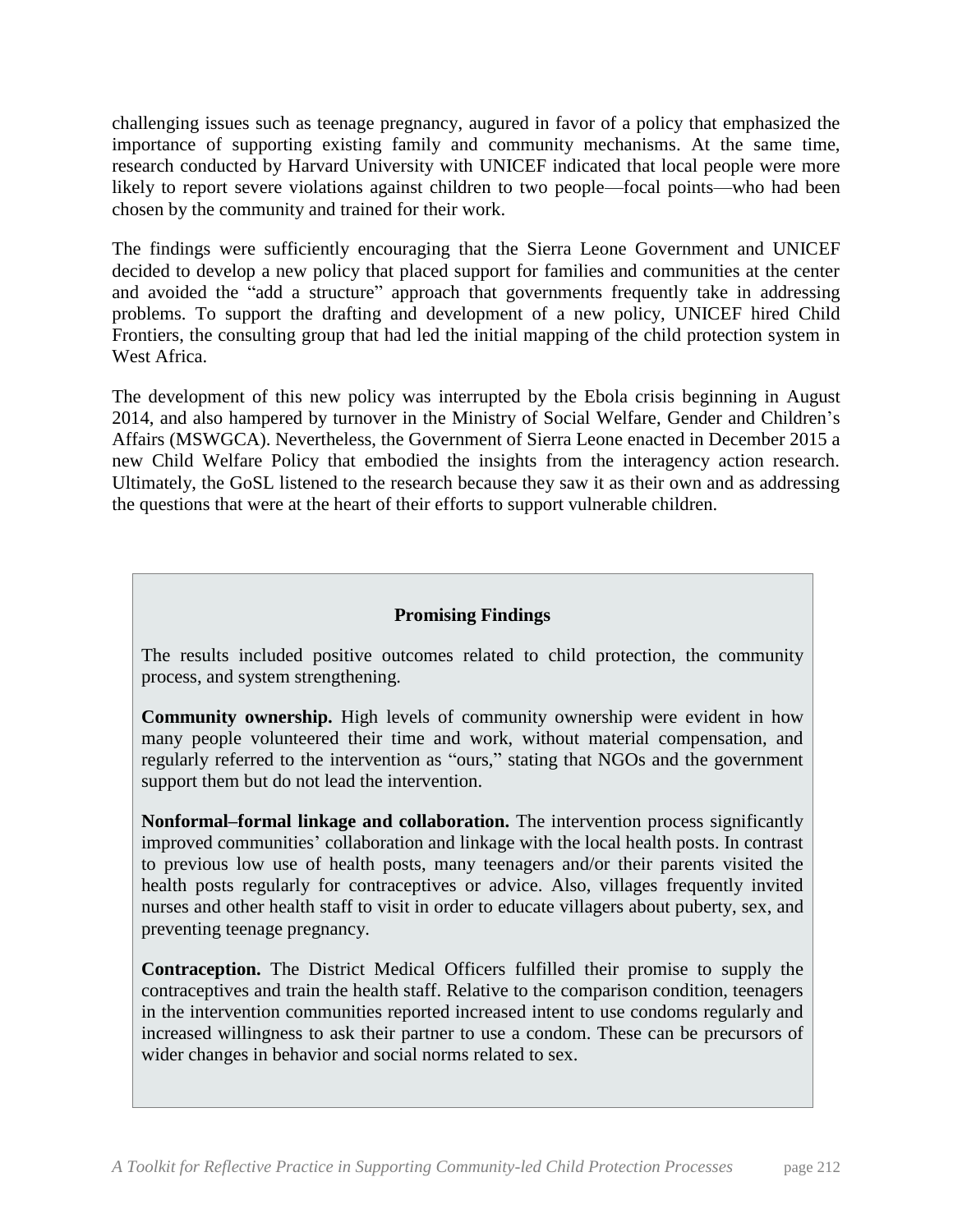Life skills. Teenage girls reported that because of the intervention, they said "No" more frequently to unwanted sex. Both girls and boys said that they had learned how to discuss and negotiate with their partners in regard to sex, and also how to plan their sexual activities in light of wider life goals. In addition, boys said openly that they had a responsibility to prevent teenage pregnancy. This responsibility-taking contrasted sharply with the boys' previous behavior.

**Teenage pregnancy.** Participant observations and interviews with health post staff, monitors, teenagers, and adults indicated a significant decrease in teenage pregnancies. In the intervention communities in both districts, participants reported that in an average school year (September–June) before the intervention had begun, there were five or six teenage pregnancies. In contrast, in the 2013–2014 school year, many fewer teenage pregnancies had occurred. During that period, half the communities reported no new teenage pregnancies, and the other half reported only one new teenage pregnancy. Grandmothers, who are respected community figures, assured that it is impossible to hide pregnancies in the villages.

**Spinoffs.** Participants said that school dropouts had decreased. Also, some villages had spontaneously begun to discuss the problem of early marriage. Having learned more about the adverse effects of teenage pregnancy, villagers had begun to question the appropriateness of any teenage pregnancy and also of early marriage.

The implementation of the new policy faces challenges related to scale, cost, and the capacities of different partners to enable effective implementation. Via UNICEF, a technical unit of four agencies that had been very active in the research has been convened to plan and prepare for the rollout of the new policy using the methods and approach of the research. The plan is to go to scale in a measured approach that enables learning about capacity building and implementation on a continuing basis.

Initially, the approach will be extended throughout Moyamba and Bombali Districts through partners that have been trained on how to facilitate the community-driven approach. Subsequently, the community-driven approach will be extended to cover all 14 districts. In this manner, UNICEF, the GoSL, and the research team hope to address the frequently expressed concern that bottom-up approaches have difficulty going to scale. Collectively, this work will transform the strictly top-down approach to child protection system strengthening toward the mixture of top-down and bottom-up approaches that are needed for building a system that effectively enables children's protection and well-being.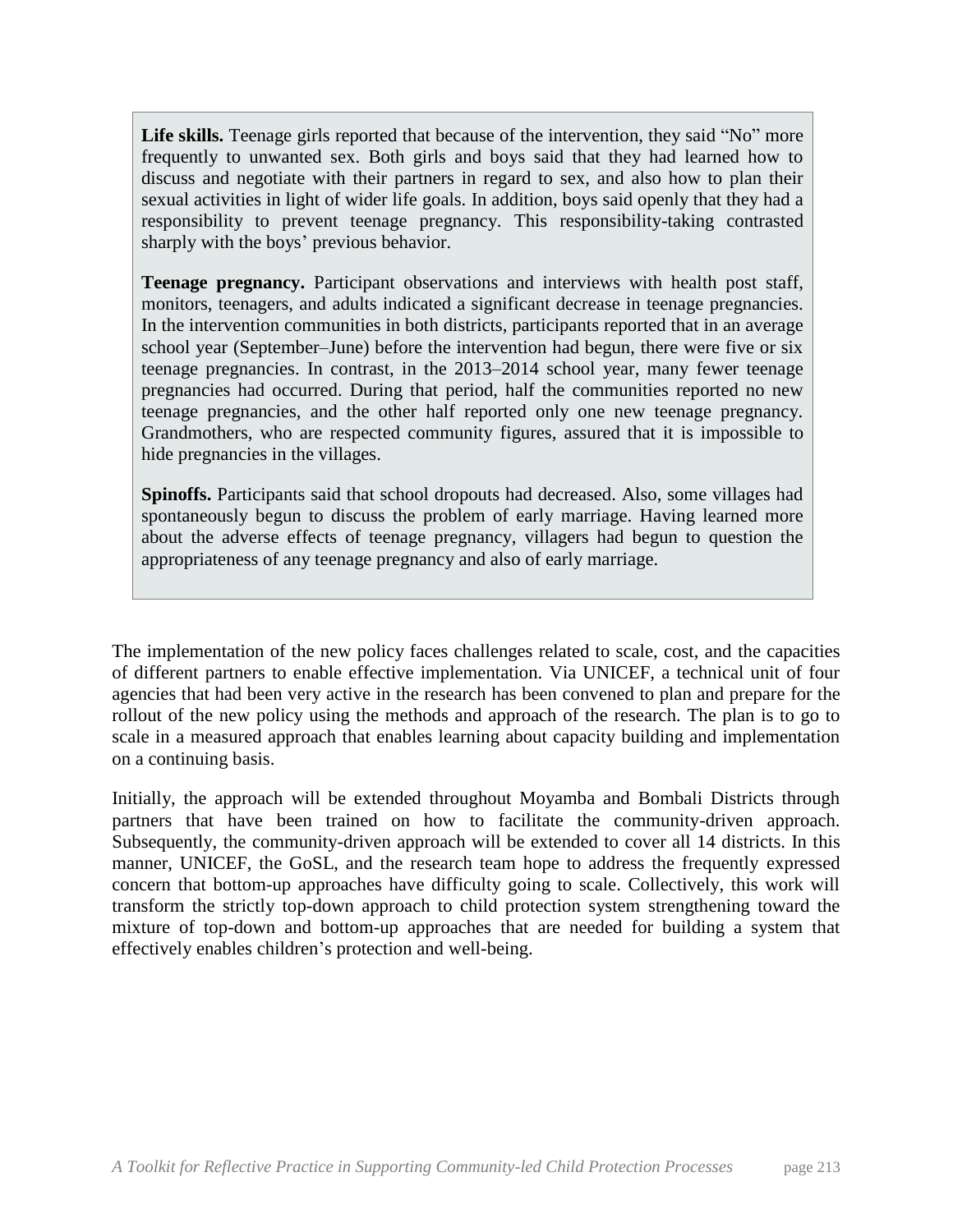# **MGM 3. Enabling Inter-community Collaboration: A Sierra Leone Example**

Inter-community collaboration offers numerous advantages, not least of which is the opportunity for co-learning by peers working in different contexts. Collaboration across communities can also serve as a means of scaling up a community-led approach.

Whether to enable inter-community collaboration and how to enable it are questions that are best answered not by outsiders but by communities themselves. As is true of most matters pertaining to community-led child protection, the context is critical, and communities themselves should be in the driver's seat. In an urban setting in which one neighborhood feels that it is too different from other neighborhoods or is in too conflictual a relationship to enable effective collaboration, a community might elect not to collaborate with other neighborhoods or communities.

If, however, different communities are open to collaborating, they should decide how to collaborate, and which processes would enable the collaboration.

This tool outlines the approach for inter-village collaboration that communities in Sierra Leone developed. It is not intended to be a prescription for different settings but serves as one useful example of how communities may enable productive collaboration with each other on their planning and action in support of vulnerable children.

# **The Formation of the Inter-Village Task Force (IVTF)**

In Sierra Leone, communities decided to work together after individual communities had begun to discuss which harm to children they wanted to address. This timing was likely beneficial since the discussions heightened awareness of the situation of children in the wider area as in the village itself. Also, the discussions pointed out the complexity of the harms, and this may have increased people's desire to learn how other communities saw the question of harms to children and were thinking of how to address them.

When the communities indicated their desire to collaborate, the facilitators asked how, practically, that could happen. Discussions at community level rapidly noted the challenges of distance, time, and cost that might be involved in bringing together entire villages for discussion with other villages. Various community members in each village suggested that maybe there could be a small group of people from different villages who could help move the planning forward. Because each village already worked with small groups of girls, boys, women, men, and elders, respectively, it was natural for communities to raise and support the idea of a crossvillage planning group that included members of each subgroup from each village.

This cross-community group—called the Inter-Village Task Force (IVTF), consisted of 15 people—5 from each community. The 5 people from a particular village were representatives who had been selected from their respective small groups. Thus, each village had a teenage girl, a teenage boy, a woman, a man, and an elder represent them on the IVTF. This afforded each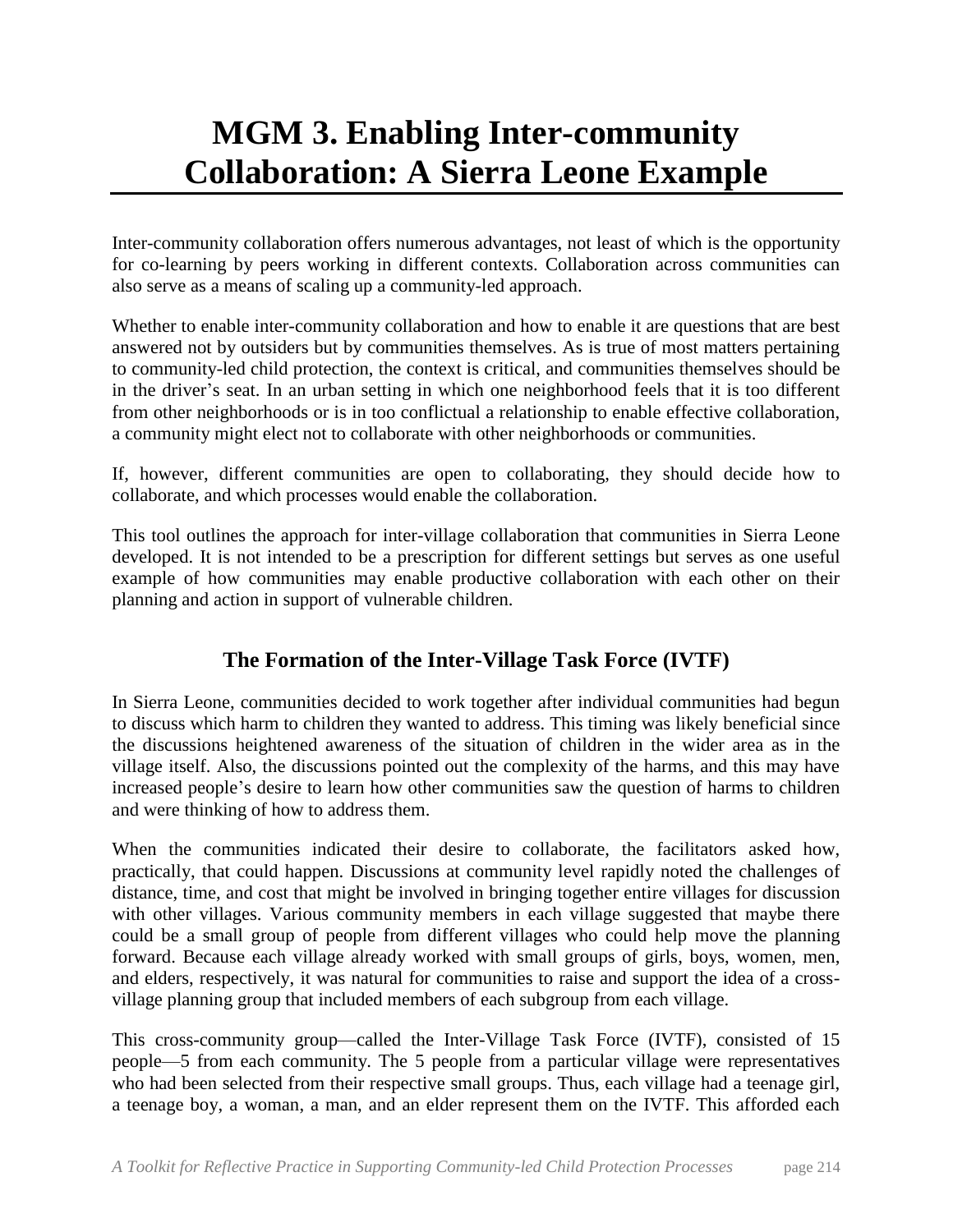village an equal voice and ensured diversity and representation of each of the five subgroups. Consistent with its facilitative role, the IVTF was a forum where each community shared its views, learned from each other's views, and attempted to find areas of agreement, which would then be shared back to each community. The IVTF could suggest which harm to children to address, although the individual communities continued to hold the decision-making power.

To maintain equal power, it was agreed that the IVTF should meet in a place that is readily accessible for all three communities. If the communities are far apart, it can be useful to rotate the meetings across villages, paying small transport and food costs while the host village provides sleeping accommodation if needed. The importance of symbolism should not be underestimated, since perceptions that one village is favored in the process could have presented a significant obstacle to the work of the IVTF. Both the facilitators and the IVTF members in Sierra Leone team managed these expectations successfully and reminded everyone that the IVTF had a facilitative role, all three villages were equal partners within it, and individual villages held significant power.

## **Planning Discussions and Cycles**

In the initial IVTF meeting (which usually lasts a full day), both the facilitator and a senior mentor were present. The meeting opened with a prayer and greeting from the host community with wishes for a productive collaboration in support of vulnerable children. Following introductions, the facilitator set the stage by welcoming the members from all three communities and thanking everyone for their spirit of collaboration. From there, the main tasks were sharing, co-learning, and finding common ground. The first substantive discussion gave equal time to each community to discuss its context and what people saw as the top main harms to children that could be addressed via a community-led intervention. In the afternoon, there were open discussions of similarities or areas of agreement. By identifying common ground, these discussions began to lay the foundation for agreement and collaboration. It was natural, however, for people from each community to focus first on pressing the views of their own community. Yet the facilitator and the mentor kept the focus on areas of agreement and built on expressed views about the importance of flexibility and collaboration. This approach helped the communities to settle on a common harm to children to be addressed.

To reach this point, there had been sufficient time for the completion of several planning cycles, where each cycle consisted of a full community meeting and subgroup meetings in each village followed by an IVTF meeting. This iterative process enabled the IVTF to help the communities to move forward together, yet it also kept the individual communities highly empowered and feeling ownership for the process and decisions taken. By about the third cycle, the IVTF narrowed down to two harms to children, and communities were supportive of this "shortlist."

When it came time to choose between the two alternatives, there was a divergence of views between the IVTF and one of the communities regarding which harm to children should be selected and addressed collectively. Additional diplomacy helped to overcome such challenges, and the facilitator spent extra time in that community in hopes of enabling full discussion. It was important that the facilitator avoided imposing on the community by pressing it to accept the wishes of the other two communities. In one case, this required slowing down and inviting the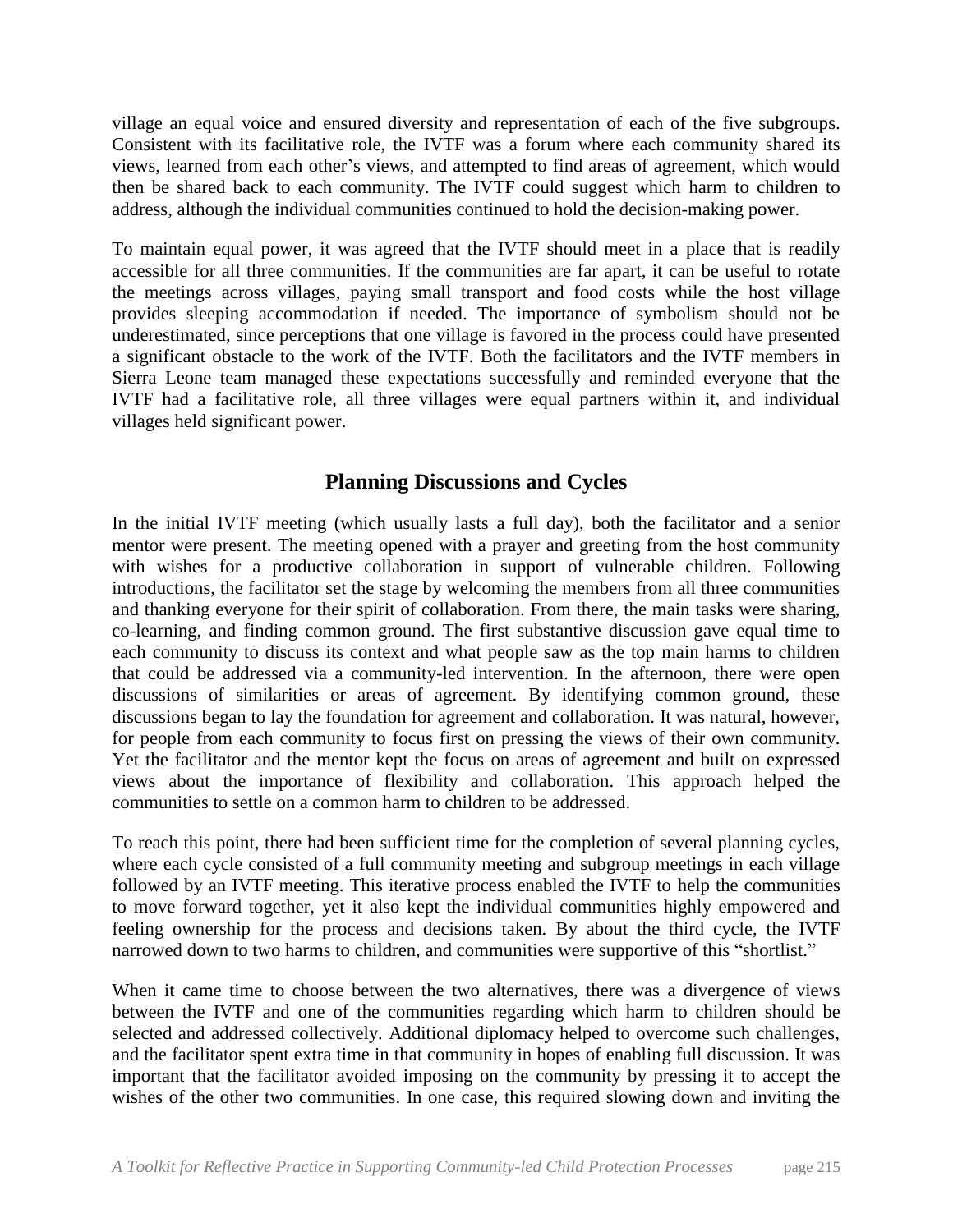IVTF members and others to help find a solution that balanced the value of collective action with respect for the rights of each community to make its own decisions.

The Sierra Leone facilitators also found that it was useful to help community members identify overlaps or connections between the two short-listed harms to children. Often this happened as community members began thinking ahead about possible community actions to address the harm to children. For example, if the one community wanted to address out-of-school children while the IVTF favored addressing teenage pregnancy, it was useful for the facilitator to highlight the learning phase findings that teenage pregnancy is one of the primary causes of children being out of school. In this respect, it made sense for community actions that aim to address out-of-school children to have elements of helping to prevent teenage pregnancy. This approach helped to build agreement across all three communities. During this process, the facilitator reminded everyone that the detailed intervention planning lay ahead and that the insights from the current dialogues would be fed into the subsequent planning discussions. As this example suggests, it can be helpful during these discussions to keep an eye on what is practical to accomplish.

Through this iterative process, the communities in both regions of Sierra Leone chose to address the problem of teenage pregnancy. Many such pregnancies stemmed from sexual abuse, and the girls who became mothers at a young age not only had to drop out of school but also suffered economic hardship that led them into sex work. A key to the planning process at this point was its inclusivity. Through the subgroup discussions and home visits, care was taken to ensure that the voice of each child was heard in the discussions of which harm to address.

## **Planning the Community Action**

After the communities, working with the IVTF, had decided to address teenage pregnancy, it seemed clear that working via the IVTF was potentially useful and could be extended to facilitate the planning of the community action. An important prelude, however, was to ask communities whether the IVTF membership needed any adjustment. After all, individual Task Force members could have changing circumstances such as a family illness that could have made it difficult for them to continue. In addition, teenage pregnancy is a problem that involved and affected young people. A natural question to ask is whether the IVTF composition needed to be reconfigured to allow, for example, increased inputs from children. In reflecting on these questions, the IVTF and the communities decided to add an additional female and male youth leader from each community. Thus, the IVTF included 7 people from each village, with a total of 21 members. That nearly all the previous members continued indicated the keen interest and excitement that the process was generating.

As the IVTF met to begin planning action by all three communities to address teenage pregnancy, the facilitators helped them to reflect on their facilitative role and the importance of enabling all three communities to reach agreement on a single intervention. The facilitators stressed that general agreement rather than universal consensus was needed. IVTF members were invited to think back on the importance of the planning cycles that included a mix of IVTF discussions and community planning discussions, with the latter including full community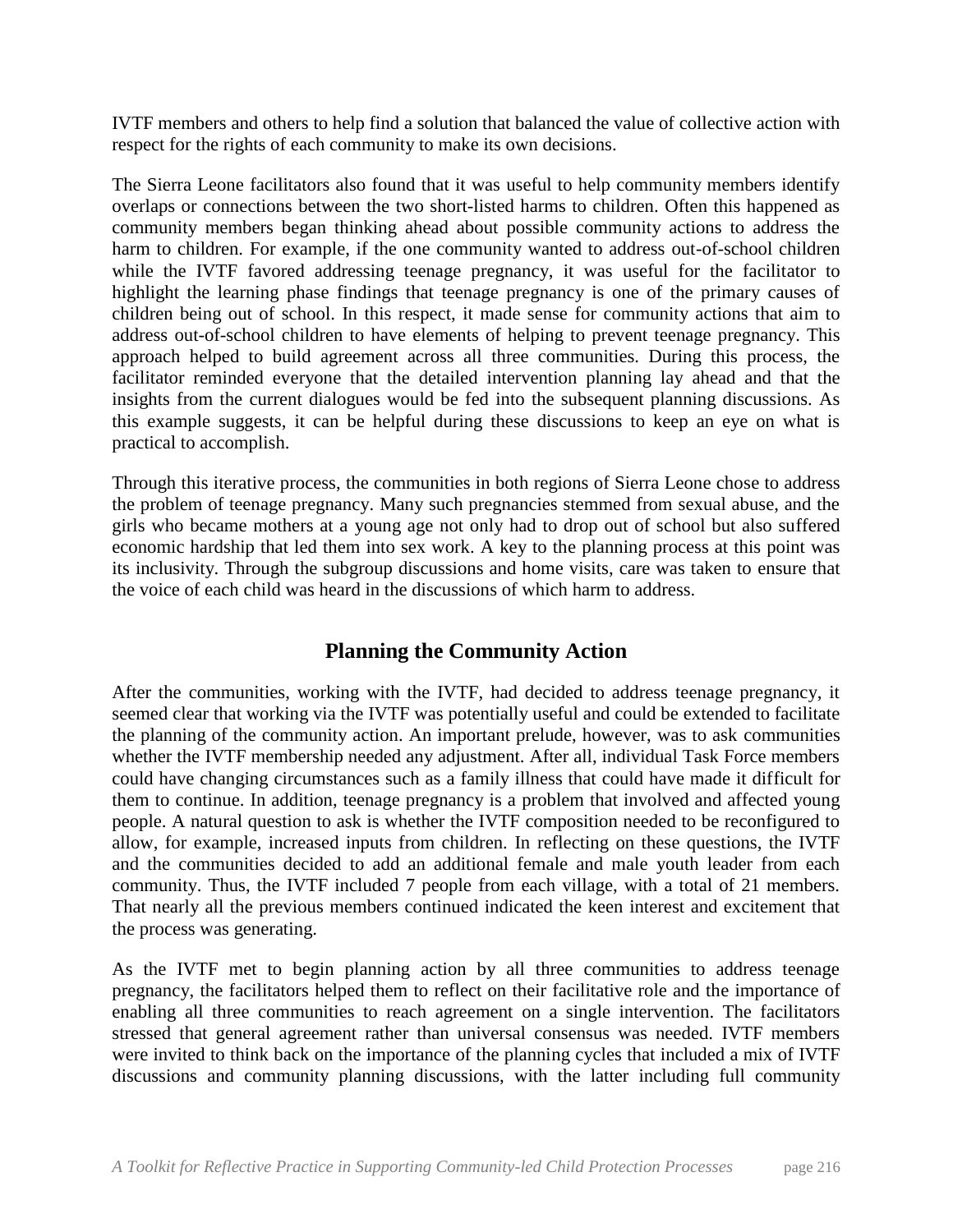meetings, small group discussions, and home visits. This reflection led the IVTF to choose to continue using this iterative approach in planning the community action.

As the action-planning discussions began at community level, particular ideas came forward about what actions would help to prevent teenage pregnancy. One idea was that girls needed the confidence and life skills needed to say "No!" to sexual advances or harassment. Another was that children and parents needed better understanding of puberty, pregnancy, pregnancy prevention, and issues associated with sexually transmitted infections. Still another was that teenage pregnancy could be reduced by providing better education and building schools in villages that had no secondary schools.

During these discussions, the facilitators helped the IVTF to take into account the action criteria (see tool MGM 6), which included things such as low cost, sustainability, and linkage with formal stakeholders. Although the criteria came from the action research team, they were not imposed on the IVTF or the communities themselves. For example, the facilitators stirred discussion of sustainability by asking whether most NGO projects continued beyond their period of active funding. Typically, IVTF members answered this in the negative. The facilitator then asked whether the harm to children they want to address is likely to continue over time. Having answered this issue in the affirmative, the IVTF members reflected on how they wanted the communities' intervention process to benefit children over longer periods of time. In this manner, communities embraced the sustainability criterion as being within their own interest. Once communities embraced the importance of sustainability, it was a short step to helping them to see the benefits of using a low-cost approach. These discussions also helped the IVTF to consider which actions were feasible. Impoverished people were quick to realize that expensive approaches such as building schools would not be sustainable if there are shortages of qualified teachers and little support from the Ministry of Education.

The IVTF members also reflected on the potential value of linking with and collaborating with formal stakeholders, which is crucial in a systems-strengthening approach. Having selected teenage pregnancy as the issue to be addressed, communities wanted the Government to help by, for example, providing contraceptives. The IVTF moved this process forward by asking the facilitators and mentors whether this was possible. This question led the facilitators and mentors, in collaboration with UNICEF, to enquire whether the district level Ministry of Health could be reliable partners in providing contraceptives. Having received an affirmative answer, they visited the district MoH and began discussions that eventually led to collaboration with the communities. The IVTF and the communities were happy with this process since it was not imposed, and the collaboration could help them to address a problem—teenage pregnancy—that they had not succeeded in addressing on their own.

Throughout the planning discussions, the IVTF facilitated the process but did not direct it. Among its most important tasks was to enable an inclusive planning process. IVTF members did this by encouraging many community members to participate in the dialogues and in planning how to address teenage pregnancy. Each IVTF meeting was followed by a cycle of whole community discussion, small group discussions, and home visits. The cycles continued until the communities seemed to have achieved a general agreement on the outline of the action they wanted to take.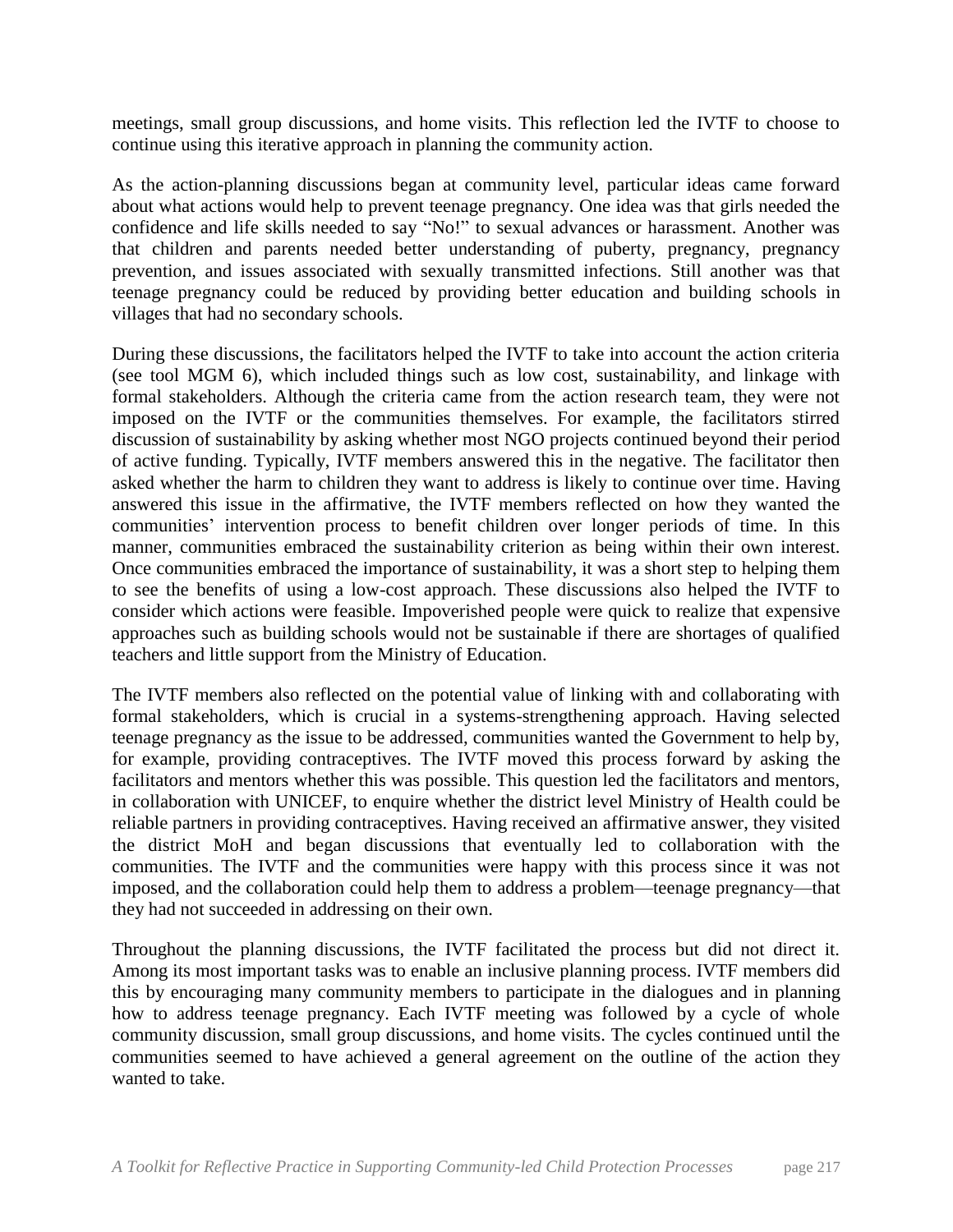At that point, the facilitators and mentors invited the IVTF to have a two-day workshop for the purpose of developing a working plan for the action that could then be shared with communities, subjected to any final revisions, and approved at local levels. This working plan consisted of an intervention matrix (see Tool MGM 12) that spelled out each action element (family planning, sexual and reproductive health, and life skills). For each element, there was a corresponding objective and rows of the matrix that defined the who, what, when, and where of the associated activities that would help to achieve the objective. In other words, for each objective, participants defined what steps will be taken or activities implemented, who will do them, approximately when they will do them, and any other information concerning the how. The draft plan was shared with the respective villages, and minor adjustments were made to the action plans. The process ended with the three villages and the IVTF agreeing to the action plan.

## **Enabling Community-Led Action**

With the communities having decided which action they would take to address teenage pregnancy, the next step was for communities to decide how to organize themselves for implementing the action. Since the IVTFs had already been formed for planning purposes, the facilitators asked the communities whether the IVTFs would be useful for facilitating or overseeing the community action. Importantly, there was no pressure from the facilitators to have the IVTFs continue. Indeed, the facilitators were open to other possible processes the communities might have developed as a means of enabling the community-led action. As it was, the communities liked the approach of carrying on with the IVTF, which they themselves had formed, and they wanted the members of the IVTF for each village to facilitate the action process in their respective villages.

An important question was whether the IVTF membership should remain the same as it had been during the action planning. This question was important because members of the IVTF did not initially volunteer for a long-term post. Also, it was possible that the circumstances of some IVTF members had changed (e.g., due to an illness in the family), making it difficult for them to continue on. Since the action process was usually more time-consuming than the planning process had been, it was respectful to give people space to make their own decisions about whether to continue.

Further, the nature of the action raised questions about the composition of the IVTF. Since the intervention involved high levels of activity by teenagers, it made sense to ask the community whether it wanted to reconfigure the IVTF membership to take that into account. The communities decided that since the intervention aimed to prevent teenage pregnancy, it made sense to add additional female and male youth leaders to the IVTF. Thus, each village had seven rather than five members on the IVTF, with four of the seven members being young people. This arrangement made sense to the communities, which recognized the central role of young people in pregnancy prevention. Elders accepted this shift because they saw young people as taking responsibility for achieving community-defined aims.

As the communities implemented their self-designed action, the IVTF members encouraged full participation by different people in the communities. They also worked closely with the Peer Educators who had been trained by NGOs on issues of family planning, sexual and reproductive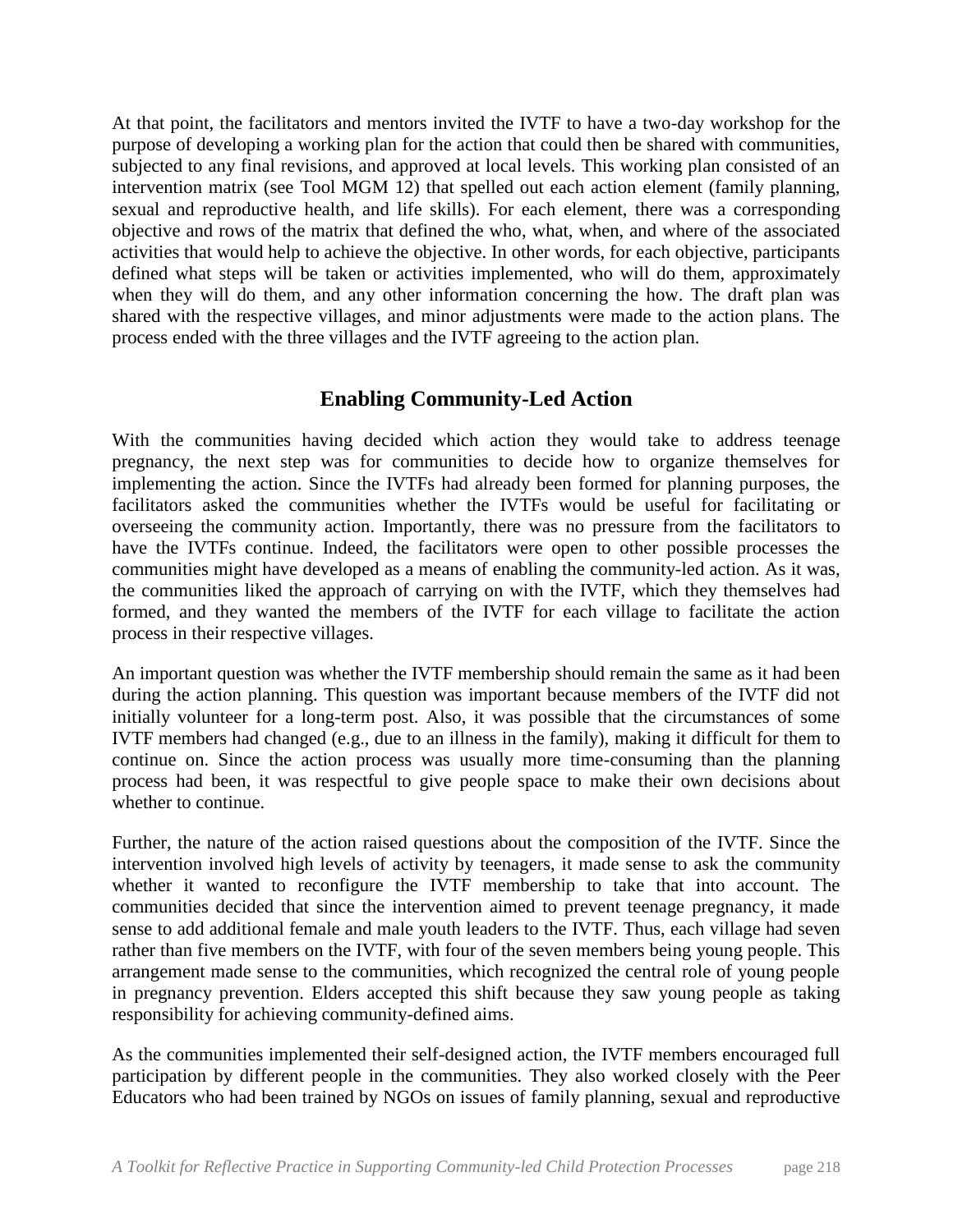health, and life skills. Across the villages, the IVTF helped to monitor how the community action was going and whether adjustments were needed. For example, if contraceptives were not available to people in one community, the IVTF members in that community could bring the situation to the attention of all three communities and also the facilitator and mentor. The mentor played a key role in working with the Ministry of Health to make sure that the supplies of contraceptives were maintained.

Over time, the IVTF members and the Peer Educators realized that the inter-village monitoring and coordination would likely be more effective if each village had a focal point as the main point of information. This change, however, did not diminish the important role played by the IVTF. Not only did the IVTF help to promote and coordinate the community action but it also provided a useful means of collective reflection and making any needed adjustments. Over a year after the community action had begun, the IVTF played a key role in taking stock of how the action was working, what challenges it faced, and what, if any, adjustments were needed. This type of self-reflective, local evaluation process is important for enabling ongoing community-led action.

It is worth emphasizing, however, that the IVTF is not a "silver bullet" approach that will work well in all circumstances. The essence of a community-led approach is that communities themselves must be free to decide how to organize themselves and conduct their collaborative action. Collectively, we have much to learn from different communities and groups thereof about how communities can effectively take action together on behalf of vulnerable children. Thus the IVTF approach is only one of many possible approaches, and it is offered here in a spirit of colearning.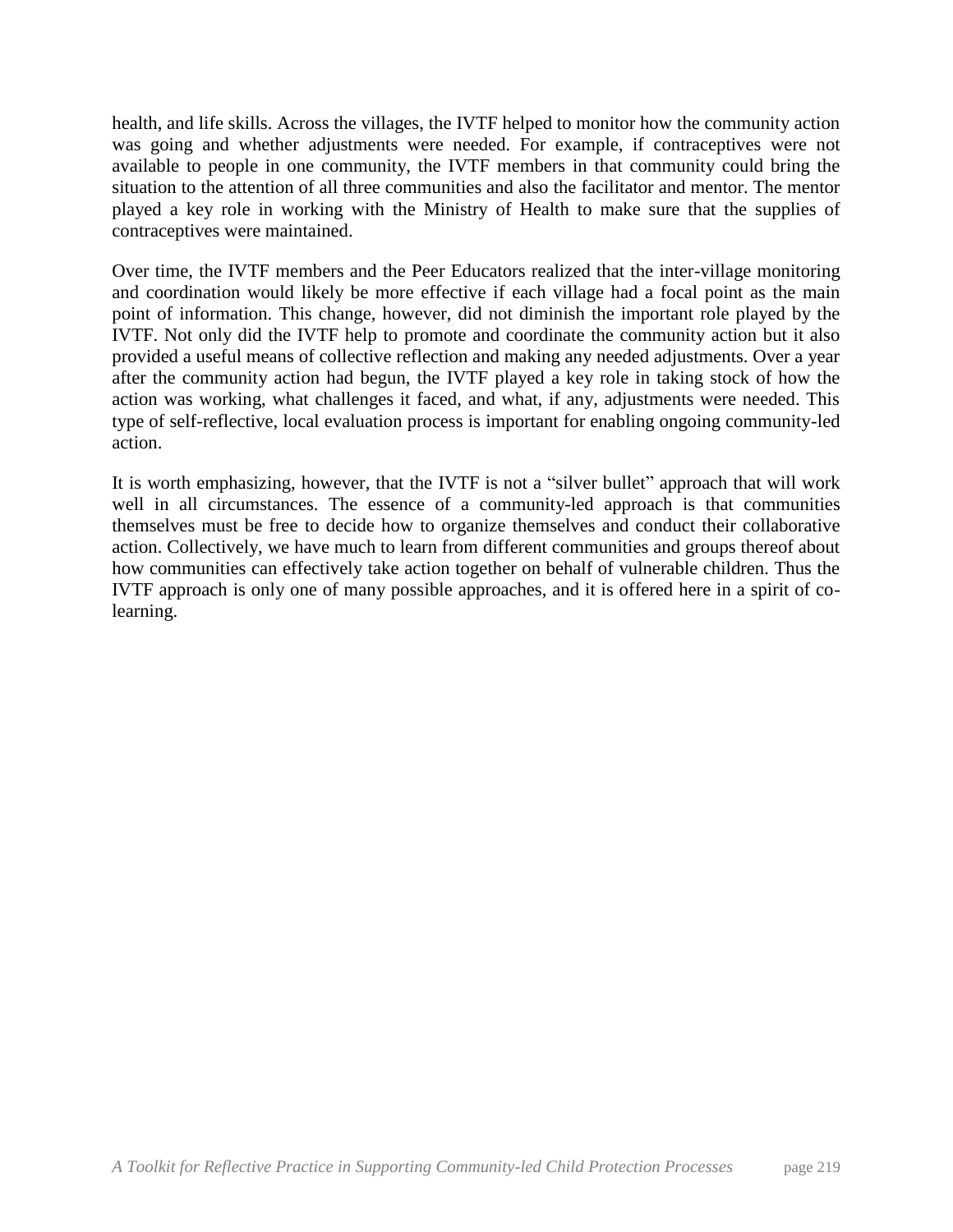# **MGM 4. Phases, Objectives, Steps, and Benchmarks**

*Note: This tool provides an indicative overview of the various phases of the community-led work. However, it is not intended to be a checklist or template for all community-led work. Also, it is important to note that in practice, the process is often more circular than linear, with extensive overlap between different phases and steps.*

| <b>Phase</b>                                         | Objective                                                                                                                                                                                | <b>Steps</b>                                                                                                                                                                                                                                                                                                                                                                                                                                                     | <b>Benchmarks</b>                                                                                                                                                                                                                                                                                                                                                                                              |
|------------------------------------------------------|------------------------------------------------------------------------------------------------------------------------------------------------------------------------------------------|------------------------------------------------------------------------------------------------------------------------------------------------------------------------------------------------------------------------------------------------------------------------------------------------------------------------------------------------------------------------------------------------------------------------------------------------------------------|----------------------------------------------------------------------------------------------------------------------------------------------------------------------------------------------------------------------------------------------------------------------------------------------------------------------------------------------------------------------------------------------------------------|
| Agency<br>preparation<br>$(2-3$ months)              | Promote<br>$\bullet$<br>coordination<br>and buy-in<br>from different<br>actors<br>Help the<br>$\bullet$<br>agency<br>prepare for<br>this process                                         | Discussions with relevant<br>$\bullet$<br>coordination groups and<br>Government actors<br>Agency senior managers learn<br>$\bullet$<br>about community-led approach<br>Agency reflection meetings on<br>$\bullet$<br>changed role and modalities of<br>work<br>Hiring and initial, week-long<br>$\bullet$<br>training of facilitators<br>Agency thinks through issues<br>$\bullet$<br>of ethics and child safeguarding<br>in regard to community-led<br>approach | Different stakeholders,<br>$\bullet$<br>including the<br>Government, buy into<br>and support the<br>community-led work<br>NGO decides to use a<br>$\bullet$<br>community-led<br>approach<br>NGO makes needed<br>$\bullet$<br>adjustments in human<br>resources, program<br>approach, and child<br>safeguarding<br>procedures<br>NGO formulates its<br>$\bullet$<br>boundary rules and<br>intervention criteria |
| Learning<br>about the<br>community<br>$(2-3$ months) | Learn deeply<br>$\bullet$<br>about the<br>community<br>and the<br>perspectives<br>of many<br>different<br>people<br>Establish<br>$\bullet$<br>respect and<br>trust with the<br>community | Meet with chief, elder men and<br>$\bullet$<br>women, youth leaders, etc. to<br>explain purpose and approach<br>Use a nonjudgmental,<br>$\bullet$<br>participatory, open-ended<br>approach to learning<br>Analyze the data with close<br>$\bullet$<br>attention to participants'<br>narrative and direct observation<br>Feed findings back to the<br>$\bullet$<br>community                                                                                      | Authentic spirit of trust<br>$\bullet$<br>and co-learning with<br>the community<br>develops<br>Community validates<br>$\bullet$<br>the learning findings<br>Community begins to<br>$\bullet$<br>reflect on what they<br>could do to address the<br>harms to children that<br>were identified<br>Community agrees to<br>$\bullet$<br>continue thinking about<br>action with the agency                          |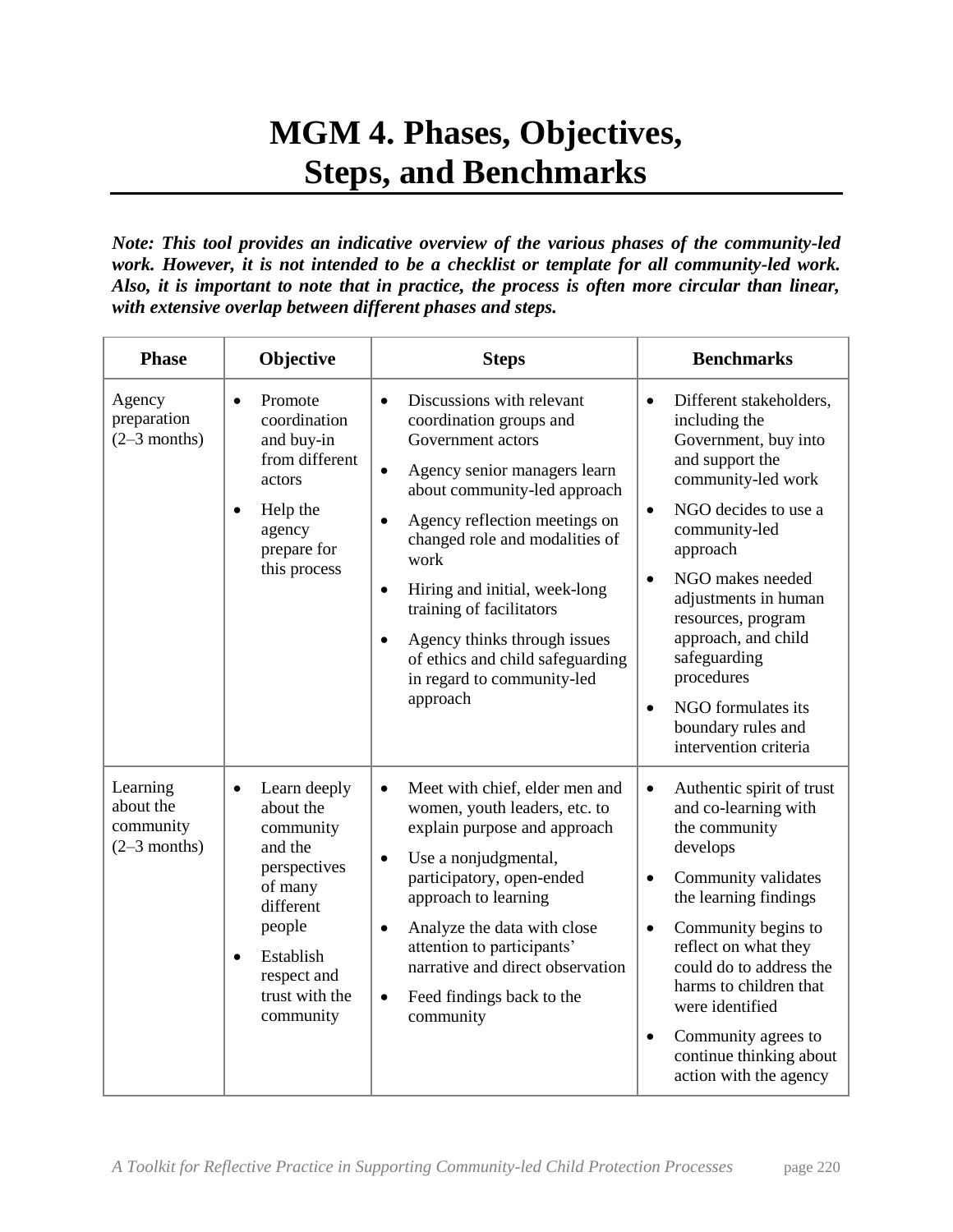| Planning,<br>issue selection<br>$(7-12$ months) | Enable the<br>$\bullet$<br>communities<br>to select<br>which harm(s)<br>to children to<br>address<br>Enable<br>$\bullet$<br>inclusive<br>community<br>planning on<br>which harm to<br>children to<br>address<br>Enable<br>$\bullet$<br>meaningful<br>child<br>participation | Mentors are hired and oriented<br>$\bullet$<br>The community holds open<br>$\bullet$<br>meetings to discuss which<br>harm(s) to children to address<br>The community discusses how<br>$\bullet$<br>to create a more inclusive<br>process<br>If the community decides to<br>$\bullet$<br>have small group discussions,<br>those begin, with<br>representatives feeding key<br>points back to the community<br>discussions<br>If the community decides to<br>$\bullet$<br>collaborate with other<br>communities, then it decides<br>how joint planning will occur<br>Throughout, the facilitator<br>٠<br>enables a process of slow<br>dialogue, collective reflection,<br>and joint decision-making<br>Communities decide whether<br>$\bullet$<br>they want to collaborate with<br>formal stakeholders<br>Facilitators and mentors check<br>$\bullet$<br>on appropriateness and<br>feasibility of linkages and<br>collaboration with district or<br>provincial authorities<br>Iterative discussions at different<br>$\bullet$<br>levels continue until wide<br>agreement has been achieved | First community<br>$\bullet$<br>planning discussion is<br>held<br>Community recognizes<br>$\bullet$<br>the limits of open<br>community discussions<br>Community decides<br>$\bullet$<br>how to create an<br>inclusive process<br>Highly inclusive<br>$\bullet$<br>process for choosing<br>the issue is established<br>Small group and inter-<br>$\bullet$<br>community planning<br>groups form, if relevant<br>Individual communities<br>$\bullet$<br>develop a shortlist of<br>the most important<br>harms to children to<br>address<br>Communities select<br>$\bullet$<br>which harm(s) to<br>children to address<br>Transition plan for<br>$\bullet$<br>facilitator and agency is<br>developed |
|-------------------------------------------------|-----------------------------------------------------------------------------------------------------------------------------------------------------------------------------------------------------------------------------------------------------------------------------|------------------------------------------------------------------------------------------------------------------------------------------------------------------------------------------------------------------------------------------------------------------------------------------------------------------------------------------------------------------------------------------------------------------------------------------------------------------------------------------------------------------------------------------------------------------------------------------------------------------------------------------------------------------------------------------------------------------------------------------------------------------------------------------------------------------------------------------------------------------------------------------------------------------------------------------------------------------------------------------------------------------------------------------------------------------------------------------|---------------------------------------------------------------------------------------------------------------------------------------------------------------------------------------------------------------------------------------------------------------------------------------------------------------------------------------------------------------------------------------------------------------------------------------------------------------------------------------------------------------------------------------------------------------------------------------------------------------------------------------------------------------------------------------------------|
| Action<br>planning (2<br>months)                | Enable<br>$\bullet$<br>inclusive<br>community<br>planning on a<br>community-<br>led action<br>Enable<br>$\bullet$<br>meaningful<br>child<br>participation                                                                                                                   | Facilitators and mentors receive<br>$\bullet$<br>training on action planning<br>Continue the community, small<br>$\bullet$<br>group, and inter-community<br>dialogue processes as above but<br>with a focus on the<br>communities' action<br>Communities explore whether<br>$\bullet$<br>they want to adjust the<br>representation on the inter-<br>community process                                                                                                                                                                                                                                                                                                                                                                                                                                                                                                                                                                                                                                                                                                                    | Highly inclusive<br>$\bullet$<br>process for<br>communities deciding<br>which action to take in<br>addressing the selected<br>harm(s) to children<br>Community develops<br>$\bullet$<br>action plan that fits<br>with the broad<br>intervention criteria<br>MoU signed with<br>$\bullet$<br>community-selected                                                                                                                                                                                                                                                                                                                                                                                    |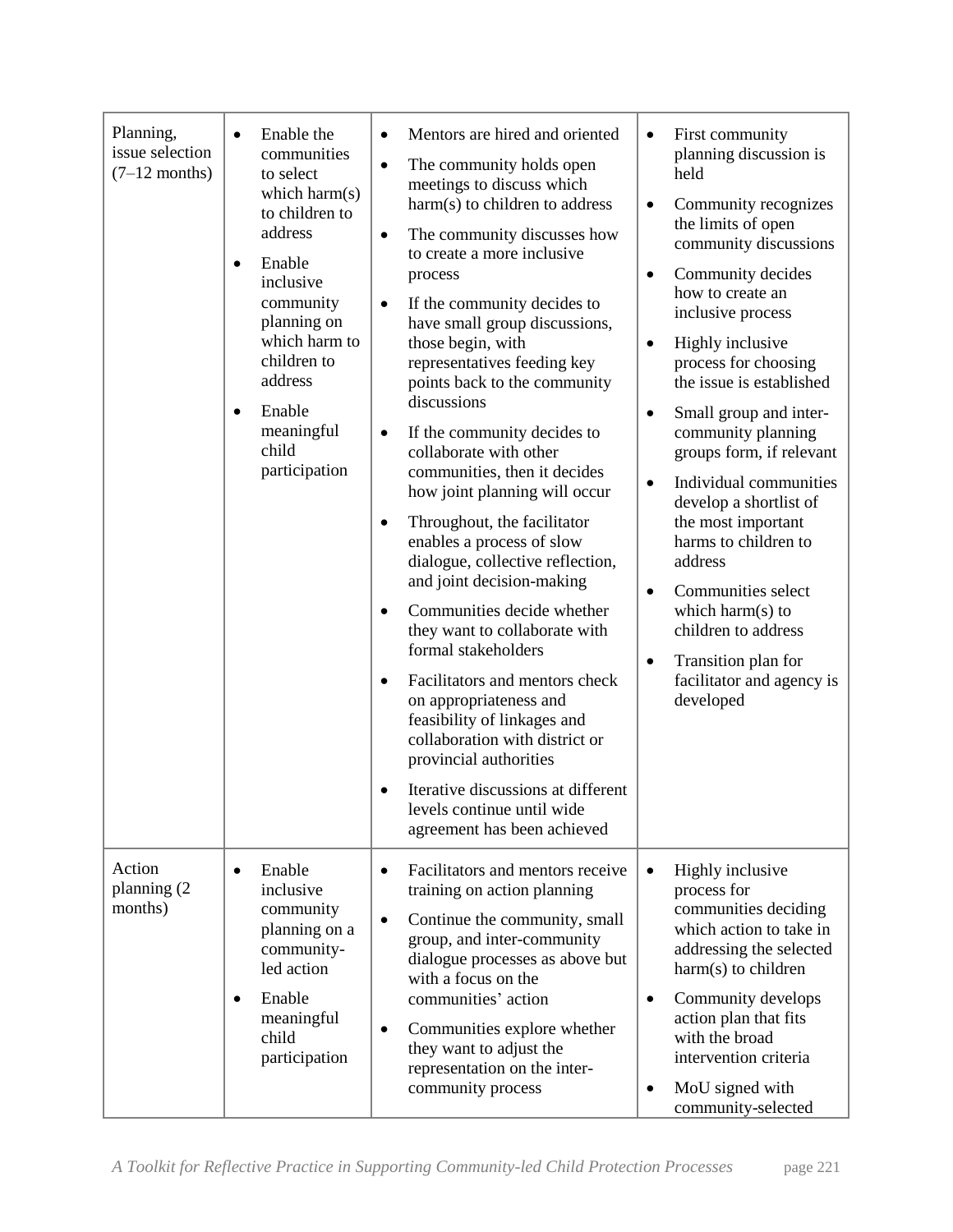|                     |                                                                                                                                                        | Communities decide whether<br>$\bullet$<br>they want to have particular<br>trained subgroups (e.g., Peer<br>Educators, Parents' Group,<br>Youth Group, etc.) lead or<br>conduct work on particular<br>aspects of the action<br>Communities decide which<br>$\bullet$<br>formal stakeholders to<br>collaborate with<br>Meetings with formal<br>٠<br>stakeholders regarding how<br>they could collaborate with the<br>communities and support the<br>community-led action                                                                                                                                                                                                                                                             | formal stakeholders<br>who will collaborate<br>with the communities<br>on the action                                                                                                                                                                                                                                     |
|---------------------|--------------------------------------------------------------------------------------------------------------------------------------------------------|-------------------------------------------------------------------------------------------------------------------------------------------------------------------------------------------------------------------------------------------------------------------------------------------------------------------------------------------------------------------------------------------------------------------------------------------------------------------------------------------------------------------------------------------------------------------------------------------------------------------------------------------------------------------------------------------------------------------------------------|--------------------------------------------------------------------------------------------------------------------------------------------------------------------------------------------------------------------------------------------------------------------------------------------------------------------------|
| Action<br>(ongoing) | Enable<br>$\bullet$<br>inclusive<br>participation<br>in the<br>community-<br>led action<br>Enable<br>$\bullet$<br>meaningful<br>child<br>participation | Facilitators receive training on<br>$\bullet$<br>their changing role, the<br>transition process, and<br>documentation<br>Community chooses and<br>$\bullet$<br>receives capacity building as<br>needed<br>Community develops and<br>$\bullet$<br>implements its own messages<br>and activities (e.g., role-plays,<br>community drama and<br>discussion, campaigns, parents'<br>discussions, meetings with<br>school officials, etc.)<br>Space is included for<br>impromptu supporting activities<br>Community monitors its<br>activities and adherence to its<br>action plan, making<br>adjustments as needed<br>Mentors or agency staff<br>$\bullet$<br>monitor the support by formal<br>actors, advocating with them as<br>needed | Highly inclusive<br>$\bullet$<br>process for<br>communities<br>implementing their<br>action plans for<br>addressing the selected<br>harm(s) to children<br>Communities receive<br>$\bullet$<br>needed capacity<br>building per their plans<br>Formal stakeholders do<br>$\bullet$<br>their part to support the<br>action |
| Evaluation          | Take stock of<br>$\bullet$<br>how inclusive<br>and<br>community<br>owned the<br>action process                                                         | Communities hold periodic<br>$\bullet$<br>meetings to reflect on the action<br>process and how to make<br>improvements or address<br>challenges that have arisen                                                                                                                                                                                                                                                                                                                                                                                                                                                                                                                                                                    | Narrative data on the<br>action process, benefits,<br>and challenges<br>Data on actual<br>$\bullet$<br>outcomes for children                                                                                                                                                                                             |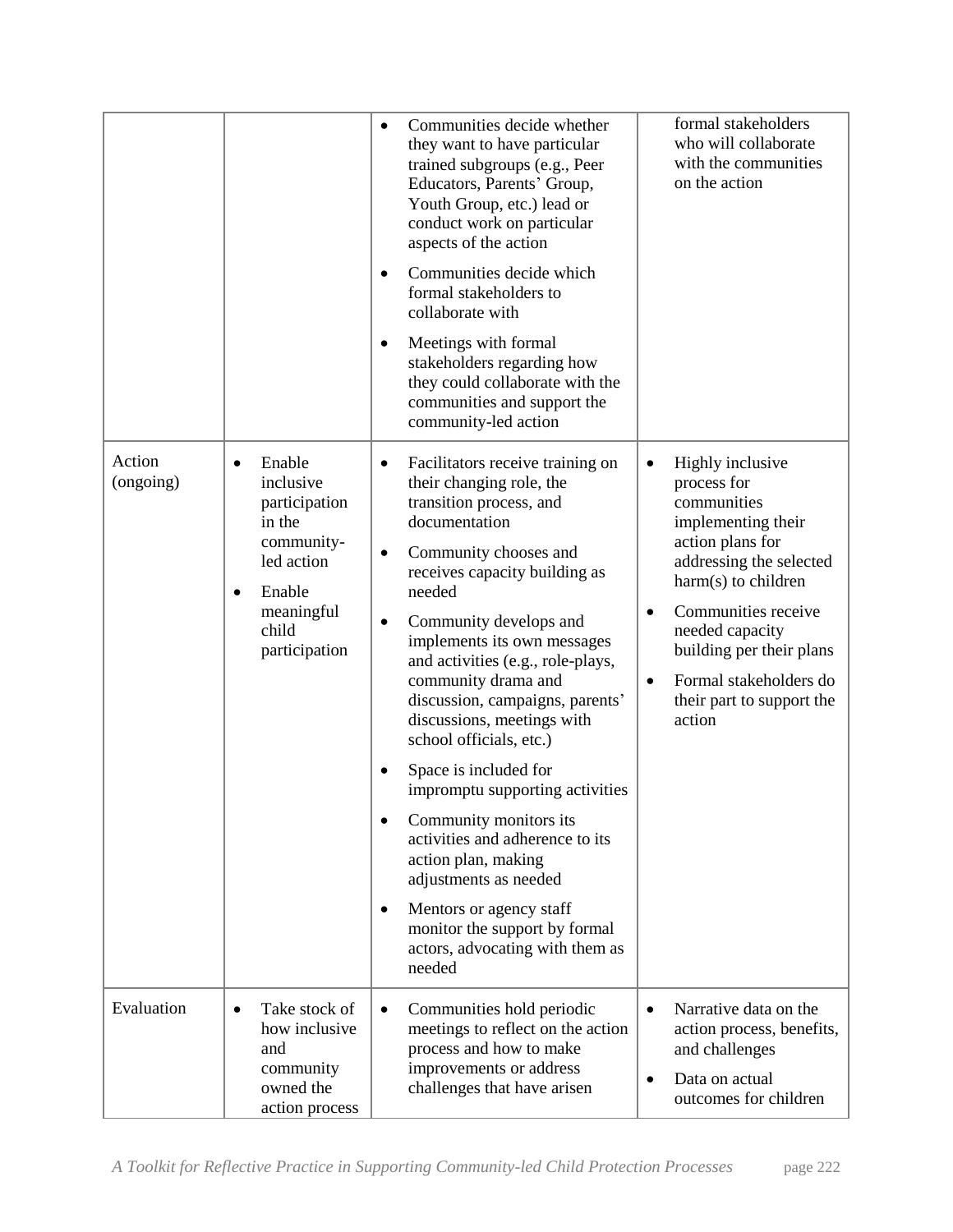|  |  | <b>1S</b><br>Collect<br>empirical data<br>on the<br>effectiveness<br>of the action,<br>with<br>comparison of<br>baseline and<br>endline data | $\bullet$ | Near its exit time, the external<br>agency conducts a participatory<br>evaluation that includes data on<br>outcomes for children | $\bullet$ | Learning from both the<br>community-led and the<br>external evaluations are<br>fed back to<br>communities, who<br>decide on adjustments |
|--|--|----------------------------------------------------------------------------------------------------------------------------------------------|-----------|----------------------------------------------------------------------------------------------------------------------------------|-----------|-----------------------------------------------------------------------------------------------------------------------------------------|
|--|--|----------------------------------------------------------------------------------------------------------------------------------------------|-----------|----------------------------------------------------------------------------------------------------------------------------------|-----------|-----------------------------------------------------------------------------------------------------------------------------------------|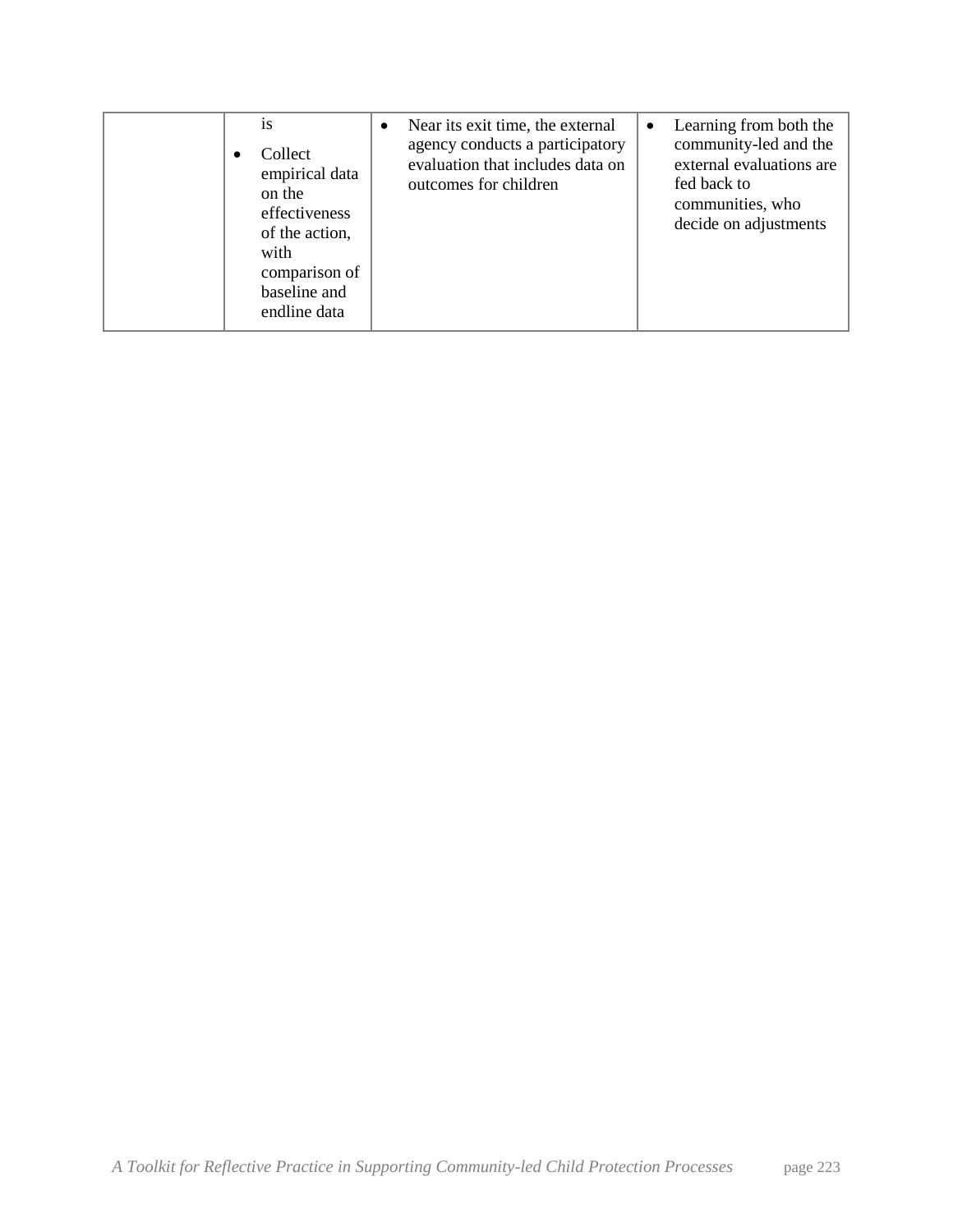# **MGM 5. Qualities of Facilitators of a Community-led Approach**

| <b>Qualities</b>        | <b>Description</b>                                                                                                                                                                                                                                          |
|-------------------------|-------------------------------------------------------------------------------------------------------------------------------------------------------------------------------------------------------------------------------------------------------------|
| Humility                | Does not put themselves "above" or judge other people; recognizes the<br>many things that local people know about the situation, their children,<br>their values and practices, etc. that they do not know. Does not position<br>themselves as an "expert." |
| Empathy                 | Uses elicitive questions and reflective listening to understand the other<br>person's perspective; seeks to "walk a mile in the other person's<br>shoes."                                                                                                   |
| Trust and respect       | Treats all people with dignity and builds positive, appreciative<br>relationships. Recognizes the unique situation of each individual.<br>Sensitive to issues of power, equity, gender, class, and power.                                                   |
| Inclusive/participatory | Seeks to engage with everyone and to invite their voice and agency in<br>the planning discussions and decisions. Invites the participation of girls<br>and boys of different ages, without upsetting local norms.                                           |
| Accompaniment           | Is patient with the community as it moves in "community time."<br>Neither guides the community toward a pre-defined end nor forces it to<br>meet outsider deadlines.                                                                                        |
| Adaptability            | Able to deviate from a plan, changing approach and timing as new<br>opportunities or obstacles arise; good problem solver.                                                                                                                                  |
| Versatility             | Develops rapport and relationship with different people using different<br>approaches and interpersonal skills as appropriate to the particular<br>individual or subgroup.                                                                                  |
| Ethical                 | Acts in accord with accepted ethical principles; reflects regularly on<br>ethical dilemmas that arise, seeking others' advice as needed; protects<br>the best interests and well-being of children.                                                         |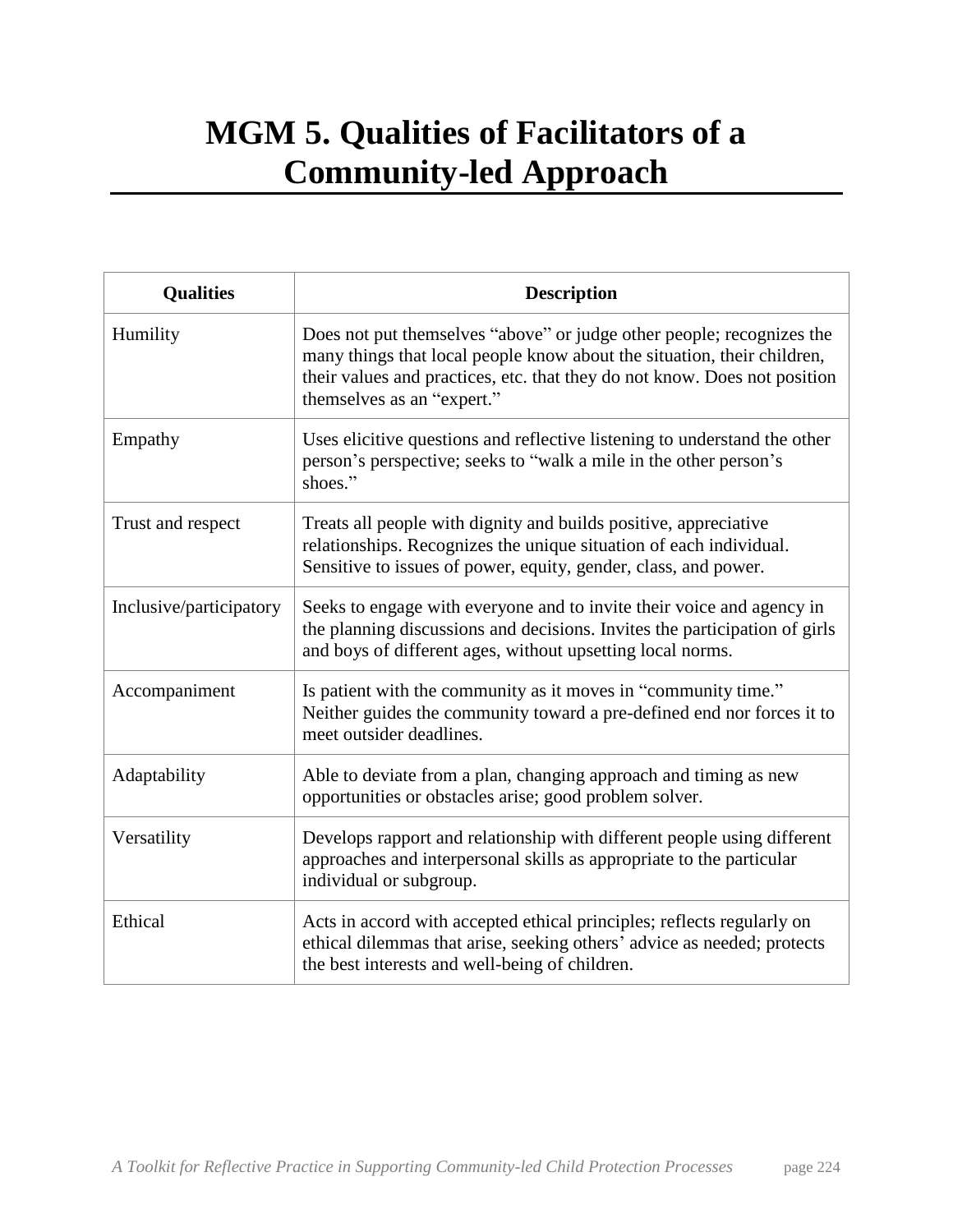# **MGM 6. Sample Action Criteria**

*Note: These action criteria are illustrative only. Although action criteria may be set by external actors such as NGOs, they could also be set through a participatory dialogue with communities.* 

1. *Addresses a community-selected harm or harms to children.* The harm(s) should be child protection issues (defined broadly) that diverse people, including children, view as important and that are chosen by the community itself, without being pushed or guided toward it by outsiders. The harm(s) need not be the most important issues—they can be ones that people feel are ripe and feasible. Most likely, the selected harm(s) will be issues that communities had identified in the learning phase.

2. *Inter-community collaboration.* We want three communities to work together, if possible, in selecting which harm to address and in developing and implementing a community-led intervention. This collaboration enables co-learning across communities and likely strengthens the quality of the intervention. In practice, the collaboration means that all three communities will need to identify a commonly agreed harm to children to address, a commonly agreed intervention to address it, etc.

3. *Linking intervention*. The intervention involves collaboration—making a linkage (or strengthening an existing one)—between the three communities and a formal, government-led aspect of the national child protection system. This could involve social welfare, health, education, etc. This criterion rules out many otherwise valuable actions (e.g., livelihoods actions such as animal-rearing to prevent children from being out of school—unless such actions include collaboration with formal system stakeholders).

4. *Common action by all three communities*. There is one action plan for all three communities. That one action could address a single issue (e.g., teenage pregnancy) or multiple issues (e.g. a successful intervention for reducing teenage pregnancy would likely increase ongoing school attendance for girls, thereby addressing another risk). The common action could involve multiple facets. For example, an action to reduce teenage pregnancy might have (but does not "have to" include) things such as condom distribution, reproductive health education by health workers, and community health education. Individual communities could still improvise, yet the improvisations would be in the service of the wider action plan.

5. *Likely to be effective*. One of the challenges in community-led work is not to support community actions that have proven to be ineffective in different settings. The facilitator will need to work with communities to help them reflect on the likely effectiveness of different approaches and, if needed, to learn from other resources such as other communities or NGOs.

6. *Social justice.* The action should be owned and supported by diverse people, including marginalized people, children, and people outside the chiefs' family, favorites, etc. It also means that the action "belongs" to all three communities, and is not guided mainly by people in only one community.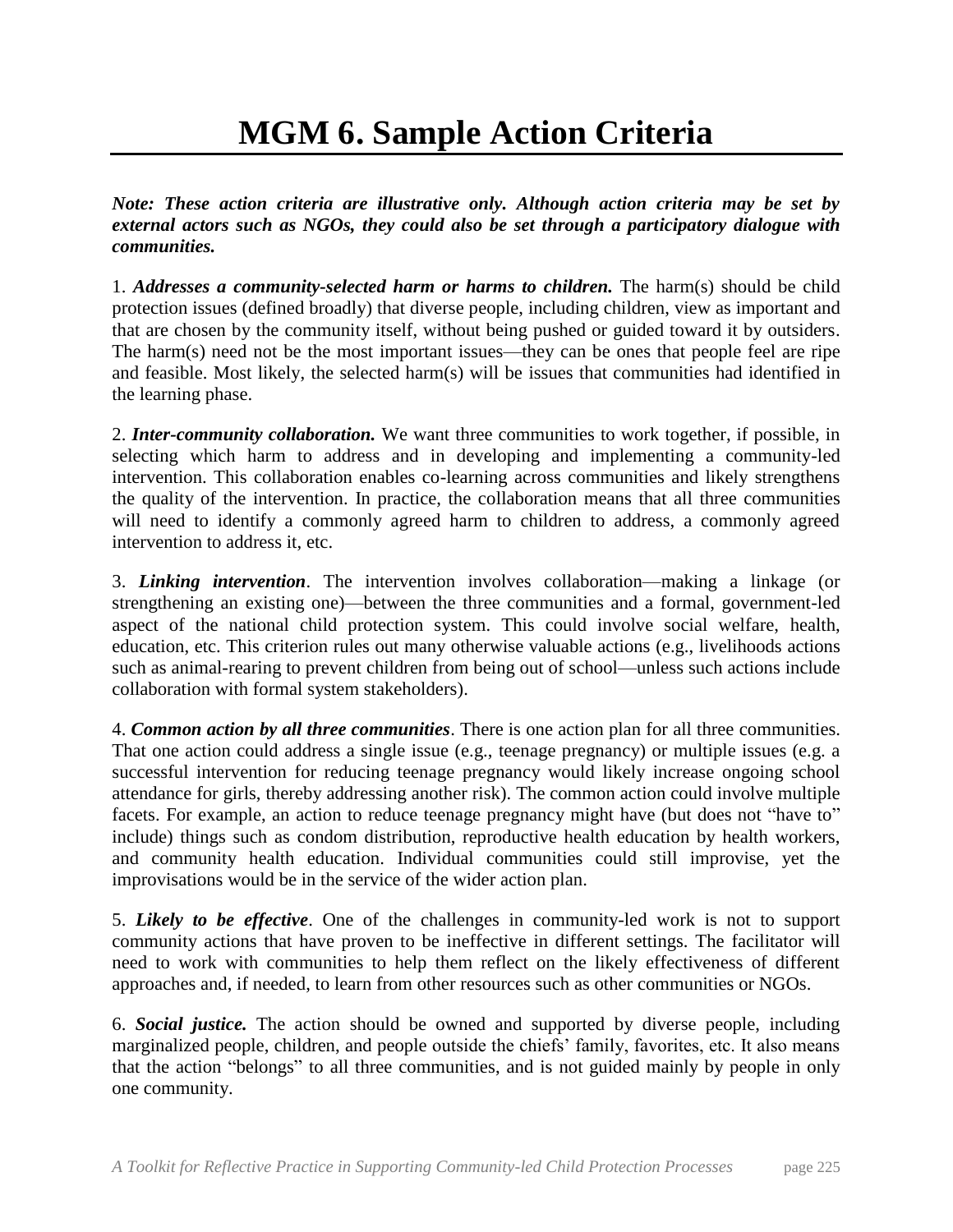7. *Ripeness*. People in both the villages and the government office involved should be enthusiastic and ready to implement or support the action. The implication is that community discussions and government discussions need to be initiated around the same time. It would be unproductive for communities to select an action that involves stronger links with social workers if the Ministry that oversees social workers was unsupportive.

8. *Feasibility*. The action should be doable, keep within budget constraints, and not be hindered by excessive logistical requirements (e.g., weekly visits during the rainy season when the rivers flood and bridges wash out) or political complexities.

9. *Low-cost*. We don't want a fancy action that is costly and unsustainable. We're basically facilitating straightforward actions that include sustainable, useful linkages.

10. *Sustainability*. If the community action is likely to end or collapse at the end of the funding period, then it is unsustainable. The action should be a process and piece of work that community people and government workers will carry forward even after the end of the funding.

11. *Ethics*. The action process and the steps taken should respect ethical principles, avoid causing unintended harm, and manage ethical issues such as raised expectations.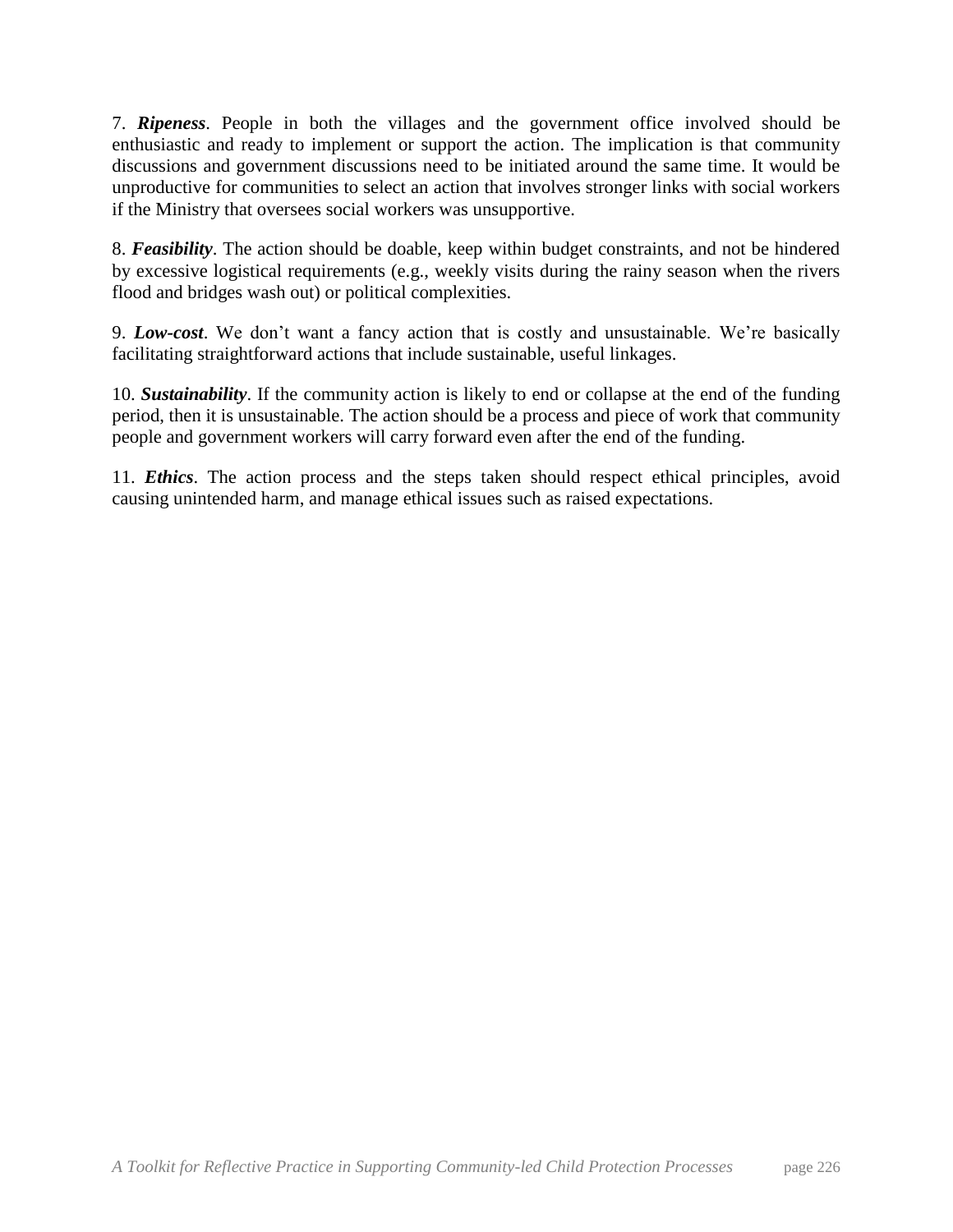# **MGM 7. Sample Roles and Responsibilities of Mentors**

*Note: The roles and responsibilities of mentors, and even the use of the term "mentors," is highly contextual. This tool is offered for purposes of illustration only.*

A team approach is of vital importance in enabling community-led work on child protection. Facilitators benefit from having an experienced hand serve as a mentor, who serves as a role model, guide, sounding board, and support for their work. Typically, the mentor works with a small number of facilitators. Here is a summary of the mentor's role and responsibilities in the community-led work of the Interagency Learning Initiative.

*Role.* The mentor's role is to support and backstop facilitators who enable community-led work. The mentor serves as a co-learner, coach, role model, and support for the facilitators and provides a senior presence who helps to solve problems and address challenges.

## **Responsibilities**

- Communicate biweekly with the facilitators, offering encouragement and support;
- Listen to community people in bi-monthly field visits, and use what is learned to help the facilitator reflect on how to make improvements;
- Coach the facilitators, giving them ongoing advice and training on how to improve the quality of their work;
- Engage regularly with the facilitators in discussing and solving problems that have arisen;
- Advise the facilitators on how to stay true to their intended roles and a community-led approach;
- Engage with the facilitators on ethical issues, helping them think through dilemmas and take appropriate courses of action;
- Liaise regularly with the facilitators' line manager(s);
- Facilitate district government partnership in the linking intervention, as stated in a written plan or MoU that spells out roles and responsibilities, timetable, etc.;
- Monitor government and NGO fulfillment of their responsibilities, pressuring them when needed;
- Make regular visits (preferably one per month) to the communities in order to work with relevant community members, government, and NGO partners;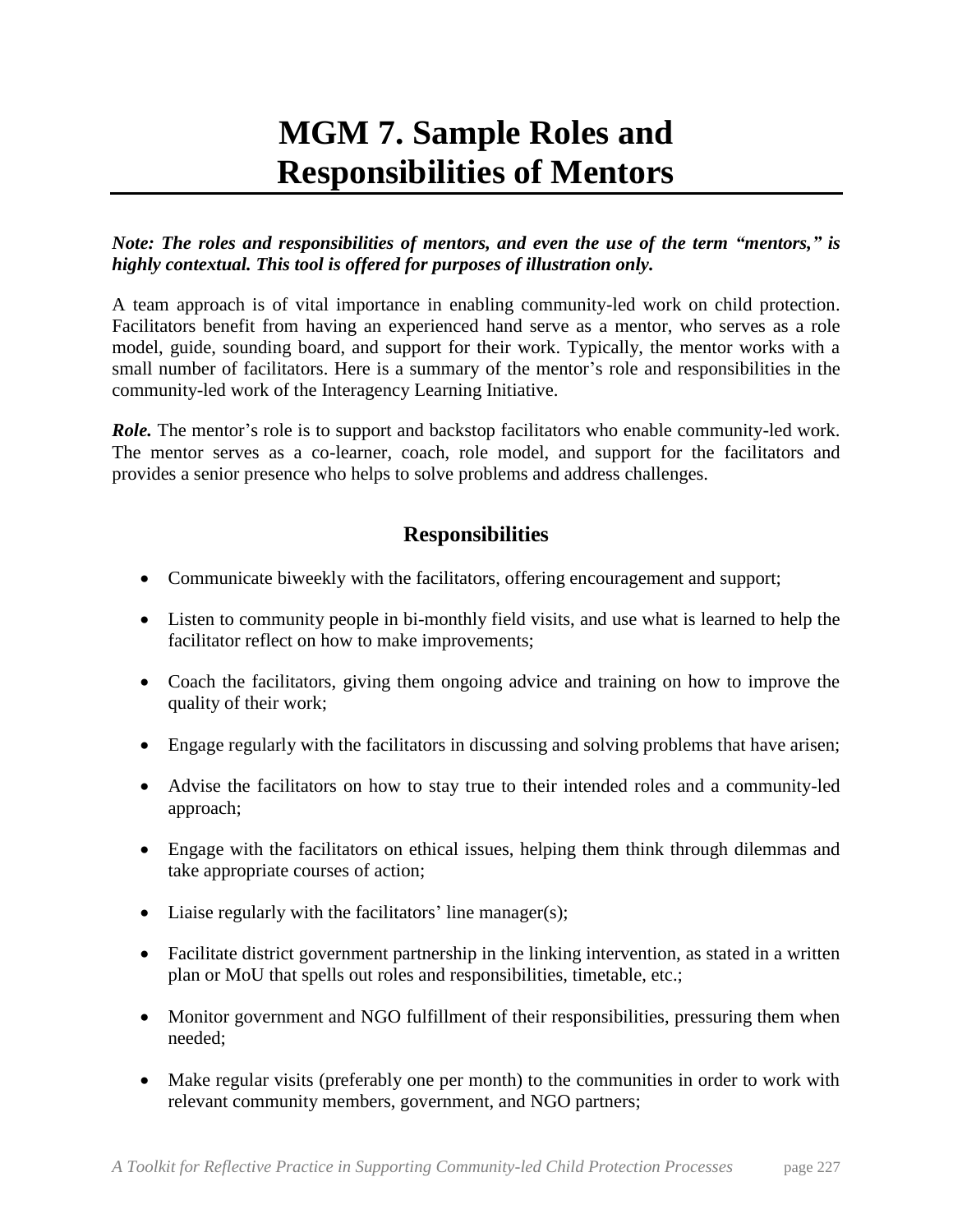• Keep a journal or monitoring log of all meetings and discussions with Government and NGO stakeholders, identifying key points of discussion, agreements or actions taken, and any gaps or challenges.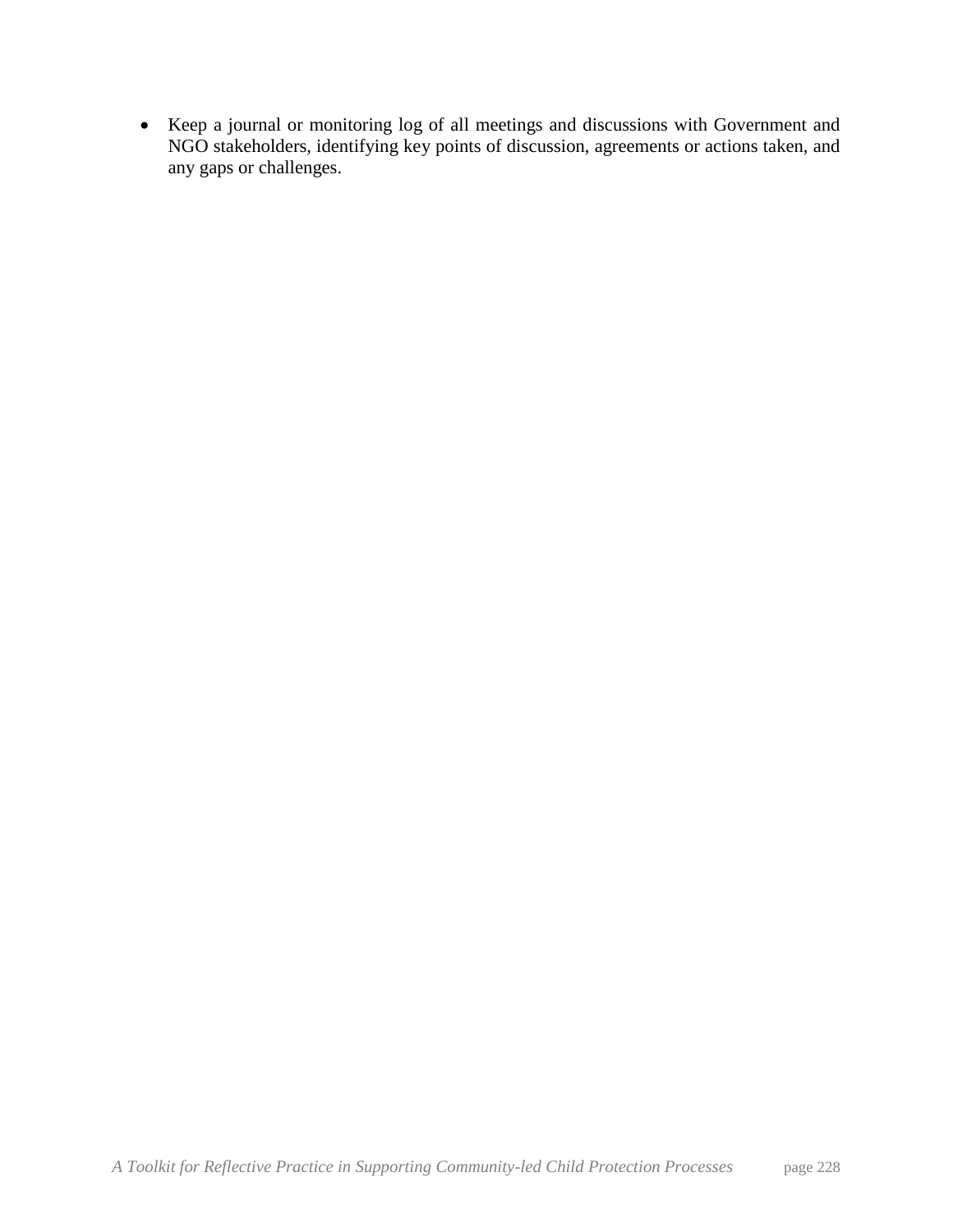# **MGM 8. Thinking Through Facilitators' Ethical Responsibilities**

Facilitators in a community-led approach are required to behave in ways that are ethical, role appropriate, and respectful. Ethical issues are omnipresent and do not allow simple black and white answers. They are sufficiently complex that facilitators should never feel that they are left to address them "on their own." In fact, dialogue with mentors, superiors, and community people of high integrity is essential for taking stock of different situations, reflecting on one's own behavior, and following a contextually appropriate course of action.

A dilemma for many NGOs is how to balance a community-led approach with their Child Safeguarding and child protection policies. This issue is particularly acute with regard to the question of whether a facilitator in a community-led approach should be obligated to report violations against children that they observe or become aware of. For example, should a facilitator who observes a father beating his child for misbehavior following the local social norms report this violation to their agency? For many agencies, there may seem to be no dilemma, as their Child Safeguarding policies dictate that all staff have an obligation to report in ways that follow their agency procedures. This reporting obligation recognizes that the NGO has an ethical obligation to respond and that it would be unethical to do nothing while violations are occurring and children's rights are being trampled.

Although this approach has its merits, it poses significant problems in a community-led approach. For one thing, if a facilitator reported a violation and their agency responded, even referring the case to authorities, local people would see the facilitator as judging or monitoring local people, thereby undermining trust and the facilitator's perceived neutrality. From the agency's standpoint a significant problem is that the agency's Child Safeguarding policy, which has a top-down approach, is on a collision course with a community-led approach. Adherents of mandatory reporting will likely argue that such a collision is appropriate and that ethical reporting processes take precedence over the continuation of community-led approaches.

However, an alternative way to conceptualize the ethical issues here is to recognize that the undermining of a community-led approach also has ethical implications. If the community-led approach is having benefits for children now, would it be ethically advisable to undermine the process that yields those benefits and protections for children? Also, if the community-led approach has more sustainable benefits for children, is it ethically advisable to deny children those benefits? Perhaps a mandatory reporting obligation reflects a case-based approach to thinking about ethics, whereas ethical consideration should be given to the wider group and to the benefits that come with effective community ownership and prevention.

Let's explore this further using a hypothetical scenario. Using a community-led approach, your agency has enabled a community process that has made significant reductions in teenage pregnancy. Across six villages, there have been reductions each year of approximately 15 teenage pregnancies, which carried increased risks of things such as maternal mortality, dropping out of school, and engagement in sex work for purposes of survival. Now consider whether a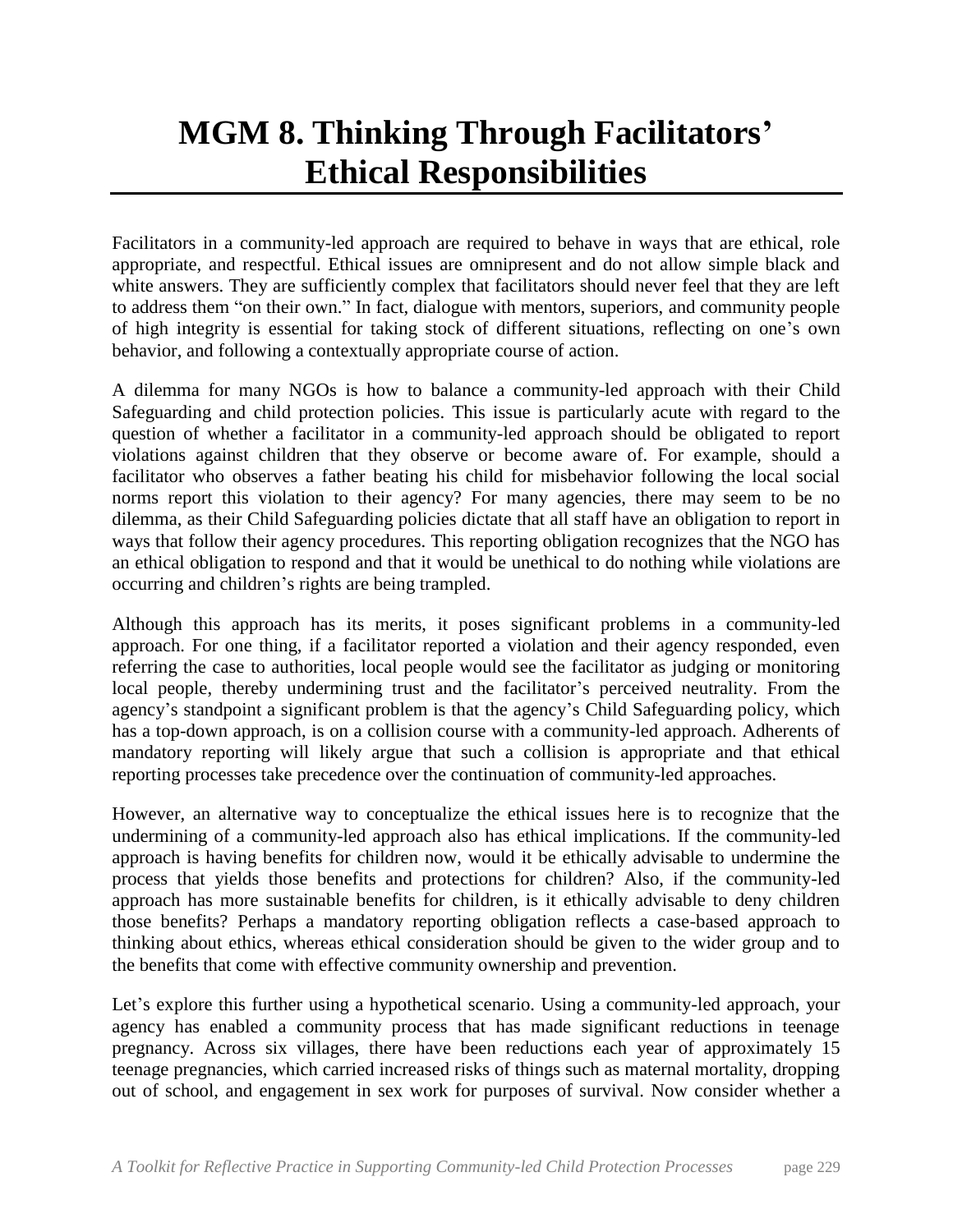facilitator who observes a father beating his child for misbehavior should report this violation to their agency. They know that reporting will undermine the community trust since the agency will be likely to follow a top-down process of either visiting and educating the father, or, if the beating were severe, reporting the father to the authorities. For ethical reasons, the facilitator is reluctant to undermine the community-led process that seems to be helping to save lives and reduce girls' exposure to significant risks such as teen pregnancy and sexual exploitation. At the same time, the facilitator thinks it would be unethical to do nothing, as that could enable the beating to continue and might make them and their agency complicit in it.

This kind of ethical dilemma, which has many facets, admits no simple answers. It is not presented here as a way of suggesting that agencies should do away with their Child Safeguarding policies or should go along with whatever communities want to do in raising and guiding their children. Rather, it is to suggest that agencies need to wrestle with these ethical issues and not leave facilitators in a community-led approach either paralyzed in their dilemma or left to think it through on their own, which could lead to inconsistent approaches across facilitators.

This tool invites agencies to intentionally think through the ethics of this kind of situation and to give coherent guidance to their facilitators. In a spirit of dialogue, the box below shares the approach that has been developed by one interagency team.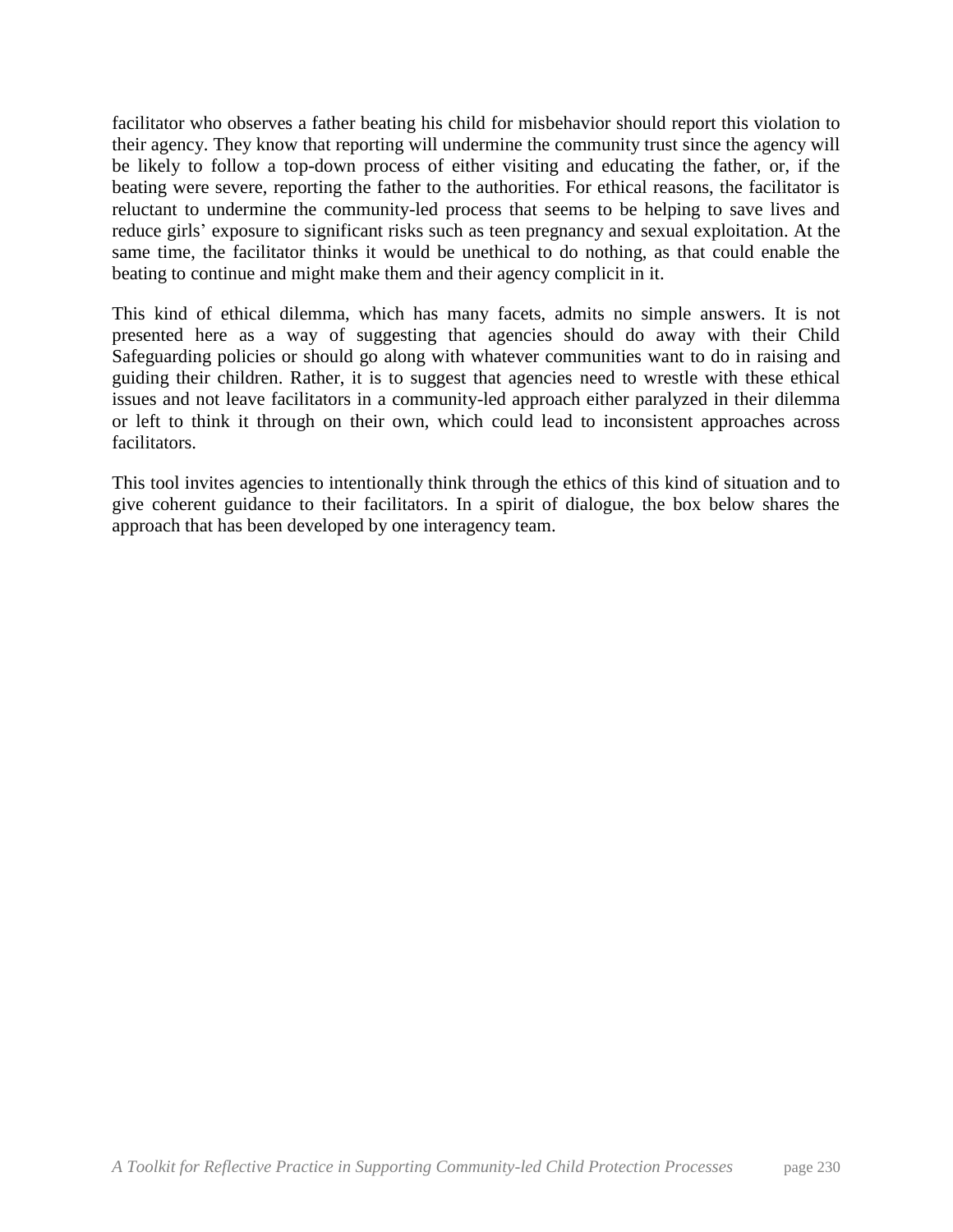## **Example: Interagency Action Research on Community-led Child Protection Processes in Jharkhand, India**

A group of four Indian agencies (CINI, Chetna Vikas, Plan/India, and Praxis) and one international agency (the Columbia Group for Children in Adversity) developed the approach below in addressing the ethical dilemma raised above.

- In general, agencies and facilitators should stick to the role of "facilitators" in view of the demands of this role. Facilitators should stay away from a casemanagement approach, and engage with child protection issues with a generic, preventive focus during our interactions with various community level stakeholders.
- In case a child reports to a facilitator a violation against a child, the facilitator will make available to them a list of contact details of relevant authorities, so that they can pursue the matter if they wish to, with the help of trusted people in their close circles. CINI and Chetna Vikas will make available to facilitators such a list for their respective districts.
- Should a case of serious or urgent nature be intimated to our facilitators, e.g. related to sexual offenses or suicidal tendencies, they will pro-actively reach out to a trustworthy person within the close circles of the child (identified on the basis of the child's own judgment) and confidentially advise/persuade this person to take necessary actions, without compromising the dignity or interests of the child.
- Agency partners will continue to focus on working towards emergence of an effective community-based child protection mechanism in the selected villages, which can respond to such situations appropriately in the future.
- In case any facilitator faces any other unexpected situation or has any dilemmas, they could get in touch with seniors within their respective organizations for guidance as per the Child Protection policy of the organization.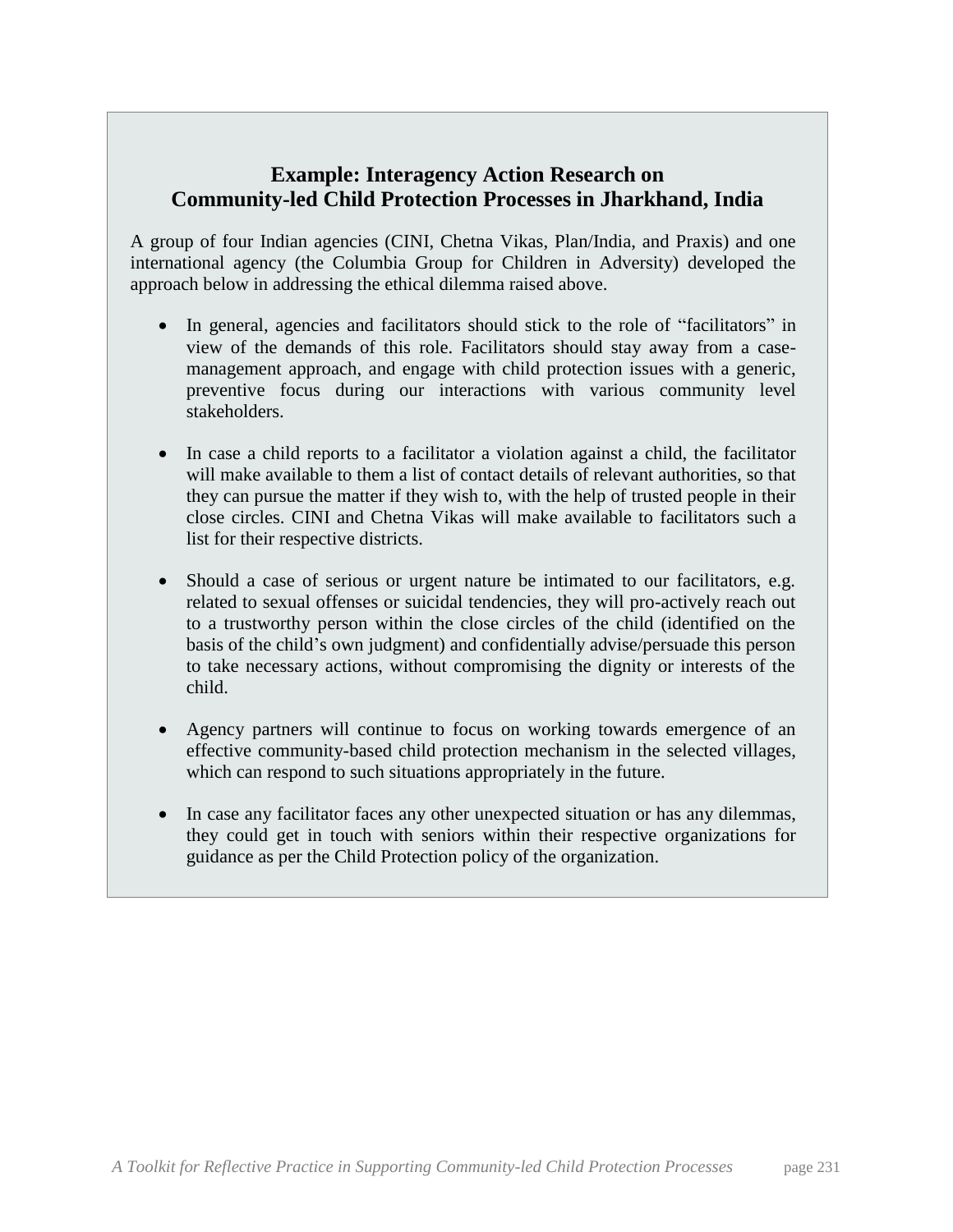# **MGM 9. Sample Initial Work Plan for Facilitators**

*Note: This work plan from Sierra Leone outlines the early part of the planning phase in which communities engage in dialogue and select which harm to children they want to address. It assumes that the work on preparation and learning about communities has already occurred, as facilitators may or may not have been involved in those phases. It also assumes that the facilitators have been trained and are prepared for their work. This outline is for purposes of illustration and is not intended to be a template for all settings.*

## **Month 1**

- Initial meeting (with Mentor) with Paramount Chief, Chiefdom Speakers, and Government Social Worker assigned to the Chiefdom, explaining our purpose and process, and asking the Chief's support (without them controlling the process) in collaborating with the community, which will use a slow, inclusive process of dialogue to select a harm to children that will subsequently be addressed through community-designed and -led intervention.
- Meet informally with key community stakeholders—section and town chiefs, imams, pastors, teachers, influential women, youth leaders, etc., explaining our purpose and process.
- Enable first open community meeting (one in each of the three communities), to explain our purpose, invite collaboration, spark thinking about harms to children (which may have changed significantly due to the Ebola crisis), explain the process of the community-led work, and identify the prospective roles of (a) the community, and (b) the facilitator.
- Facilitator takes transect walk, stopping to meet and talk with people in difficult circumstances who may not attend community meetings.
- Facilitator lives/works in communities at least 21 days of each month, getting to know people, building relationship and trust, doing participant observation, ensuring inclusive process, and keeping records of their work. In general, the facilitator lives in each community for one week each month, although following a schedule that is flexible and fits the needs and situation of different communities.
- The facilitator outlines the temporary nature of his or her engagement and how it supports community-owned action.
- Facilitator submits the monthly report by the end of the month. (The report includes two elements—(a) a short summary of the community process and the key events/accomplishments by the community, and (b) one participant-observation).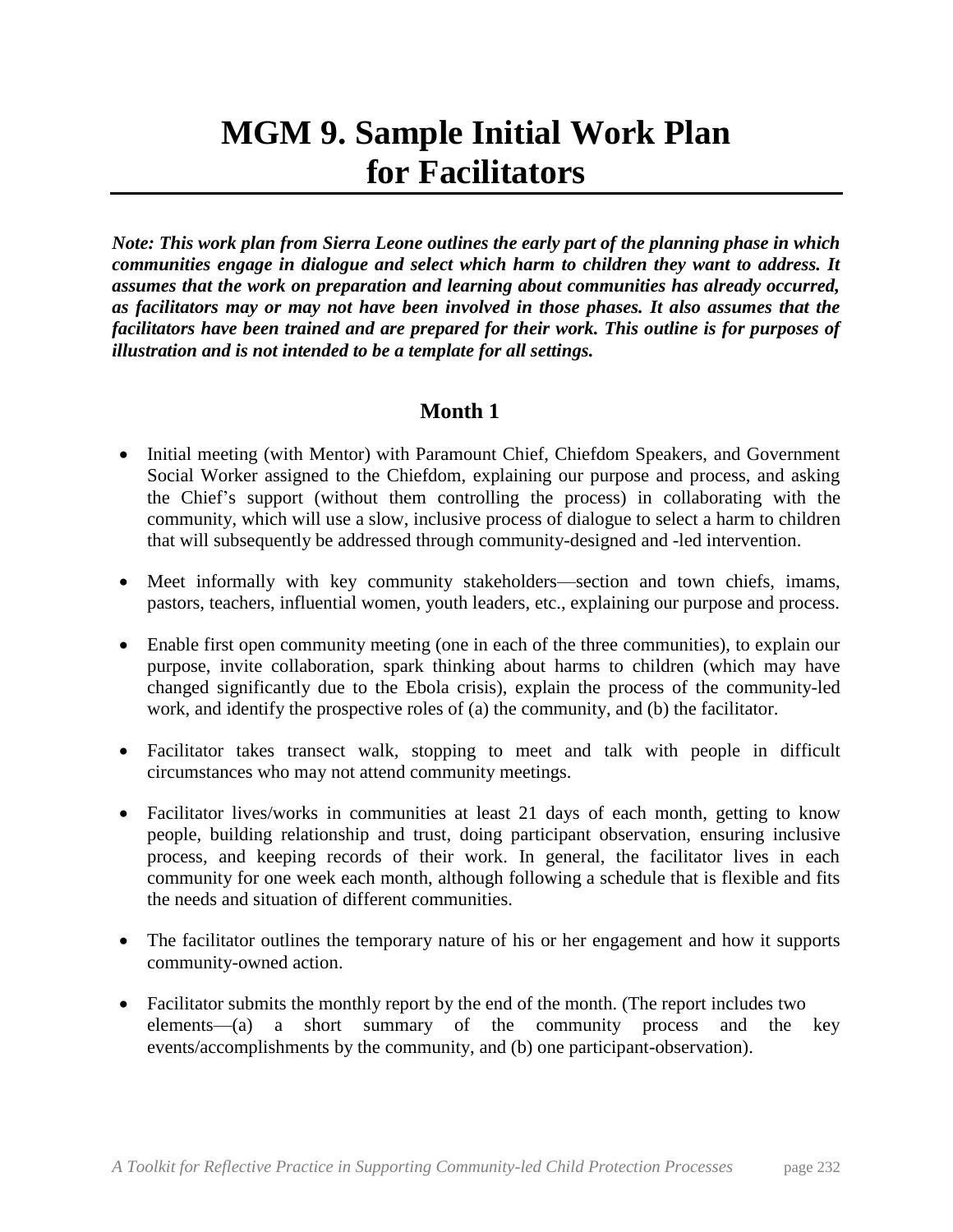## **Month 2**

- Facilitator lives/works in communities as above, continuing relationship-building, doing participant-observation, and learning about power relations via transect walks and discussions.
- At the next community meeting, the facilitator enables initial dialogue and reflection about how to develop a process in which all community members have a voice and help to select one harm against children to address through collective action. The facilitator also invites ideas about which harm to children should be addressed by the community.
- If the community meeting suggests having subgroup discussions, organize and facilitate initial discussions with groups of approximately 10 people, inviting dialogue about which harm to children to address via a linking intervention (and why). Conduct discussions with 5 separate subgroups.
- Talk with people at random and in daily activities (e.g., over meals or on the way to school) about their thinking on which harm to children should be addressed.
- Submit monthly report by end of the month.

# **Months 3 and 4**

- Facilitator lives/works in communities as above and continues to promote an inclusive process.
- At next community meeting, the facilitator invites ideas about which harm to children should be addressed by the community, with ideas from the previous small group discussions fed in anonymously. By asking questions, the facilitator also invites the group to reflect on the fact that some people cannot or do not participate in community meetings or small group discussions. The community engages in problem-solving dialogue about how to invite and include the views of such people. Home visits may be an option, but the community may have better ideas.
- The facilitator helps to prepare for the home visits or other option the community has chosen for including marginalized people and people who do not or cannot attend community meetings and small group discussions.
- Subgroup discussions continue on which harm to children to address. This time and from here on, the subgroup discussions should be facilitated by a member selected by the group, with the facilitator present as an observer and resource, or not present. Afterwards, the facilitator should work with the subgroup facilitator on how to feed the main points back to the full community meeting.
- Facilitator submits monthly report by end of the month.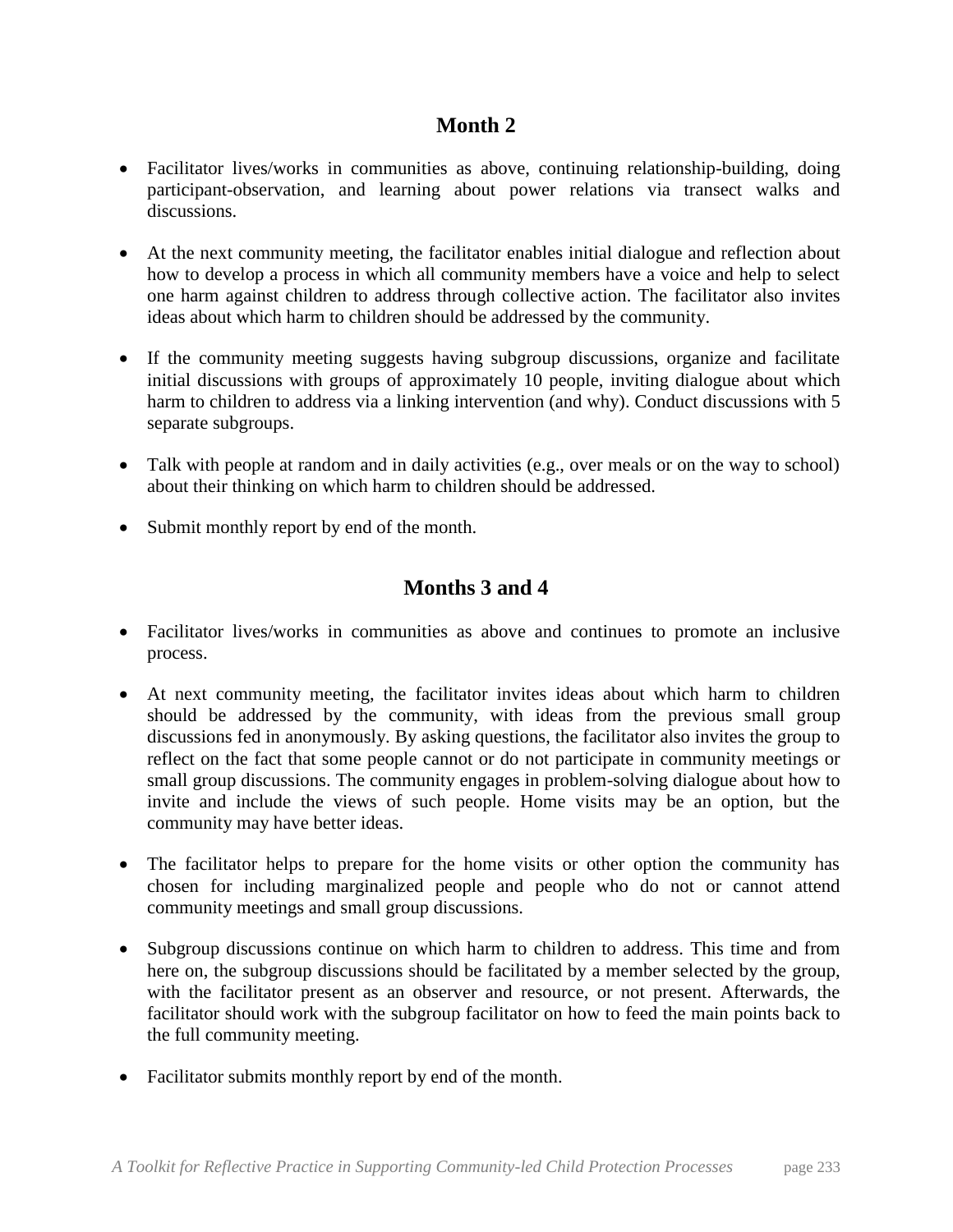## **Month 5**

- Facilitator lives/works in communities as above. If the discussions within the community are inclusive and include a cycle consisting of community meeting—subgroup discussions—home visits, the facilitator now begins discussions on inter-community collaboration.
- At the next community meeting, the facilitator encourages the community to consider the value of collaborating with other villages. If communities are receptive, a planning facilitation group such as an Inter-Village Task Force (IVTF) is conceptualized.
- Facilitator works with each subgroup to select one member to represent the subgroup on the IVTF.
- Plans for the first IVTF meeting are developed. Facilitator works to make sure that people understand that the IVTF is not directive but facilitative.
- Subgroup meetings continue, with home visits and outreach to include the views of marginalized children and other people.
- Facilitator submits monthly report by end of the month.

## **Months 6–8**

- Facilitator lives/works in communities as above.
- Each month, there is a full planning cycle consisting of an IVTF meeting followed by (in each community) a community meeting—subgroup discussions—home visits. Over time, the facilitator helps the communities to develop a common short-list of, e.g., the top two harms to children that the communities want to address collaboratively.
- Facilitator and mentor scan for how to link action options under discussion with government collaborators, encouraging options that have positive, sustainable linkages.
- Facilitator submits monthly report by end of the month.

## **Month 9**

- Facilitator lives/works in communities as above.
- There is a full planning cycle consisting of an IVTF meeting followed by (in each community) a community meeting—subgroup discussions—home visits. Over time, the facilitator helps the communities to develop a common short-list of, e.g., the top two harms to children that the communities want to address collaboratively.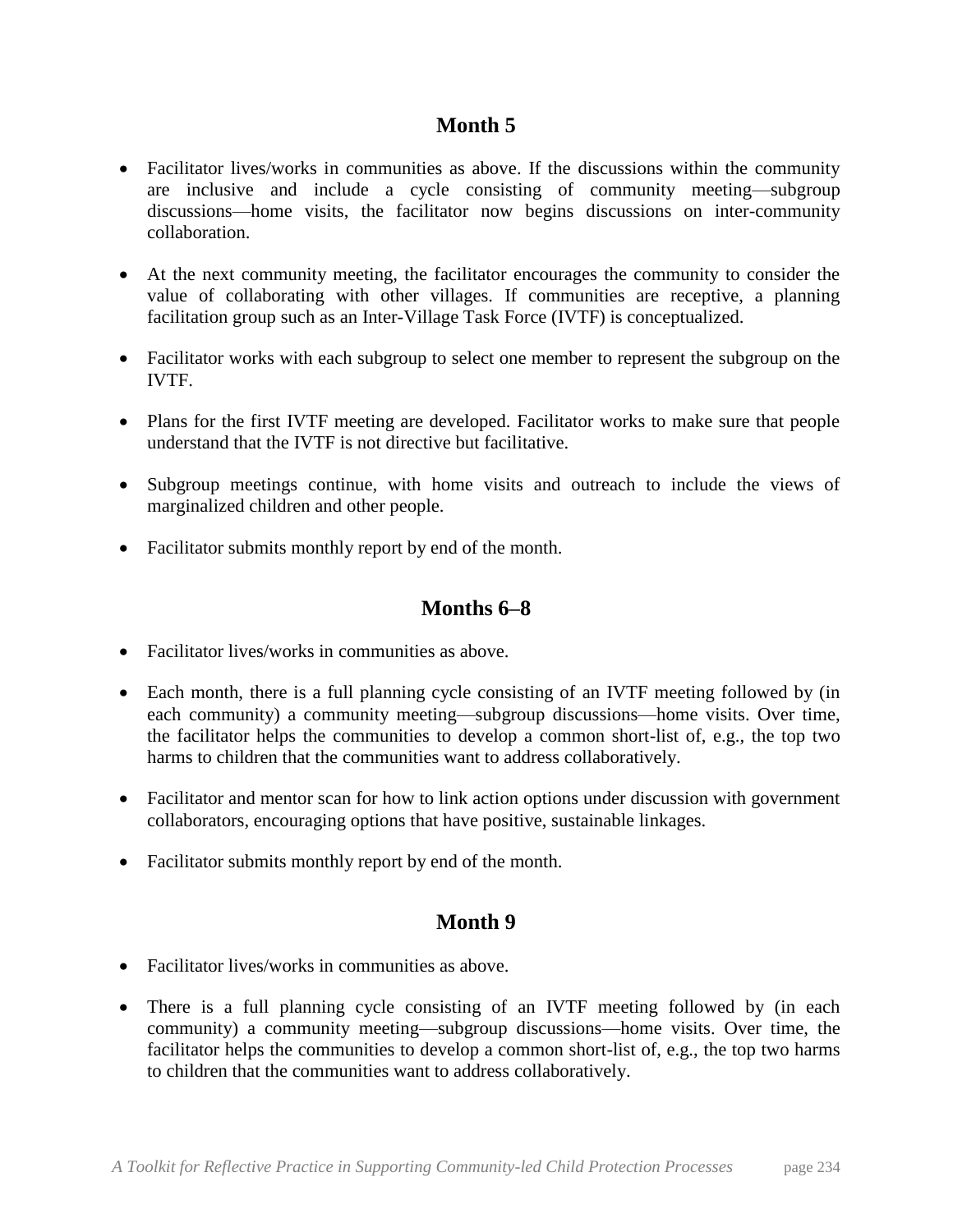- Facilitators and mentors further explore linking aspects of the short-list options.
- Facilitator submits monthly report by end of the month.

## **Month 10**

- Facilitator lives/works in communities as above.
- There is a full planning cycle consisting of an IVTF meeting followed by (in each community) a community meeting—subgroup discussions—home visits. The facilitator helps the communities to develop common ground and agree on a single harm to children to address through an action that links with formal stakeholders.
- Facilitators continue the process if additional time is needed. When agreement across the communities is reached, the facilitator begins preparing for the next phase—the planning of the community-led action.
- Facilitator submits monthly report by end of the month.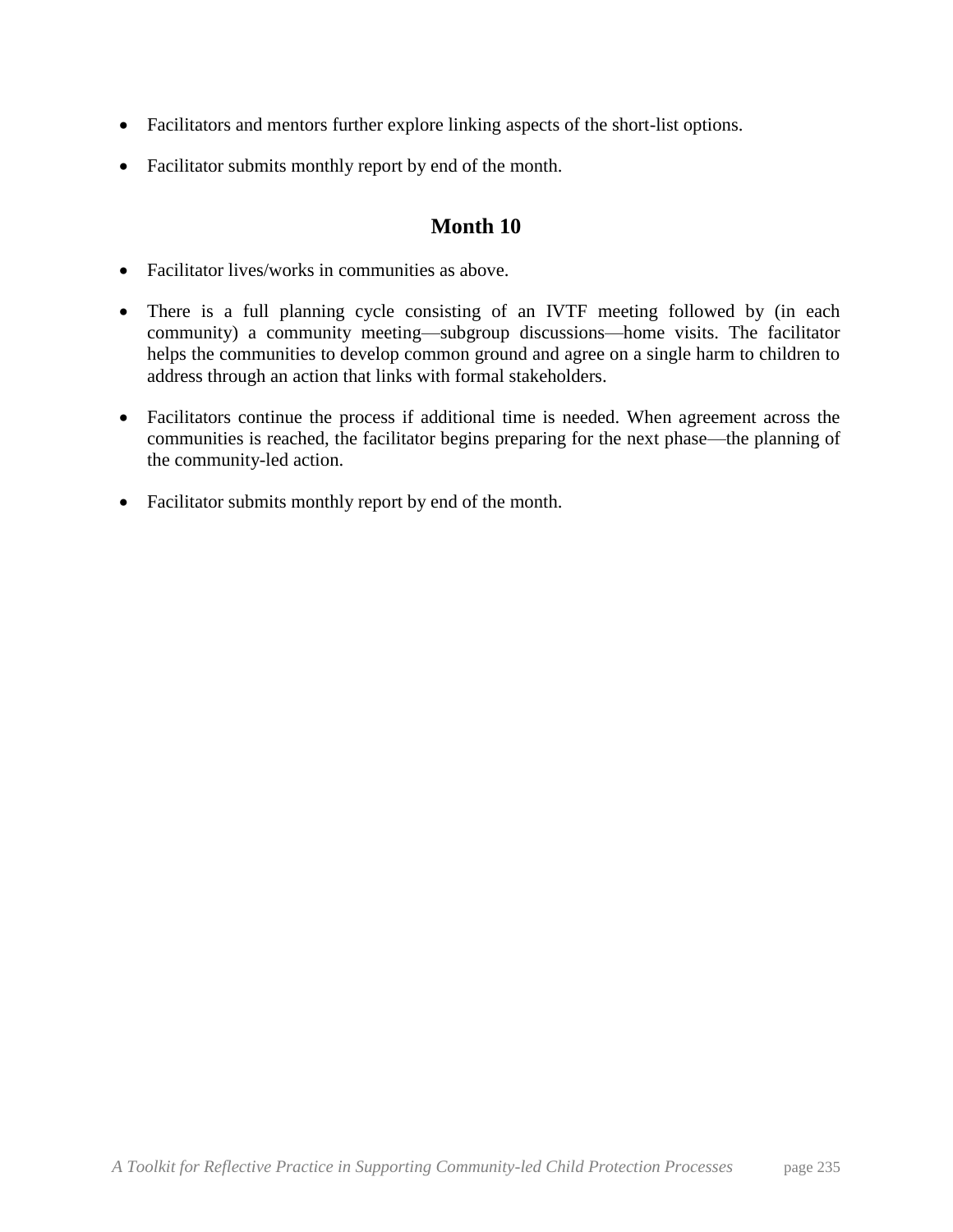# **MGM 10: Sample Memorandum of Understanding Between Government Ministries, Non-governmental Organizations and Communities in Kongbora Chiefdom**

*Note: A formal memorandum of understanding (MoU) may not be necessary in all contexts. In Sierra Leone, the processes of enabling dialogue and achieving agreement among the*  various partners was useful in itself, and the actual MoU was useful in achieving *accountability by the formal system actors. This MoU is for purposes of illustration only. Less formal processes may be useful in other contexts.*

## **Preamble**

In August 2012, a one-day meeting of government ministries (MSWGCA, MOHS, MEYS), the FSU, child protection NGOs and representatives from Gondama, Senehun, and Levuma was held to discuss how they could work collaboratively to address the issue of teenage pregnancy, which has been identified as the most serious child protection problem in the three villages.

The meeting was organized by the action facilitator (recruited by the Columbia Group for Children in Adversity), after consultation with traditional leaders in Gondama, Senehun, and Levuma in Kongbora chiefdom and in collaboration with the MSWGCA in Moyamba. The following people/organizations attended the meeting:

- MSWGCA
- **MEYS**
- DHMT
- FSU
- PLAN
- DCI
- SLRC
- ActionAid
- Restless Development
- DRIM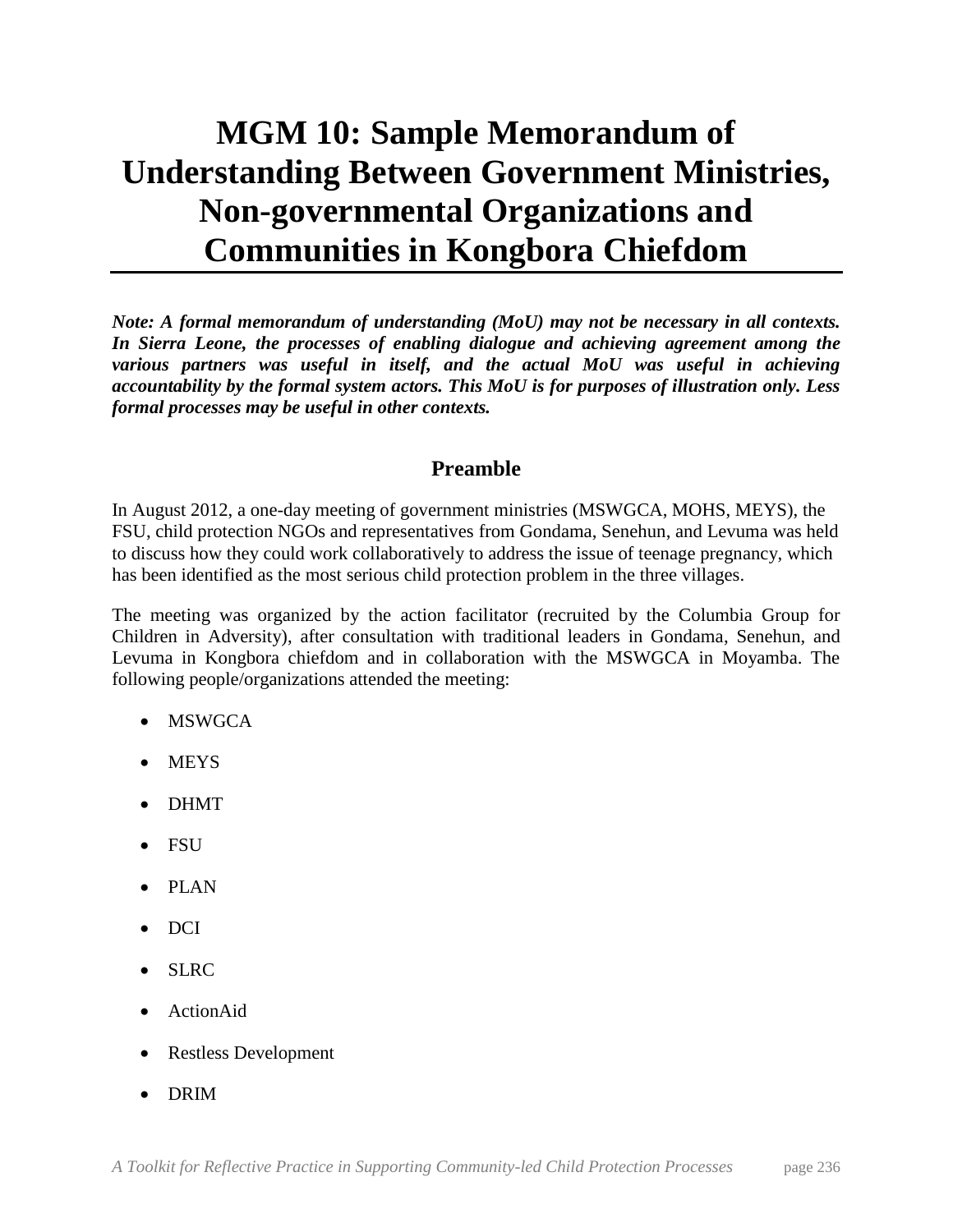- Pikin to Pikin
- St. George's Foundation
- Marie Stopes

 $\overline{a}$ 

- Moyamba District Council
- Four representatives from Gondama
- Four representatives from Senehun
- Four representatives from Levuma

At the end of the meeting it was agreed that all the participants, through their respective organizations, would work collaboratively to address the problem of teenage pregnancy in Gondama, Senehun, and Levuma in Kongbora chiefdom through:

- Raising community awareness on the sexual and reproductive health of adolescents and youths
- Strengthening children's life skills
- Increasing access to sexual and reproductive health services

This memorandum of understanding therefore provides the framework by which the MSWGCA, DHMT, MEYS, FSU, Moyamba District Council, and the child protection NGOs listed above will work collaboratively to address the problem of teenage pregnancy in Gondama, Senehun, and Levuma in the Kongbora chiefdom. The MoU will outline the different roles of each of the players and the mechanisms for monitoring and coordination.

## **Background**

In 2011 the Columbia Group for Children in Adversity on behalf of the Inter Agency Action Group for Child Protection carried out an ethnographic research into community-based child protection mechanisms in the Moyamba and Bombali districts in Sierra Leone<sup>22</sup>. The purpose of the research was to learn about existing functional mechanisms of child protection at the grass-

<sup>&</sup>lt;sup>22</sup> The research was carried out in Kongbora and Upper Banta chiefdoms in Moyamba district, and in Magbaiamba Ndowahun and Libeisaygahun chiefdoms in Bombali district.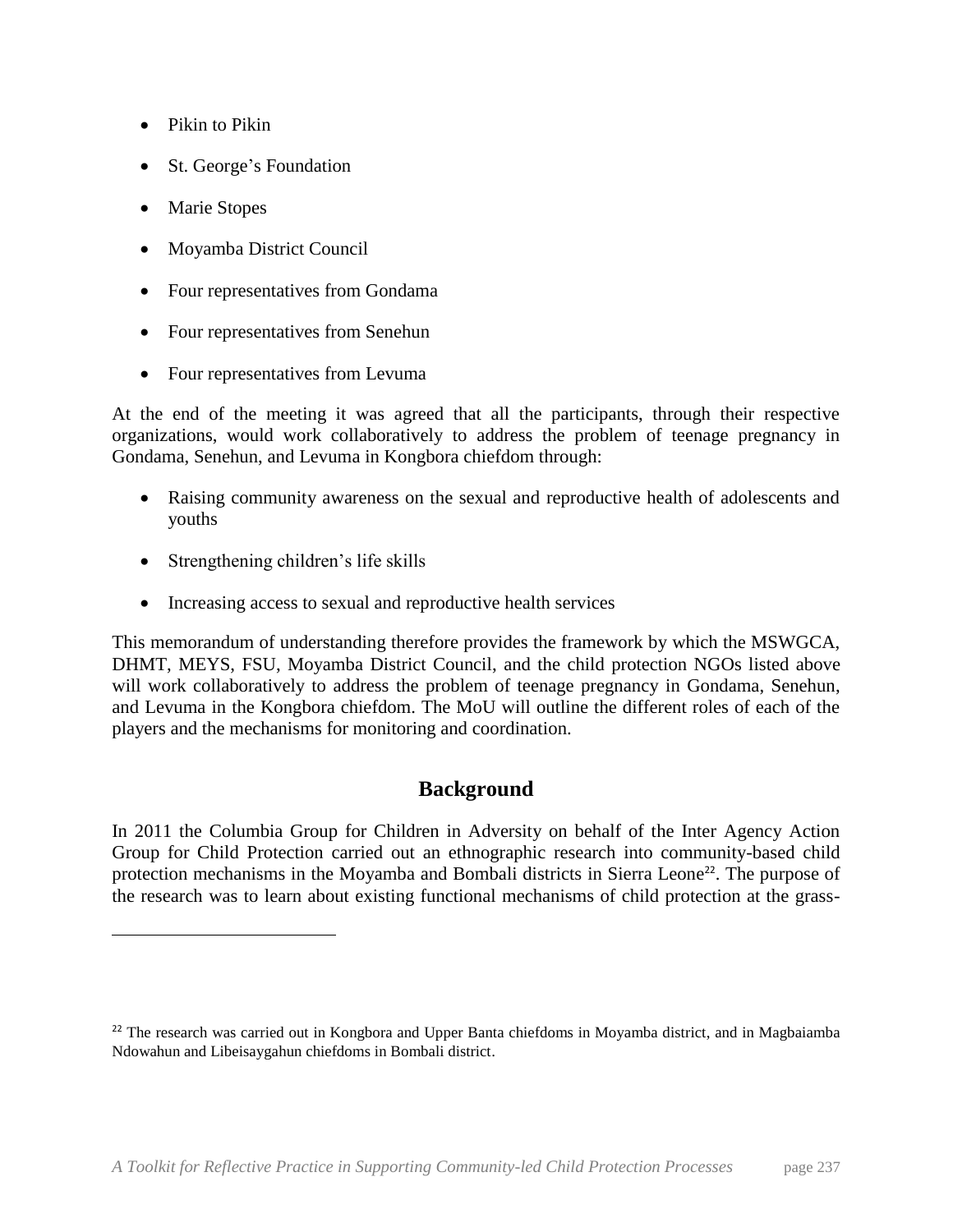root level. The research involves three phases; an ethnographic research, an outcome definition phase, and an intervention phase.

The ethnographic phase identified protective factors and preventive mechanisms which included: proper parental care, support from siblings and the extended family, support from natural leaders such as teachers, religious leaders and women's leaders, education, chiefs, and the work of NGOs. Four main risks or harms, among others, to the well-being of children were identified: children out of school, teenage pregnancy, maltreatment of children not living with their biological parents, and heavy work. In addition, the ethnographic phase identified functional networks and pathways of response to child abuse.

In the outcome definition phase, communities identified broad outcomes of wellbeing. The following were identified as the main outcomes of wellbeing:

- Education
- Contribution to household activities
- Obedience
- Respect
- Not involved in "mammy 'n daddy" business (sex)
- Contribution to family livelihood
- Good character
- Good manners

The action phase focused on working with communities through respectful dialogue to develop interventions that will strengthen linkages between community-based child protection mechanisms and the formal child protection system. A community facilitator recruited through consultation with traditional leaders organized community members into small groups ensuring inclusiveness of all social categories. After a series of consultations within small subgroups, a village-wide and then inter-village consultation (of the three villages where the research is carried out) was conducted. At the end of the consultations, the three villages agreed on an action to address what was considered as the most serious child protection issue. This process happened in the Kongbora chiefdom, which was randomly selected as the intervention chiefdom. The action will be delayed in Upper Banta chiefdom (which will also act as control chiefdom for evaluation of the efficacy of the intervention). Before the development of the intervention, a baseline survey of the wellbeing of children was carried out in both Kongbora and Upper Banta chiefdoms.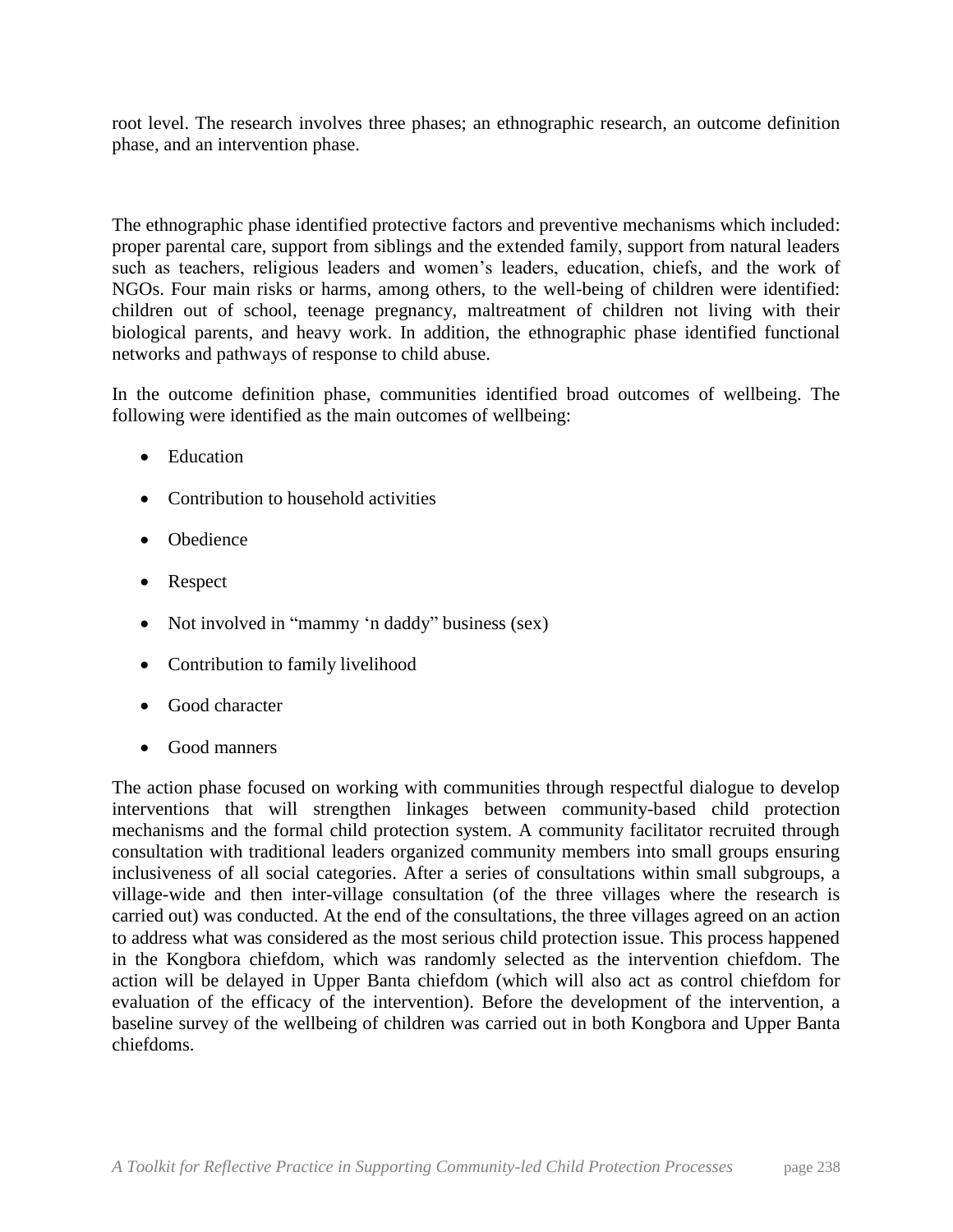### **Purpose of the memorandum of understanding**

The purpose of this memorandum of understanding between the native administration of Kongbora chiefdom represented by their Paramount Chief and the Moyamba District Council, the MSWGCA, DHMT, MEYS, FSU, PLAN, DCI, ActionAid, SLRC, DRIM, Restless Development, Pikin to Pikin, Marie Stopes, and St. George's Foundation is to define the terms of collaboration between the different parties of this MoU in their drive to address the problem of teenage pregnancy in Gondama, Senehun, and Levuma in the Kongbora chiefdom in Moyamba District.

## **Parties**

The parties to this memorandum of understanding shall be the:

- 1. Gondama, Senehun, and Levuma communities in Kongbora chiefdom in the Moyamba District represented by the Paramount Chief of Kongbora chiefdom
- 2. Moyamba District Council
- 3. MSWGCA
- 4. DHMT Moyamba
- 5. MEYS Moyamba
- 6. FSU Moyamba
- 7. PLAN
- 8. DCI
- 9. SLRC
- 10. ActionAid
- 11. DRIM
- 12. Pikin to Pikin
- 13. St. George's Foundation
- 14. Marie Stopes
- 15. Restless Development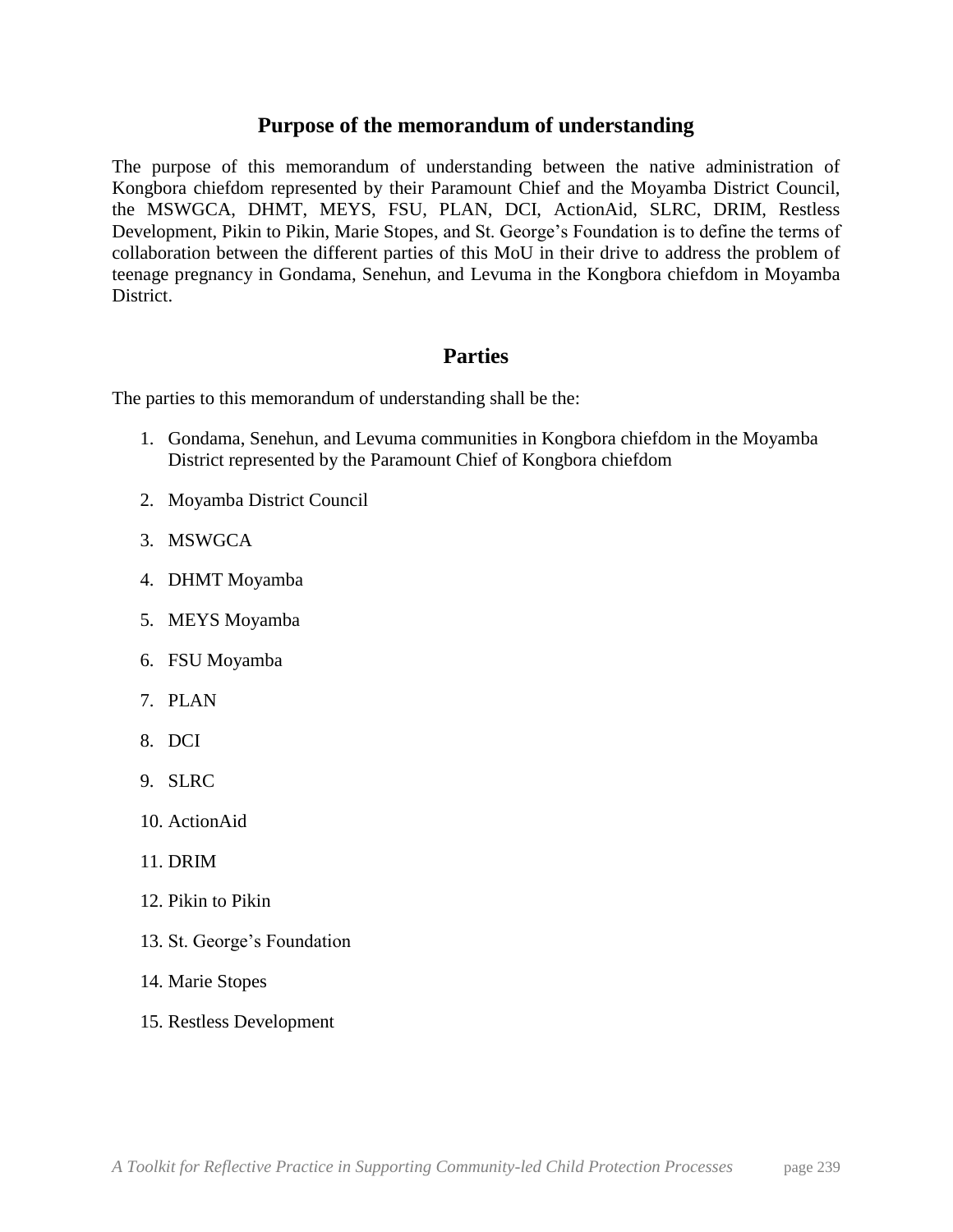## **Role of different parties in the MoU**

Through this memorandum of understanding, Gondama, Senehun, and Levuma communities in Kongbora chiefdom in Moyamba District, and the MSWGCA, MOHS, MEYS and the nongovernmental organizations listed above have agreed to work together to address the problem of teenage pregnancy in Gondama, Senehun, and Levuma communities. The parties have agreed to perform the following specific and joint functions:

### *Specific roles of the village chiefs*

- 1. Raise awareness on MoU and its implementation in their respective villages.
- 2. Provide accommodation for government/NGO staff that may need to stay overnight in their villages to implement activities in the MoU.
- 3. Work with the action facilitator to appoint representatives from the village who will participate in radio discussions when required.
- 4. Ensure that their villages are represented in the district coordination meeting where implementation of the MoU will be discussed.
- 5. Monitor implementation of the MoU in his/her village.
- 6. Support the facilitating role of the action facilitator.
- 7. Chiefs will support pregnant teenage girls through traditional mechanisms—mediation, counseling, and legal assistance (at community level), and will report and refer cases as appropriate to MSWGCA/FSU and NGOs.

#### *Specific roles of MSWGCA/Moyamba District Council*

- 1. Ensure there is social-worker presence in the chiefdom to work with the three villages and support implementation of all activities.
- 2. Organize coordination meetings of the different parties to the MoU through district child protection committee meetings.
- 3. Will receive cases of teenage pregnancy and provide/refer victims to appropriate services.

#### *Specific roles of the MOHS*

- 1. Assign staff to facilitate awareness-raising sessions on sexual and reproductive health with adolescents, youths, and parent groups.
- 2. Facilitate awareness-raising with religious leaders on sexual and reproductive health of adolescents and youths.
- 3. Manage supply of contraceptives at village level through the PHUs.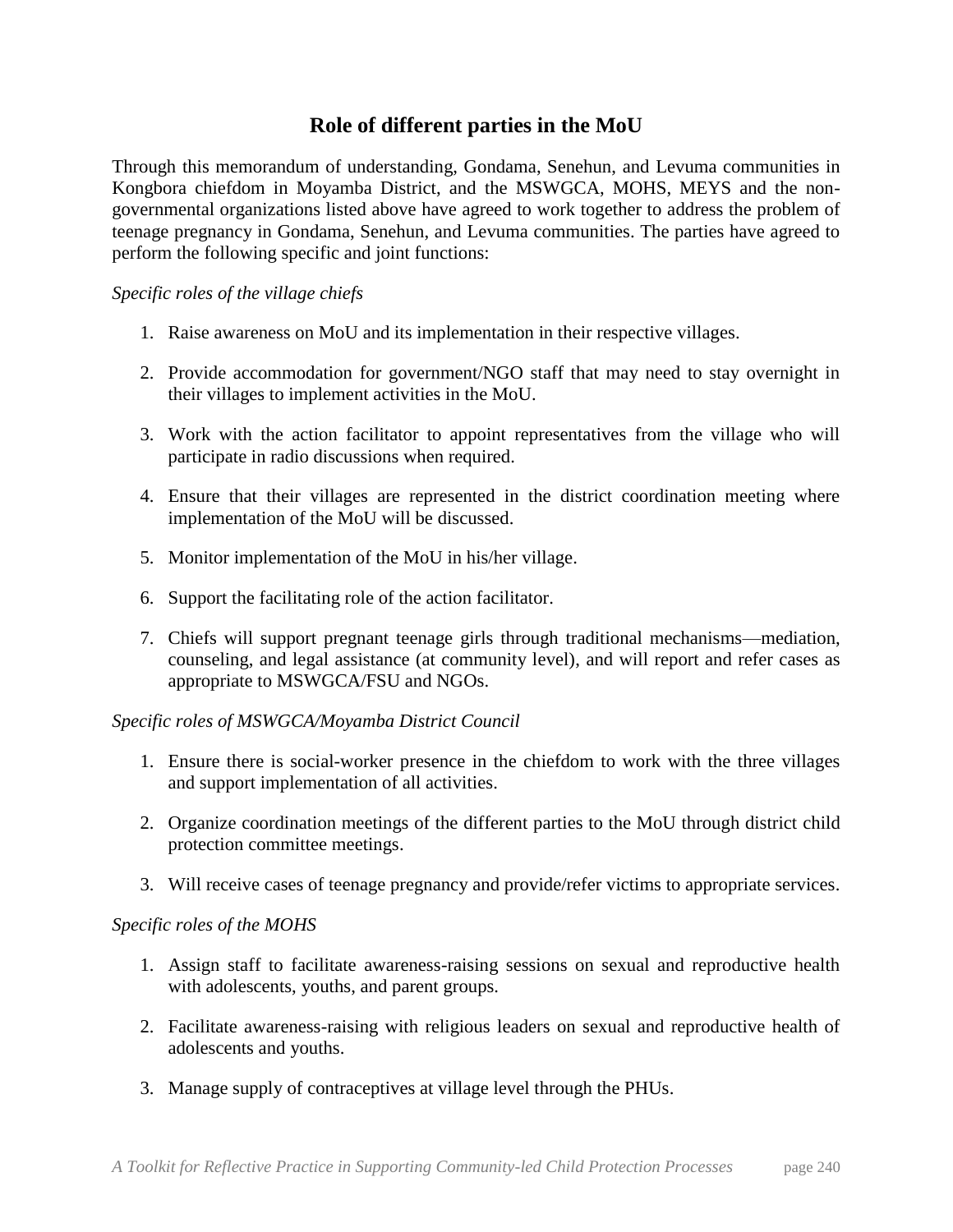- 4. Provide medical examination and treatment for teenage girls who are pregnant through the PHUs.
- 5. Will provide psychosocial services for pregnant teenage girls as and when appropriate or refer to other service providers.
- 6. Will document cases of teenage pregnancy reported to the PHUs.

#### *Specific roles of the MEYS*

1. Ensure schools in the three communities provide space and time for age-appropriate sexual and reproductive health education.

### *Specific role of the FSU*

- 2. Will receive and document all cases of sexual abuse referred to them.
- 3. Will address all cases of sexual abuse in line with its mandate.
- 4. Will inform parents/chiefs about the status of cases of child abuse that they are addressing.

### *Specific roles of NGOs*

### **PLAN**

- 1. Will participate in radio panel discussions on "teenage pregnancy" as and when required.
- 2. Will provide staff to participate in awareness-raising discussions on sexual and reproductive health and teenage pregnancy issues.
- 3. Will provide IEC materials on the problems of teenage pregnancy.

#### **Restless Development**

1. Will provide peer educators to work with the intervention facilitator to conduct dialogue sessions in Gondama, Senehun and Levuma communities and schools.

### **DCI**

- 1. Will participate in radio panel discussions on "teenage pregnancy" as and when required
- 2. Will provide staff to participate in awareness-raising discussions on sexual and reproductive health and teenage pregnancy issues.
- 3. Will provide IEC materials on the problems of teenage pregnancy.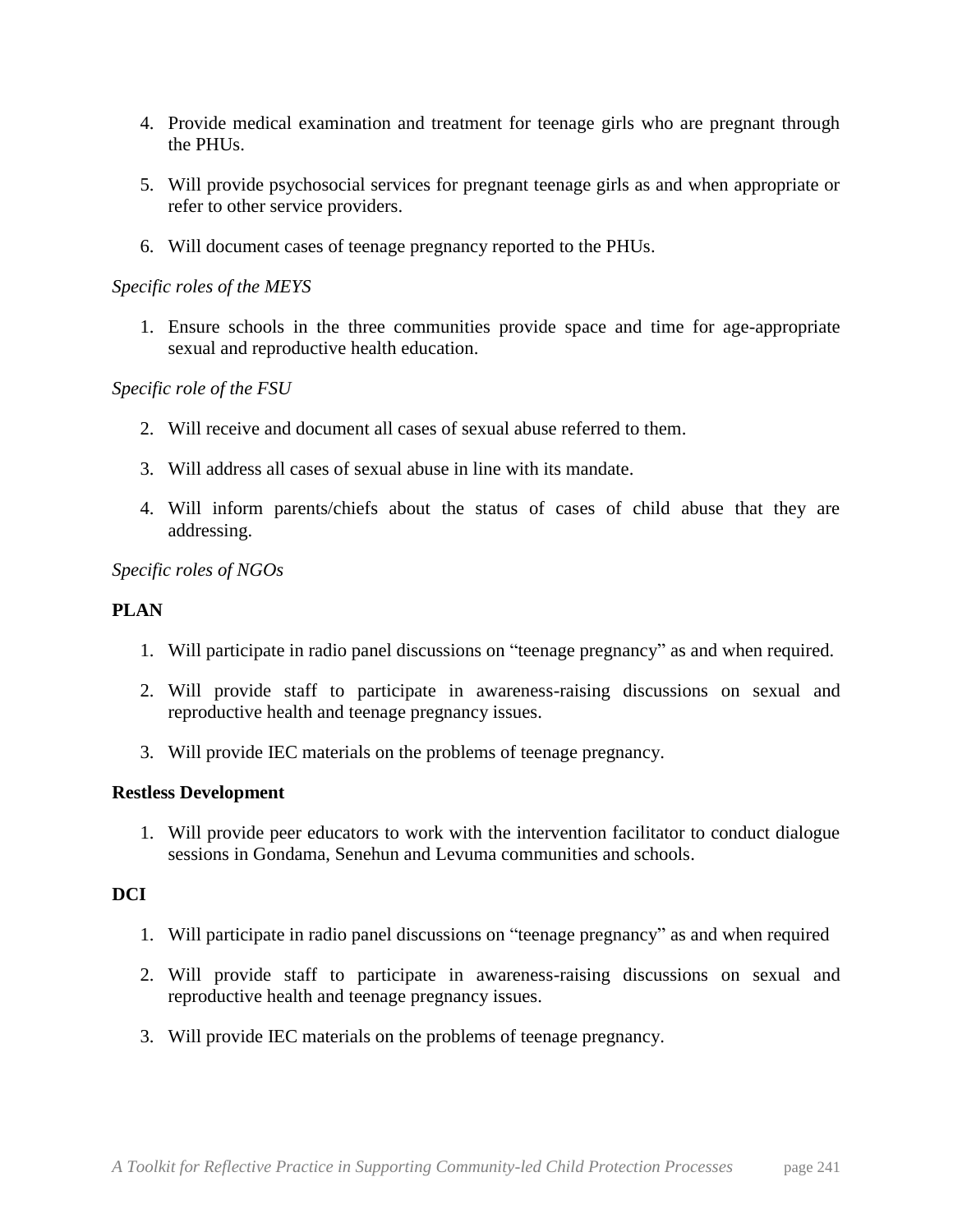#### **SLRC**

- 1. Will participate in radio panel discussions on "teenage pregnancy" as and when required.
- 2. Will provide staff to participate in awareness-raising discussions on sexual and reproductive health and teenage pregnancy issues.
- 3. Will provide IEC materials on the problems of teenage pregnancy.

#### **ActionAid**

- 1. Will participate in radio panel discussions on "teenage pregnancy" as and when required.
- 2. Will provide staff to participate in awareness-raising discussions on sexual and reproductive health and teenage pregnancy issues.
- 3. Will provide IEC materials on the problems of teenage pregnancy.

#### **DRIM**

- 1. Will provide air-time for radio discussions on sexual and reproductive health education.
- 2. Will provide staff to participate in radio discussions on sexual and reproductive health and teenage pregnancy issues, especially as they relate to the disabled who are most vulnerable to sexual abuse and at increased risk of teenage pregnancy.
- 3. Will provide appropriate IEC materials for use in schools and communities.

#### **Pikin to Pikin**

- 1. Will participate in radio panel discussions on "teenage pregnancy" as and when required.
- 2. Will provide staff to participate in awareness-raising discussions on sexual and reproductive health and teenage pregnancy issues.
- 3. Will provide IEC materials on the problems of teenage pregnancy.
- 4. Will train children to develop community drama to highlight the issues of teenage pregnancy and sexual and reproductive health.

#### **St. George's Foundation**

- 1. Will participate in radio panel discussions on "teenage pregnancy" as and when required.
- 2. Will provide staff to participate in awareness-raising discussions on sexual and reproductive health and teenage pregnancy issues.
- 3. Will provide IEC materials on the problems of teenage pregnancy.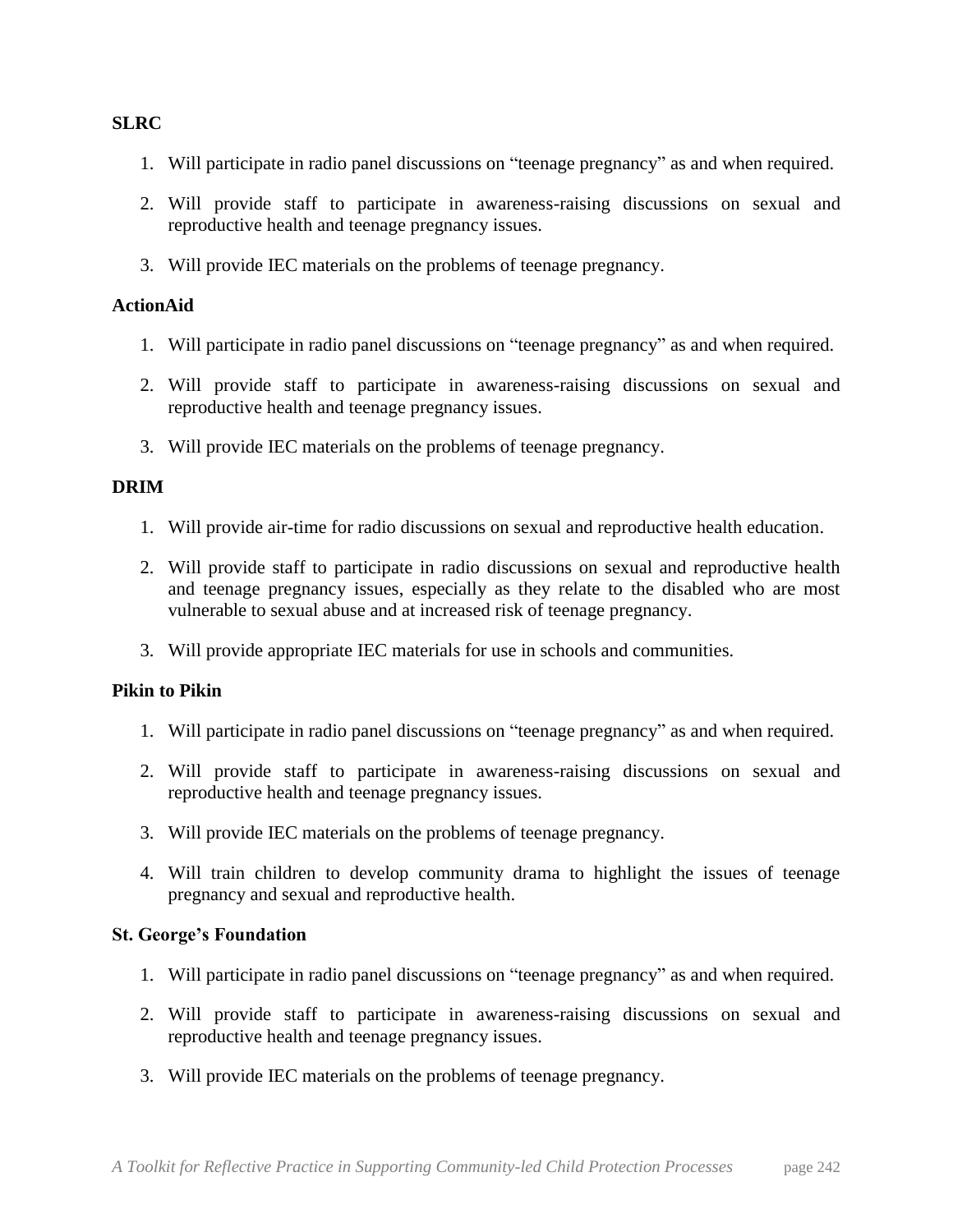#### **Marie Stopes**

- 1. Will maintain adequate and regular supply of contraceptives in the three communities.
- 2. Assign staff to facilitate awareness-raising sessions on sexual and reproductive health with adolescents, youths, and parent groups.
- 3. Facilitate awareness-raising with religious leaders on sexual and reproductive health of adolescents and youths.

### **Coordination**

The MSWGCA will include the implementation of this MOU as an agenda item in its monthly district meetings. During the meetings the facilitator will report on progress of the implementation of the MOU and any issues related therein. One representative per community will attend the district monthly meeting.

## **Monitoring of implementation of the MoU**

Monitoring of the implementation of the MoU will be done at two levels:

- 1. At the village level, the action facilitator will develop a monthly action plan in consultation with community members, government, and non-governmental organizations that are party to the implementation of this MoU. The chief or his/her representative will monitor the implementation of the monthly action plan through weekly and monthly reports to be provided by the facilitator and through discussions with community members.
- 2. At the chiefdom level the chiefdom speaker will have fortnightly meetings with the intervention facilitator to be updated on the implementation of the MoU and will inform the Paramount Chief and other chiefdom authorities appropriately. The chiefdom speaker will conduct at least one visit to each village on a monthly basis to check with community members and get feedback on the implementation.

## **Review of the MoU**

This MoU will be reviewed at the end of the intervention phase of the research on communitybased child protection mechanisms. Based on the outcome of the review the parties to the MoU will make recommendations on future directions.

This MoU is agreed upon on this \_\_\_\_\_\_\_\_\_\_\_\_\_\_\_\_\_\_\_\_\_\_day of the month of October 2012 between the under-mentioned parties and shall come into force on the day of signing by the said parties.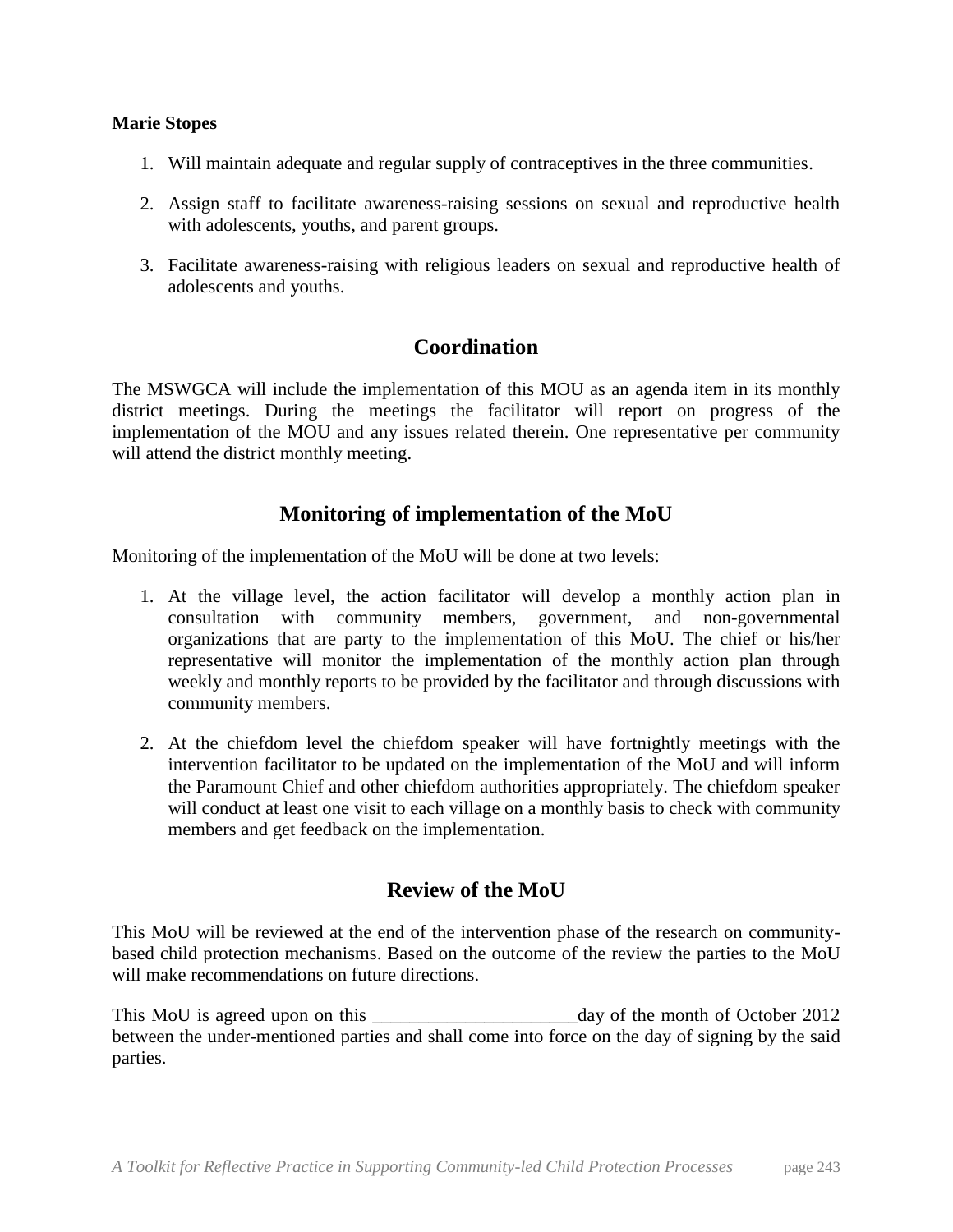| 1.                                                                                                                                                             |  |
|----------------------------------------------------------------------------------------------------------------------------------------------------------------|--|
| The Executive Director, Defense for Children International                                                                                                     |  |
| <u> 1988 - Johann Barn, mars ann an t-Amhain Aonaich an t-Aonaich an t-Aonaich ann an t-Aonaich ann an t-Aonaich</u>                                           |  |
| The Country Director, PLAN International                                                                                                                       |  |
|                                                                                                                                                                |  |
| The Director, Pikin to Pikin                                                                                                                                   |  |
| <u> 1989 - Jan Barnett, fransk politiker (d. 1989)</u>                                                                                                         |  |
| The Director, St. George's Foundation                                                                                                                          |  |
|                                                                                                                                                                |  |
| The Director, Restless Development                                                                                                                             |  |
| <u> 2000 - 2000 - 2000 - 2000 - 2000 - 2000 - 2000 - 2000 - 2000 - 2000 - 2000 - 2000 - 2000 - 2000 - 2000 - 200</u><br>The Director, Disabled Rights Movement |  |
|                                                                                                                                                                |  |
| <u> 1980 - Jan Barbara, martxa al II-lea (h. 1980).</u><br>The Director, Pikin to Pikin                                                                        |  |
|                                                                                                                                                                |  |
| The Country Director, Action Aid International in Sierra Leone                                                                                                 |  |
|                                                                                                                                                                |  |
|                                                                                                                                                                |  |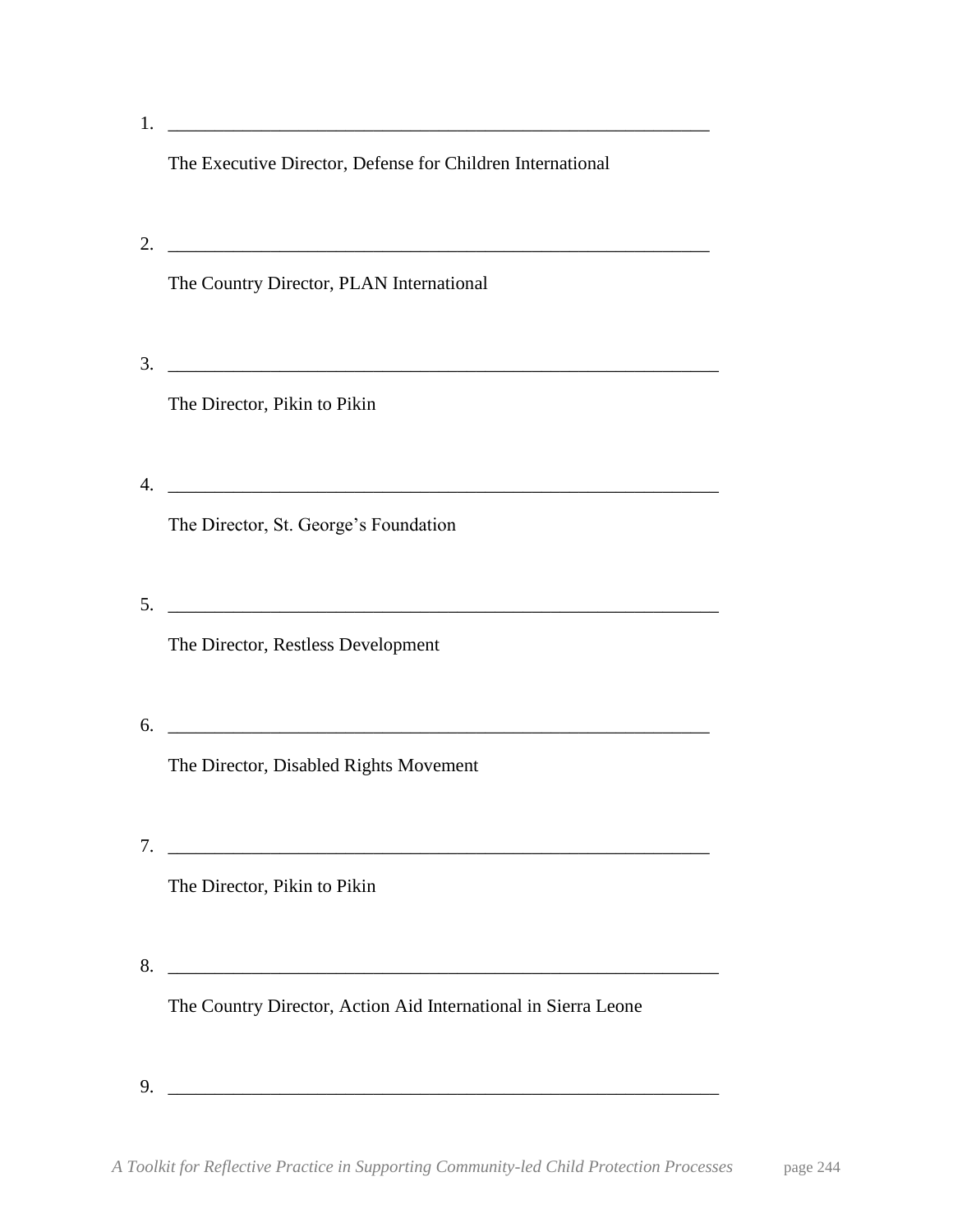The Country Director, Marie Stopes

10. \_\_\_\_\_\_\_\_\_\_\_\_\_\_\_\_\_\_\_\_\_\_\_\_\_\_\_\_\_\_\_\_\_\_\_\_\_\_\_\_\_\_\_\_\_\_\_\_\_\_\_\_\_\_\_\_\_\_\_ The Director, Sierra Leone Red Cross Society 11. \_\_\_\_\_\_\_\_\_\_\_\_\_\_\_\_\_\_\_\_\_\_\_\_\_\_\_\_\_\_\_\_\_\_\_\_\_\_\_\_\_\_\_\_\_\_\_\_\_\_\_\_\_\_\_\_\_\_ The Paramount Chief, Kongbora Chiefdom 12. \_\_\_\_\_\_\_\_\_\_\_\_\_\_\_\_\_\_\_\_\_\_\_\_\_\_\_\_\_\_\_\_\_\_\_\_\_\_\_\_\_\_\_\_\_\_\_\_\_\_\_\_\_\_\_\_\_\_ The DMO, Moyamba District  $13.$ The Deputy Director of Education, Moyamba District 14. \_\_\_\_\_\_\_\_\_\_\_\_\_\_\_\_\_\_\_\_\_\_\_\_\_\_\_\_\_\_\_\_\_\_\_\_\_\_\_\_\_\_\_\_\_\_\_\_\_\_\_\_\_\_\_\_\_\_\_ The Chairman, Moyamba District Council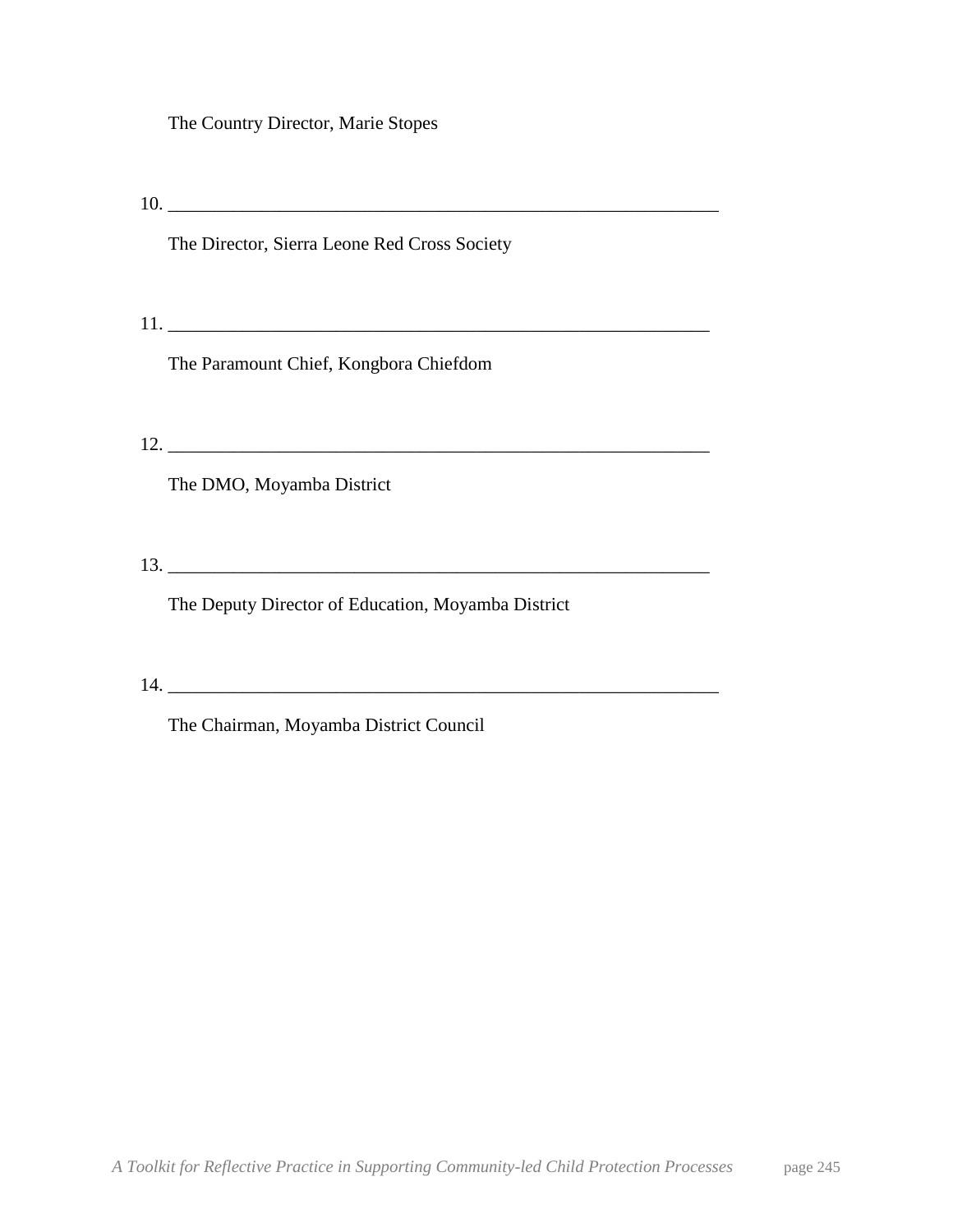# **MGM 11. Sample Community-Developed Action Plan**

*Note: This action plan outline is not intended as a template and is for purposes of illustration only. In community-led work, it is valuable to enable communities to be creative in how they want to develop and express their action plan.*

## **Harmonized Implementation Plan and Task Force**

### **Roles for Magbaiamba Ndowahun Chiefdom, Bombali District to Address teenage pregnancies**

| What               | How                                                                                                                           | When                                                  |                               |                                   |                    |                            |                                  |                       |                       |                                 |                                            | <b>Who</b>             | <b>Where</b>          |                                              |                         |
|--------------------|-------------------------------------------------------------------------------------------------------------------------------|-------------------------------------------------------|-------------------------------|-----------------------------------|--------------------|----------------------------|----------------------------------|-----------------------|-----------------------|---------------------------------|--------------------------------------------|------------------------|-----------------------|----------------------------------------------|-------------------------|
|                    |                                                                                                                               | $\overline{\mathrm{F}}$<br>$\mathbf e$<br>$\mathbf b$ | M<br>$\rm{a}$<br>$\mathbf{r}$ | A<br>$\mathbf{p}$<br>$\mathbf{r}$ | M<br>$\rm{a}$<br>y | $\mathbf u$<br>$\mathbf n$ | $\mathbf u$<br>$\mathbf{1}$<br>y | A<br>$\mathbf u$<br>g | S<br>$\mathbf e$<br>p | $\mathbf O$<br>$\mathbf c$<br>t | $\mathbf N$<br>$\mathbf 0$<br>$\mathbf{V}$ | D<br>e<br>$\mathbf{C}$ | J<br>a<br>$\mathbf n$ | <b>Service Providers</b>                     | Village 2<br>(Pelewah)  |
| Family<br>Planning | Train group<br>of Taskforce<br>members on<br>family<br>planning                                                               | $\vee$                                                |                               |                                   | $\mathbf{V}$       |                            |                                  |                       |                       |                                 | $\rm{V}$                                   |                        |                       | Task Force &<br>Community/youth/<br>children | Respective<br>Community |
|                    | Educate the<br>community<br>& families<br>(village)<br>meetings,<br><b>CTA</b><br>meetings,<br>house-to-<br>house<br>outreach |                                                       | $\vee$                        |                                   | $\mathbf{V}$       | $\mathbf{V}$               | $\mathbf{V}$                     |                       | $\mathbf{V}$          | $\mathbf{V}$                    | $\mathbf{V}$                               |                        | $\overline{V}$        | Task Force &<br>Community/youth/<br>children | Respective<br>Community |
|                    | Send key<br>messages<br>(drama,<br>music, radio,<br>song)                                                                     |                                                       | $\sqrt{}$                     |                                   | $\mathbf{V}$       | $\mathbf{V}$               | $\mathbf{V}$                     |                       | $\mathbf{V}$          | $\mathbf{V}$                    |                                            | $V$ $V$                | $\overline{V}$        | <b>Service Providers</b>                     | Respective<br>Community |
|                    | Provide<br>contraceptive<br>S                                                                                                 |                                                       | $\mathbf{V}$                  |                                   | $\mathbf{V}$       | $\mathbf{V}$               |                                  | V V V V               |                       |                                 | $\mathbf{V}$                               | $\mathbf{V}$           | $\mathbf{V}$          | Task Force &<br>Community/<br>youth/children | Respective<br>Community |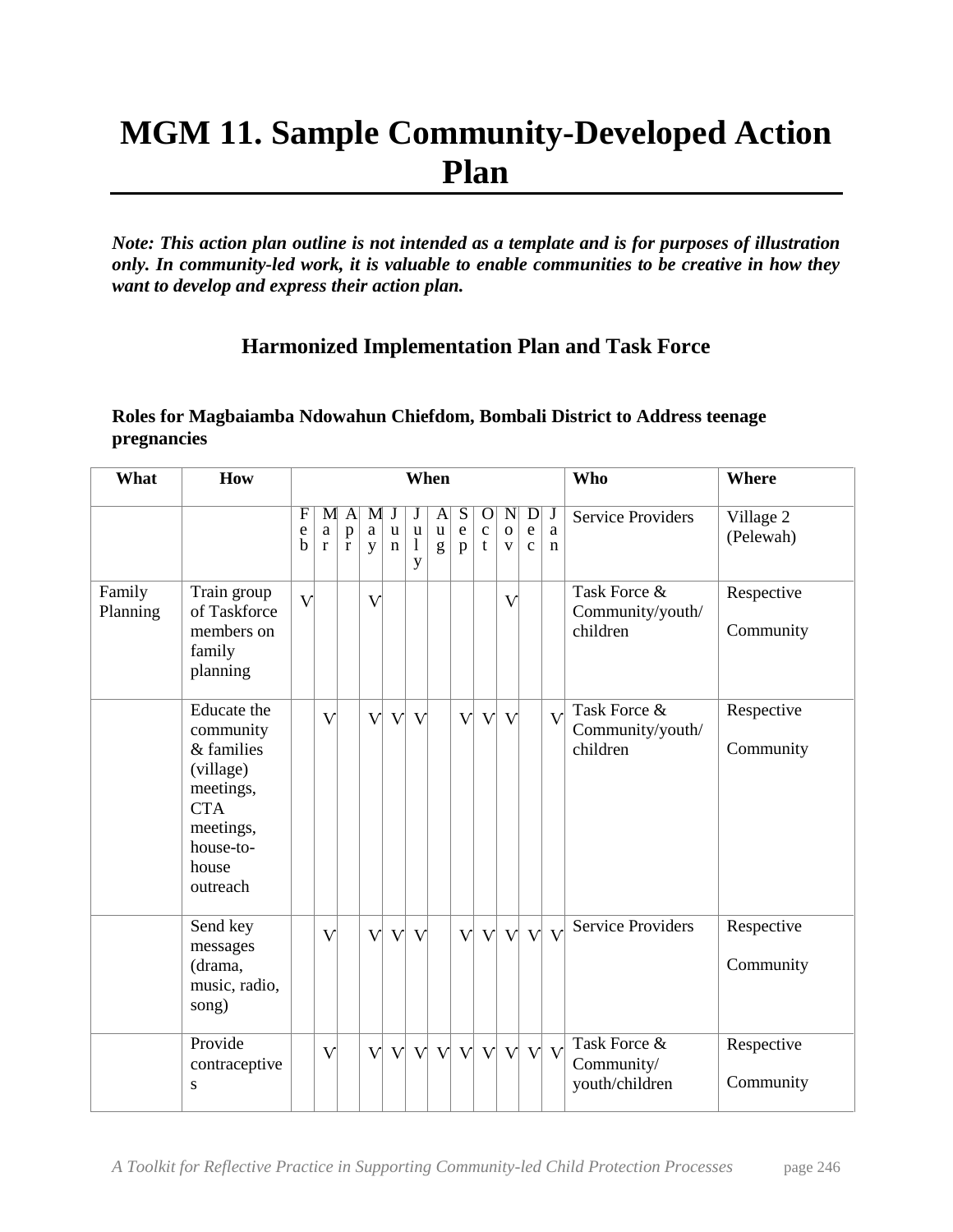|                                                    | Monitor &<br>report to the<br>community<br>& service<br>providers in<br>FP                                       |              | $\rm V$ |              | $\mathbf{V}$ | $\mathbf{V}$            |              | V V V V   |              |              |              | $V$ $V$ | $\mathbf{V}$   | <b>Service Providers</b>                     | Village 3<br>(Hunduwah) |
|----------------------------------------------------|------------------------------------------------------------------------------------------------------------------|--------------|---------|--------------|--------------|-------------------------|--------------|-----------|--------------|--------------|--------------|---------|----------------|----------------------------------------------|-------------------------|
| Sexual<br>Repro-<br>duction<br>Health<br>Education | Train group<br>of Task force<br>members on<br>Sexual<br>Reproductive<br><b>Health SRH</b>                        |              |         | $\sqrt{}$    |              | $\overline{\mathsf{V}}$ |              |           |              |              |              |         |                | Task Force &<br>Community/<br>youth/children | Respective<br>Community |
|                                                    | Educate the<br>community<br>& families<br>on ARH<br>(hold<br>meetings,<br>door-to-door<br>visits, peer<br>drama) |              |         | $\vee$       |              | $\mathbf{V}$            | $\mathbf{V}$ |           |              | V V          | $\mathbf{V}$ |         | $\mathbf{V}$   | <b>Task Force</b>                            | Respective<br>Community |
|                                                    | Monitor and<br>report to the<br>community<br>& service<br>providers                                              |              |         | $\vee$       |              | $\mathbf{V}$            |              | V V V V V |              |              |              |         | $V$ $V$        | <b>Service Providers</b>                     | Respective<br>community |
| Life Skills                                        | Link with<br>NGO/CSO<br>to teach<br>about life<br>skills                                                         | $\mathbf{V}$ | $\vee$  |              |              |                         |              |           | $\sqrt{}$    |              | $\vee$       |         |                | <b>Task Force</b>                            | Makeni                  |
|                                                    | Train group<br>of task force<br>on life skills                                                                   |              |         | $\sqrt{}$    |              |                         |              |           | $\sqrt{}$    |              |              |         |                | <b>Service Providers</b>                     | Village-3<br>Pelewala   |
|                                                    | Train<br>community<br>members<br>(teachers,<br>parents,<br>children),<br>Nurses on<br>life skills                |              |         | $\mathbf{V}$ | $\mathbf{V}$ |                         |              |           | $\mathbf{V}$ | $\mathbf{V}$ | $\mathbf{V}$ |         | $\overline{V}$ | Task Force                                   | Respective<br>community |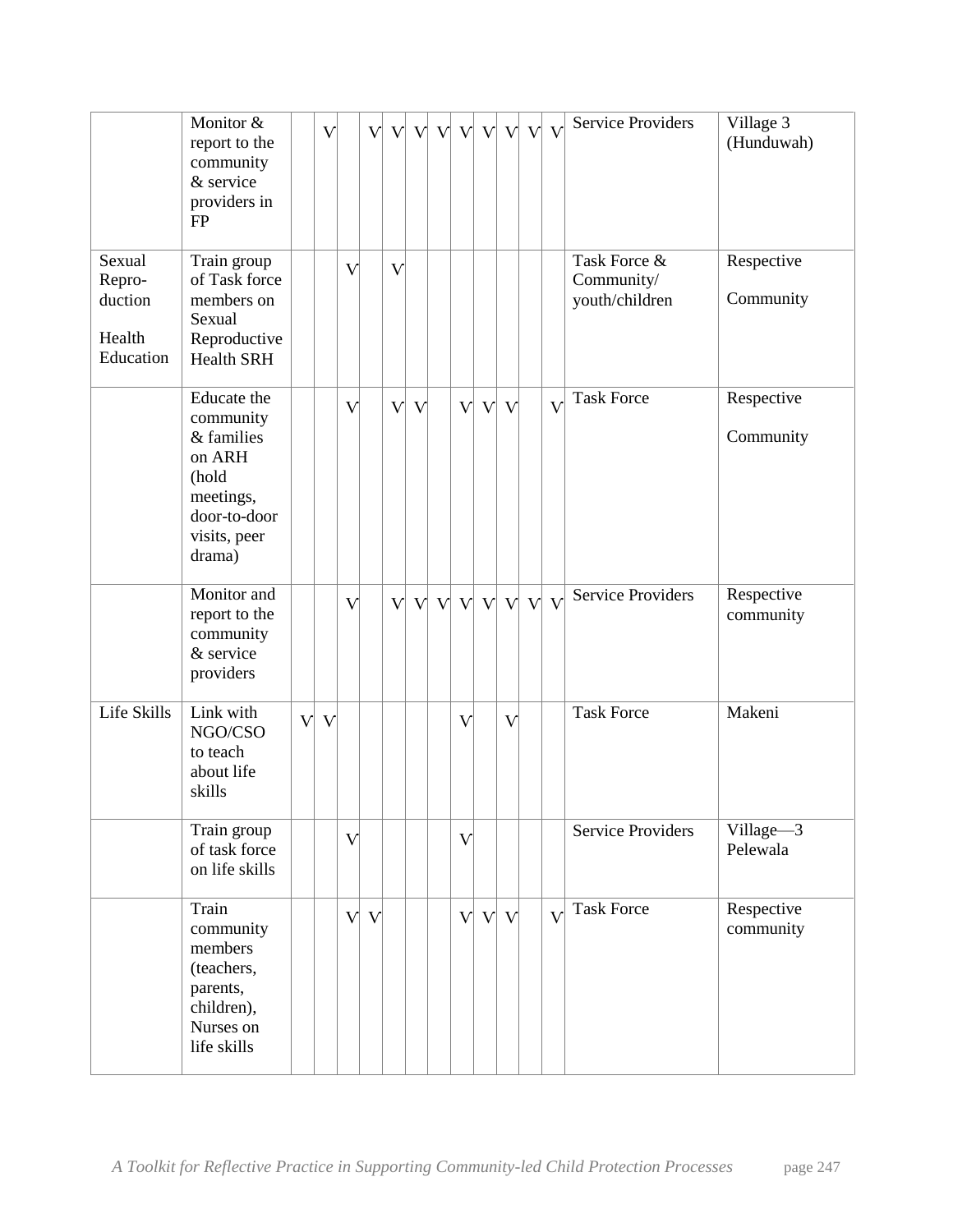| Monitor &<br>Report to the   |  | V V V V V V V V V V V |  |  |  | <b>Task Force</b> | Respective<br>community |
|------------------------------|--|-----------------------|--|--|--|-------------------|-------------------------|
| community<br>& service       |  |                       |  |  |  |                   |                         |
| providers on<br>life skills. |  |                       |  |  |  |                   |                         |

#### **Harmonized task force roles**

- 1. Link up with service providers for task force trainings and supply of contraceptives
- 2. Train and educate community members/youth/children on family planning/sexual reproductive health/life skills
- 3. Sensitizing the community through house-to-house visits, role-plays/drama/Songs/public announcements, CTA meetings, Peer-to-Peer activities
- 4. Mobilizing community members towards meetings and community activities
- 5. Arrange accommodation, meals for service providers
- 6. Manage resources relevant to the work (training logistics, posters etc.)
- 7. Monitoring of community activities/supply of drugs/use of drugs and report regularly on a biweekly basis to update chiefdom and village authorities
- 8. Coordinate the implementation, ensuring that the plan is followed
- 9. Encourage parents and families to ensure the co-operation of children in the entire work
- 10. Exercise/model by example a servant leadership role to engage every sector of the community in the implementation process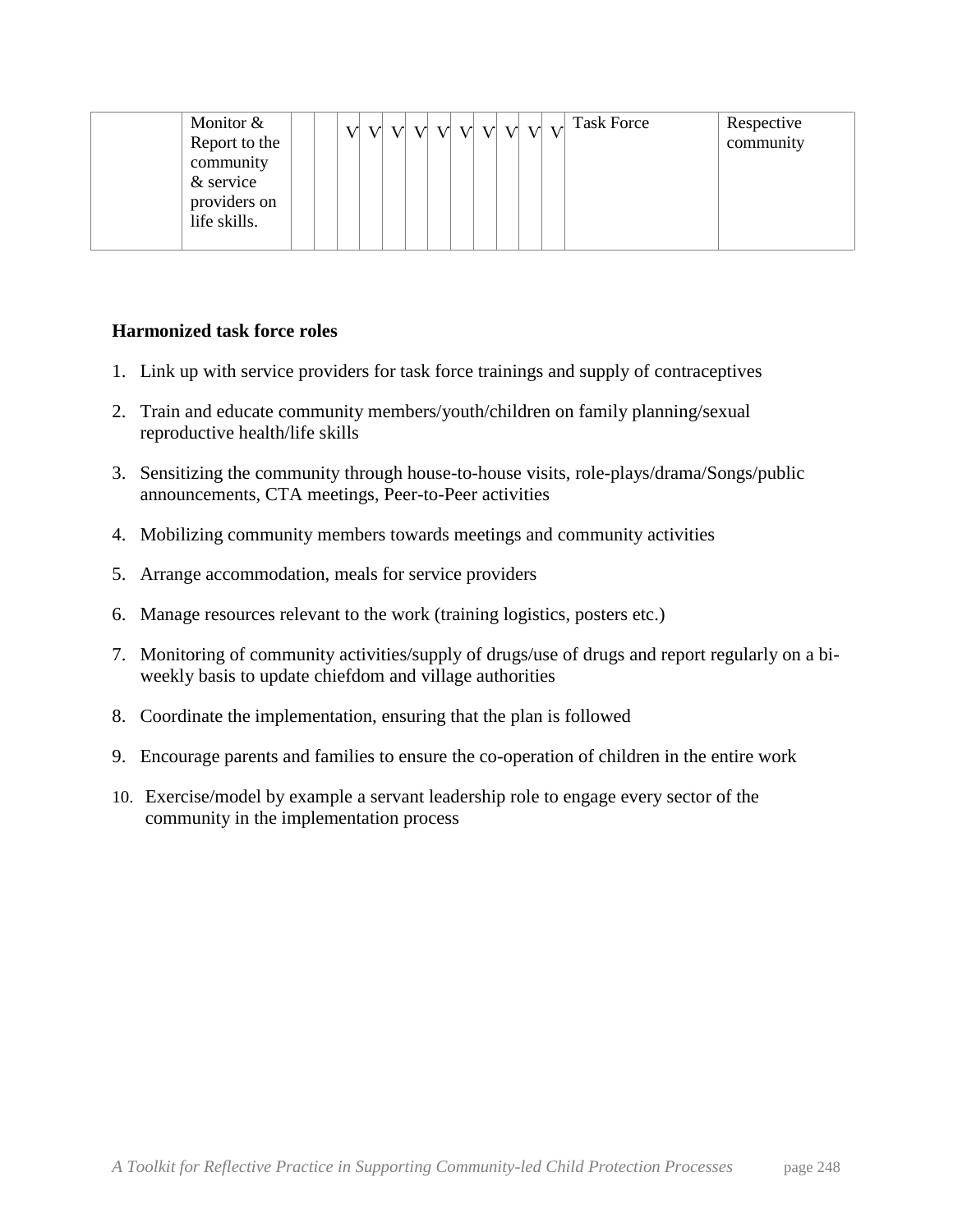# **MGM 12. Sample Outline for Review Meeting**

*Note: There are many different modalities and processes that communities can use to take stock of their accomplishments and any adjustments that might be needed. This discussion and reflection-oriented tool is only one illustration.*

## **Outline for Review Meeting: Adults**

### **Purpose**

For the past two years, the communities have worked hard to prevent teenage pregnancy. However, it is important to step back periodically and reflect on successes and challenges, and to use our collective learning to strengthen the intervention.

### **Objectives**

The specific objectives are to:

- review the strengths and accomplishments ("good things done") of the action;
- identify the challenges that could limit the community-led action or make it difficult to implement it fully;
- define the way forward through collective problem-solving; and
- discuss the transition (exit) strategy and the new role of the community.

#### **Working Agenda**

- 9:30–9:40 Introductions and overview of the purpose of this meeting. (Overall facilitation by Marie and David) 9:40–10:00 Identify what they had planned to accomplish back at the time of the implementation planning meeting. (Plenary discussion; write key items on flip chart) 10:00–10:30 Tea break
- 10:30–11:30 Strengths & accomplishments discussion: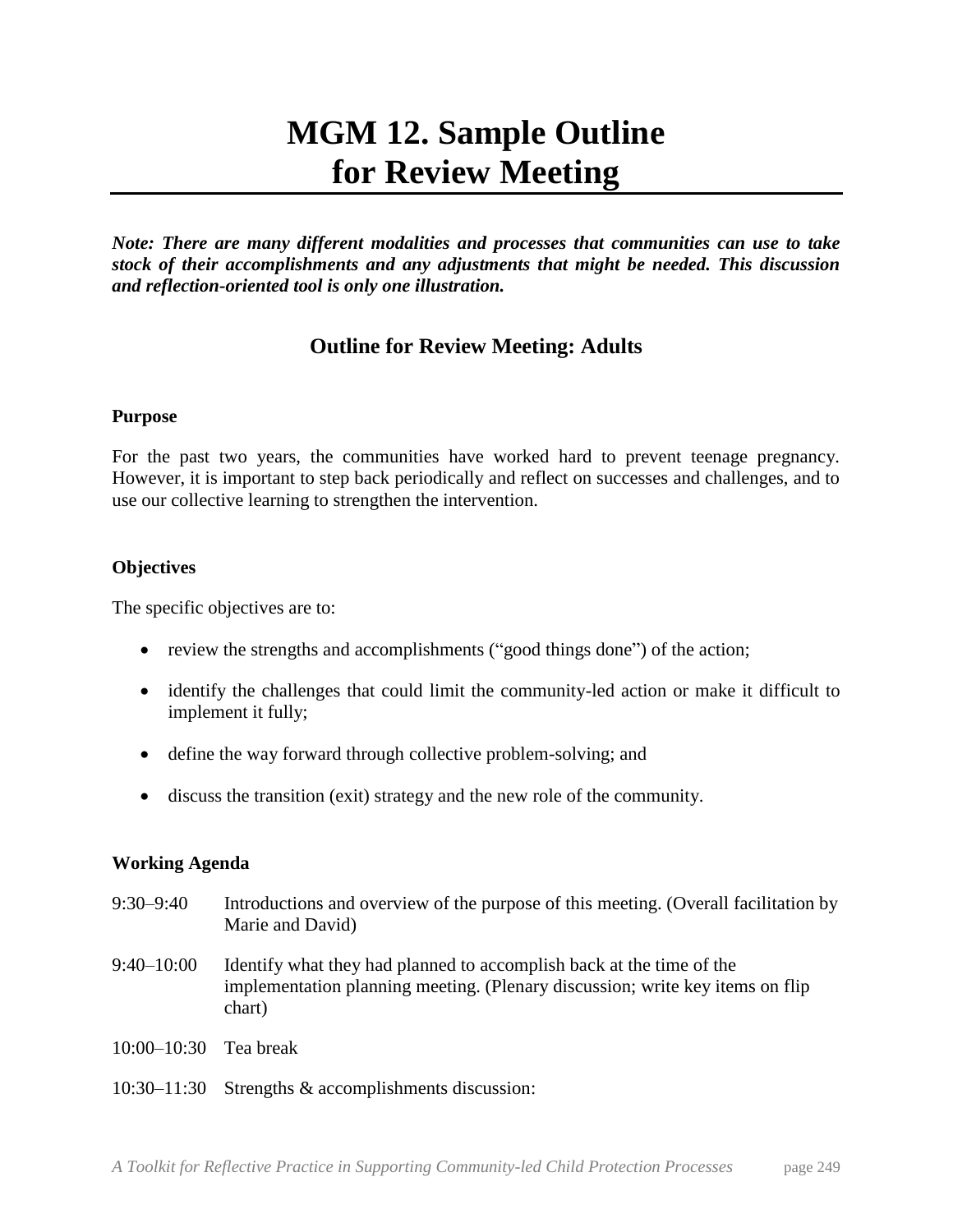- In small groups by village, participants identify the things that have gone well in the intervention and the accomplishments, writing them on a flipchart (20– 30 mins).
- Each of the village flipcharts is posted on the wall, and we go through them, identify areas of overlap and difference, and engage in plenary discussion about them. As we go, we ask: "How did villages achieve X?"
- 11:30–1:00 Challenges discussion
- 1:00–2:00 Lunch
- 2:00–3:00 How to address the challenges/The way forward. (Plenary discussion)
- 3:00–3:15 Soft drinks
- 3:15–4:15 New arrangements. Plenary discussion of:
	- transition strategy and reduced presence of Ernest and Samba;
	- the increasing responsibility of the community; and
	- ongoing but reduced support from David and Marie.

#### 4:15–4:30 Wrap-up

Note: To enable full participation by children, a separate meeting was conducted with children using participatory methodology and a small competition.

## **Outline for Review Meeting: Children**

#### **Purpose**

For the past two years, the communities have worked hard to prevent teenage pregnancy. However, it is important to step back periodically and reflect on successes and challenges, and to use our collective learning to strengthen the community-led action.

#### **Objectives**

The specific objectives are to:

- review the strengths and accomplishments ("good things done") of the action;
- identify the challenges that could limit the action or make it difficult to implement it fully;